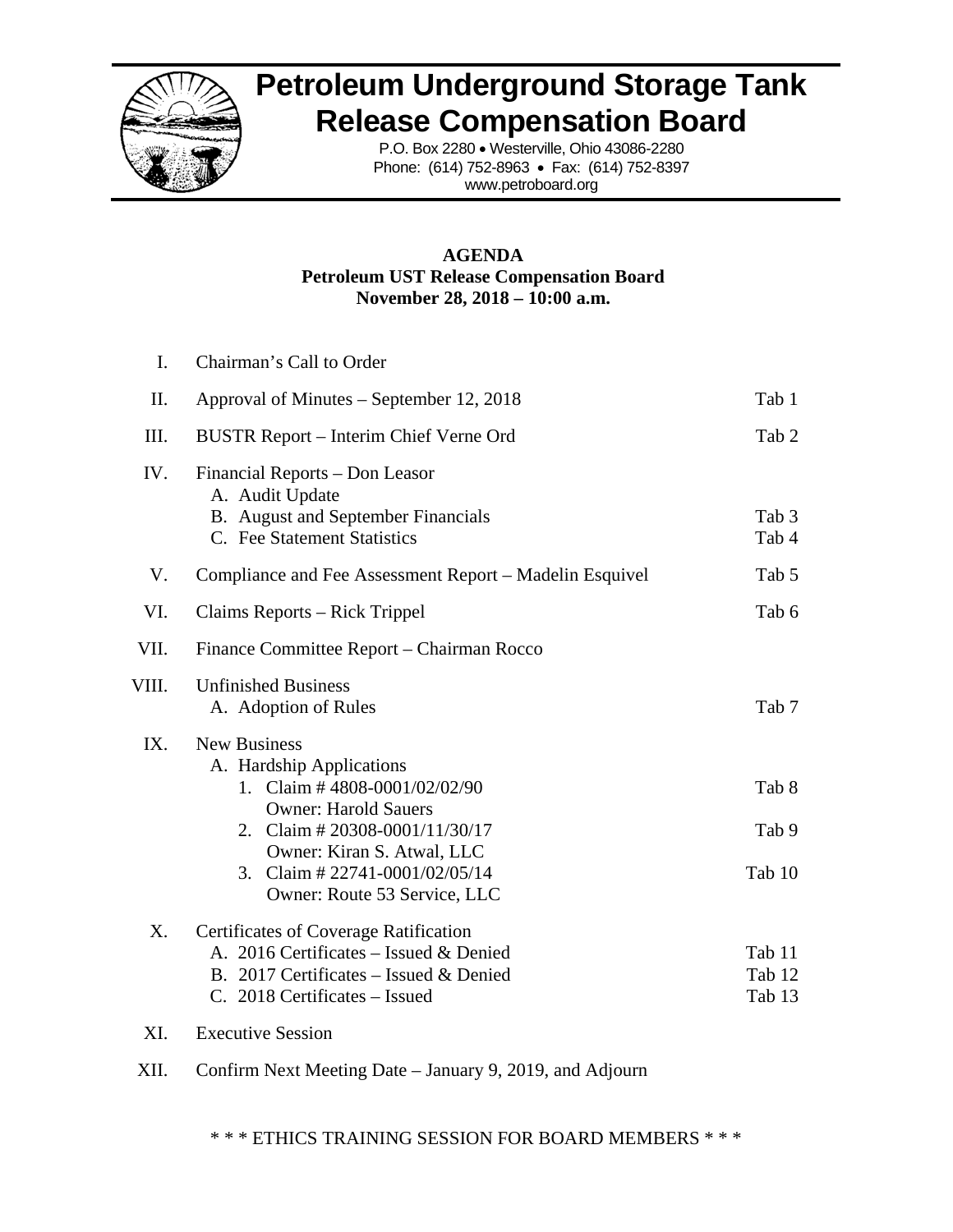# Memorandum

**To:** The Petroleum Underground Storage Tank Release Compensation Board

**From:** Interim Chief Verne Ord, BUSTR

**Re: BUSTR Report** 

**Date:** November 19, 2018

#### **PERSONNEL –**

Chief Williams Hills retired from the State Fire Marshal effective November 2, 2018. Verne Ord has been assigned as Interim Chief effective November 5, 2018.

The intermittent file room position is currently vacant with the employee accepting a fulltime position with the State Fire Marshal's Academy bureau.

The UST Release Prevention Enforcement Coordinator position is currently vacant.

#### **ADMINISTRATION –**

The responsible party search program for FY19 is ongoing with 65 responsible party searches to be completed. To date **4** responsible party searches have been completed.

The ODSA's Abandoned Gas Station Cleanup Fund Program is ongoing with 66 BUSTR facility releases involved, 79 eligible grant applications received, 66 awards being made with 13 applications currently under review. 12 property cleanups have been completed with \$11,237,475 million of the allocated \$30 million having been awarded.

The LUST grant application for fiscal years FY19/FY20 has been submitted to U.S. EPA Region 5. The Region has awarded \$1,983,734 for FY19. This is a \$40,000 increase from FY18. The award for FY20 has not yet been finalized by U.S. EPA. The UST grant for FY19 is ongoing with application for FY20/FY21 federal grant assistance to be made in May 2019.

#### **TRAINING AND STAFF DEVELOPMENT –**

Commerce Human Resources and the Department of Administrative Services continue to provide various training and informational sessions for Commerce employees.

#### **TRAINING TO STAKEHOLDERS** –

To support local fire departments currently with or who are seeking "Delegation of Authority" from the State Fire Marshal to perform UST inspections, BUSTR will be offering both the Certified Installer in February 2019 and the Certified Inspector course in March 2019.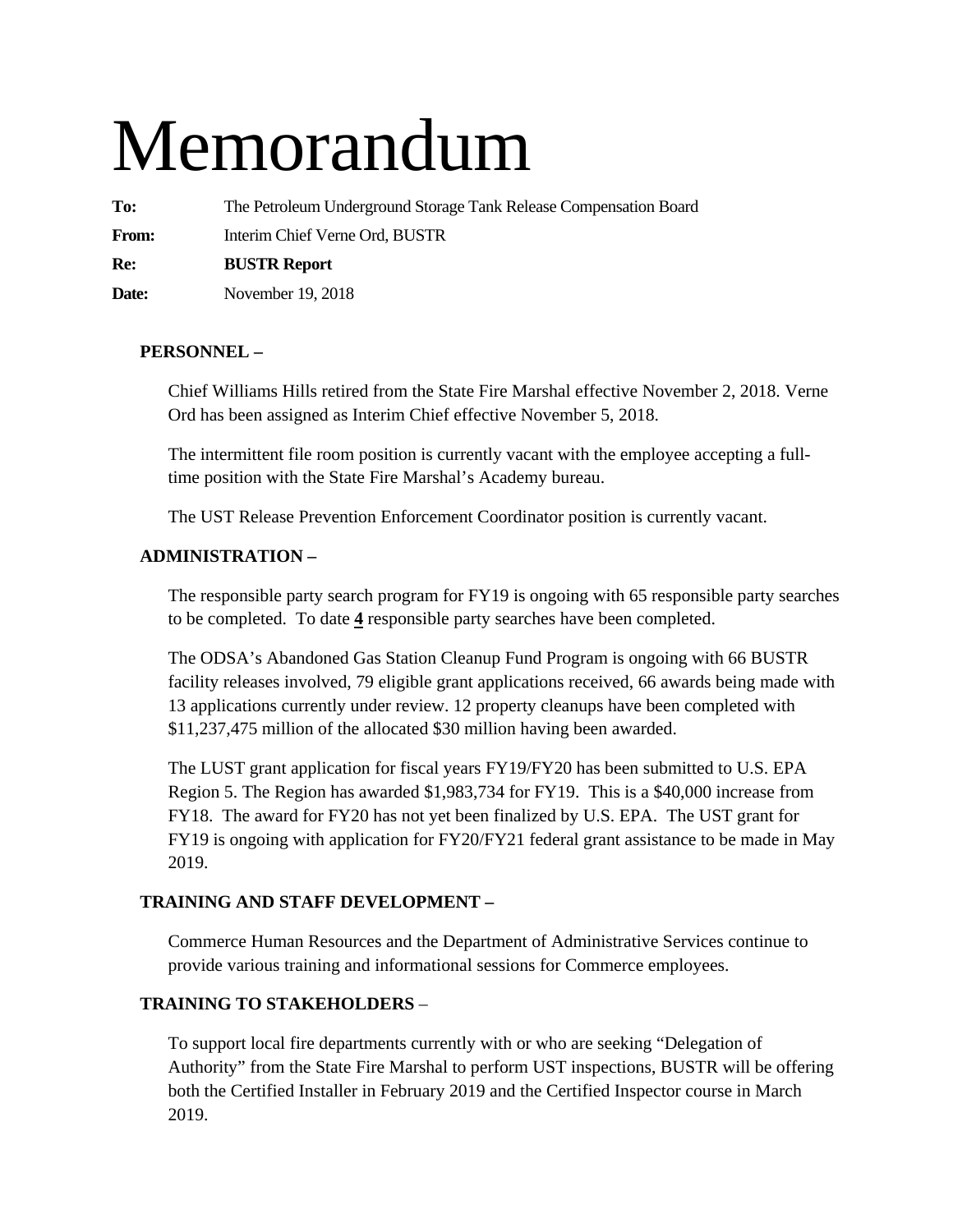#### **FIVE YEAR RULE REVIEW –**

The Five-Year Rule Review for OAC 1301:7-9-20 "Revolving Loan Fund" is due February 1, 2019. The State Fire Marshal has selected to file the rule with an extension and anticipates an effective date of August 1, 2019.

#### **ACTIVITY –**

#### **OTTER Database**

IT Commerce continues to work with BUSTR to develop the new UST operational compliance statistics report to be used for the mid-year U.S. EPA LUST-4 reporting due April 5, 2019.

#### **Click Scheduling**

No issues to report.

#### **STATISTICS and/or COMMENTS –**

#### **Release Prevention**

#### **UST Operation Compliance Inspections**

The current 3-year inspection cycle ends September 8, 2019. For the week ending **September 16, 2018** 

**39** new inspections were performed for a total of **6,824** inspections. (3rd year of 3-year inspection cycle).

#### **Corrective Action**

#### **No Further Action Letters (NFA)**

The current grant cycle ends September 30, 2019. For the week ending **September 16, 2018** 

**12** NFA's were generated, for a total of **67** NFA's To - date target projection of total NFA's is **80** 

| <b>Statistic</b>                          | <b>Count as of 11/16/2018</b> |
|-------------------------------------------|-------------------------------|
| Number of Registered Tanks                | 21,171                        |
| Number of Owners of Registered Facilities | 3,543                         |
| Number of Registered Facilities           | 7,152                         |
| Number of Active Releases                 | 2,172                         |
| Number of Active Closures                 | 1,349                         |
| Number of Program No Further Actions      | 30,425                        |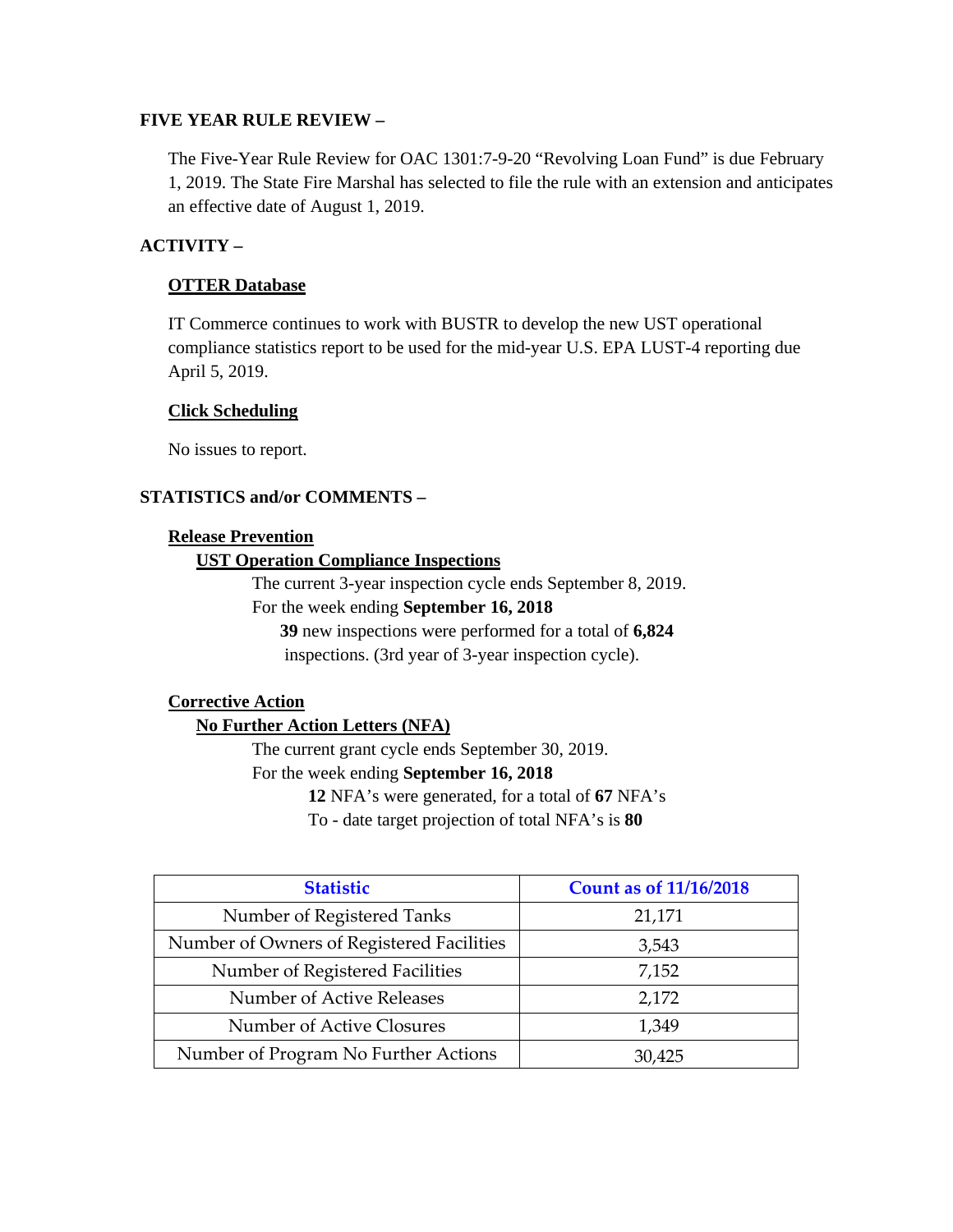| Fiscal 2019                         |              |              |              |                  | % Of          | FY 2019       |
|-------------------------------------|--------------|--------------|--------------|------------------|---------------|---------------|
|                                     | July         | August       | September    | <b>Total YTD</b> | <b>Budget</b> | <b>Budget</b> |
| <b>Tank Revenue</b>                 |              |              |              |                  |               |               |
| In house collections *              | 7,724,907.00 | 302,646.00   | 132,647.00   | 8,160,200.00     |               |               |
| Net refunds paid                    | (22,992.00)  | (5,960.00)   | (2,750.00)   | (31,702.00)      |               |               |
| <b>AG</b> collections               | 46,672.94    | 22,064.89    | 18,801.07    | 87,538.90        |               |               |
| Collection costs paid by owner      | (1,310.16)   | (3,255.00)   | (3,887.62)   | (8,452.78)       |               |               |
| <b>Total Tank Revenue</b>           | 7,747,277.78 | 315,495.89   | 144,810.45   | 8,207,584.12     | 97.13%        | 8,450,000     |
| Interest Income                     |              |              |              |                  |               |               |
| <b>Interest Earned</b>              | 51,390.09    | 61,815.61    | 51,183.27    | 164,388.97       | 30.44%        | 540,000       |
| Unearned Gain/(Loss) on Investments | (25, 840.50) | 37,053.80    | (38, 637.40) | (27, 424.10)     |               |               |
| <b>Total Interest Income</b>        | 25,549.59    | 98,869.41    | 12,545.87    | 136,964.87       |               |               |
| Miscellaneous Income                | 5.58         | 11.44        | 11.95        | 28.97            | 2.90%         | 1,000         |
| <b>Total Income</b>                 | 7,772,832.95 | 414,376.74   | 157,368.27   | 8,344,577.96     | 92.81%        | 8,991,000     |
| <b>Claims Expense</b>               | 140,616.84   | 1,326,653.34 | 358,355.88   | 1,825,626.06     | 20.28%        | 9,000,000     |
| <b>Operating Expenses</b>           |              |              |              |                  |               |               |
| <b>Salaries</b>                     | 112,520.43   | 132,456.67   | 112,257.59   | 357,234.69       | 24.45%        | 1,461,000     |
| <b>Temp Services</b>                | 0.00         | 0.00         | 0.00         | 0.00             | 0.00%         | 20,000        |
| Rent                                | 25,619.72    | 0.00         | 12,809.86    | 38,429.58        | 24.63%        | 156,000       |
| <b>Office Supplies</b>              | 892.52       | 2,297.27     | 2,009.92     | 5,199.71         | 26.00%        | 20,000        |
| Printing & Copying *                | 2,204.31     | 282.78       | 851.59       | 3,338.68         | 22.26%        | 15,000        |
| Legal & Professional                |              |              |              |                  |               |               |
| <b>L&amp;P</b> services             | 22,464.53    | 3,357.17     | 1,866.99     | 27,688.69        |               |               |
| Collection costs                    | 3,792.59     | 475.02       | 6,320.20     | 10,587.81        |               |               |
| Collection costs paid by owner      | (1,310.16)   | (3,255.00)   | (3,887.62)   | (8,452.78)       |               |               |
| <b>Total L &amp; P Expense</b>      | 24,946.96    | 577.19       | 4,299.57     | 29,823.72        | 12.43%        | 240,000       |
| Travel                              | 301.60       | 0.00         | 474.08       | 775.68           | 12.93%        | 6,000         |
| <b>Employee Expenses</b>            | 28.44        | 0.00         | 0.00         | 28.44            | 2.84%         | 1,000         |
| Telephone                           | 2,086.53     | 701.10       | 373.91       | 3,161.54         | 24.32%        | 13,000        |
| Postage *                           | 423.90       | 16,222.23    | 564.76       | 17,210.89        | 57.37%        | 30,000        |
| Depreciation                        | 2,173.55     | 2,173.55     | 2,173.55     | 6,520.65         | 22.10%        | 29,500        |
| <b>Total Operating Expenses</b>     | 171,197.96   | 154,710.79   | 135,814.83   | 461,723.58       | 23.18%        | 1,991,500     |
| Net Income (Cash method)            |              |              |              | 6,057,228.32     |               |               |

\* Extremely cylical; occurs mainly during and as a result of the fee assessment period.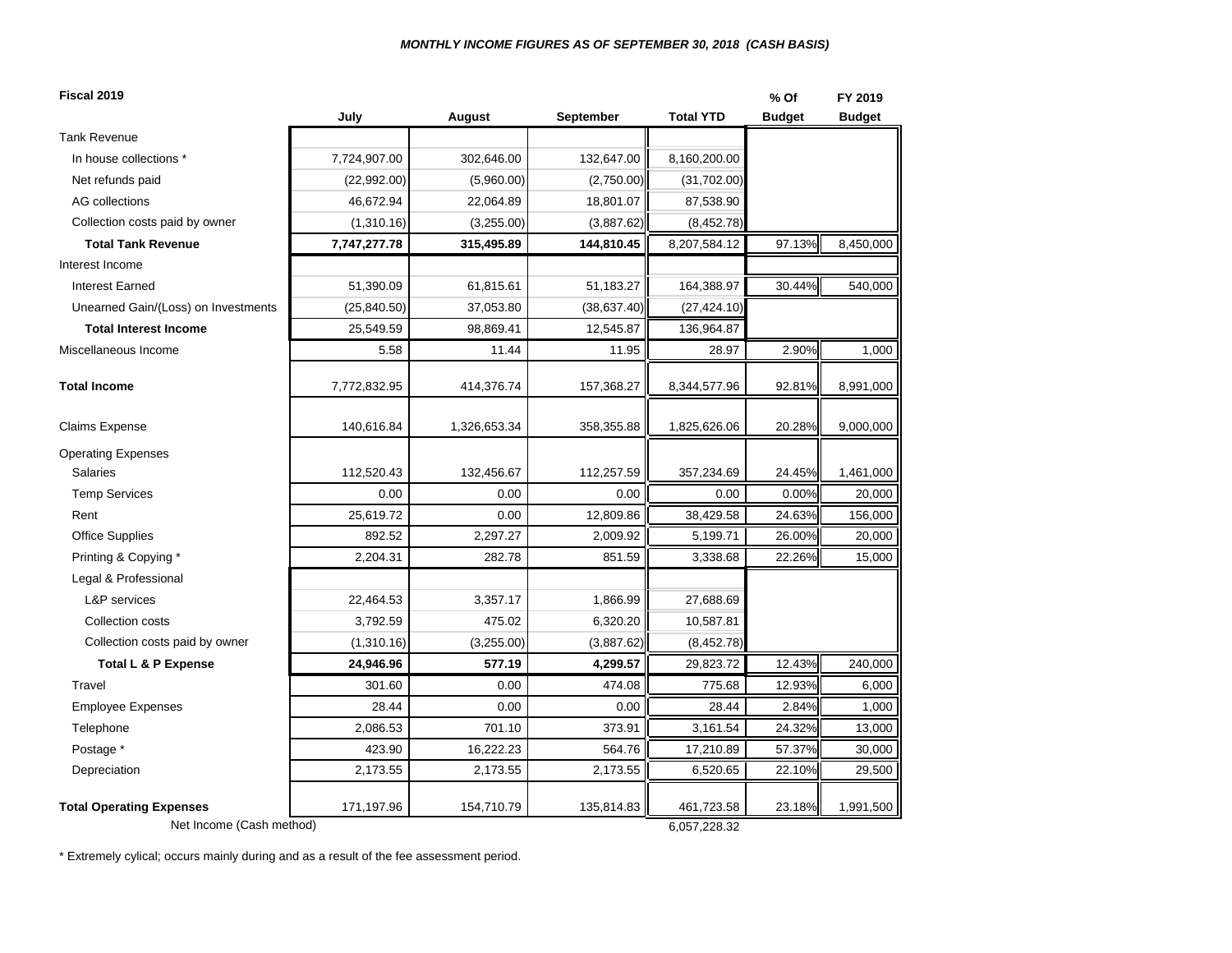## *Petroleum UST Release Compensation Board*  **Balance Sheet As of 09/30/2018**

| <b>Assets</b>                                                                                                                                                                                                                                                                            |                                                                                                      |                              |  |
|------------------------------------------------------------------------------------------------------------------------------------------------------------------------------------------------------------------------------------------------------------------------------------------|------------------------------------------------------------------------------------------------------|------------------------------|--|
| <b>Current Assets</b><br>108 State Cash Balance<br>114 Treasury Notes<br>138 Unclaimed Monies Trust Account<br>140 Investments - Obligated<br>141 Reinvested Interest - Obligated<br>142 Investments - Unobligated<br>143 Reinvested Interest-Unobligated<br><b>Total Current Assets</b> | 1,392,901.73<br>16,013,263.23<br>87,687.56<br>7,177,475.44<br>40,621.35<br>9,334,698.65<br>48,686.64 | 34,095,334.60                |  |
| <b>Fixed Assets</b><br>160 Fixed Asset-Furniture<br>165 Fixed Asset-Data Processing<br>169 Accumulated Depreciation<br><b>Total Fixed Assets</b><br><b>Total Assets</b>                                                                                                                  | 118,454.48<br>866,909.82<br>(898, 471.52)                                                            | 86,892.78<br>\$34,182,227.38 |  |
| <b>Liabilities</b>                                                                                                                                                                                                                                                                       |                                                                                                      |                              |  |
| <b>Current Liabilities</b><br><b>Total Current Liabilities</b><br><b>Long Term Liabilities</b><br><b>Total Long Term Liabilities</b><br><b>Total Liabilities</b>                                                                                                                         |                                                                                                      | 0.00<br>0.00<br>\$0.00       |  |
| <b>Equity</b>                                                                                                                                                                                                                                                                            |                                                                                                      |                              |  |
| <b>Equity Accounts</b><br>283 Retained Earnings (Deficiency)<br>Current Year Income (Loss)                                                                                                                                                                                               | 24,457,251.48<br>9,724,975.90                                                                        |                              |  |
| <b>Total Equity</b>                                                                                                                                                                                                                                                                      |                                                                                                      | 34, 182, 227. 38             |  |
| <b>Total Liabilities and Equity</b>                                                                                                                                                                                                                                                      |                                                                                                      | \$34,182,227.38              |  |

I

Г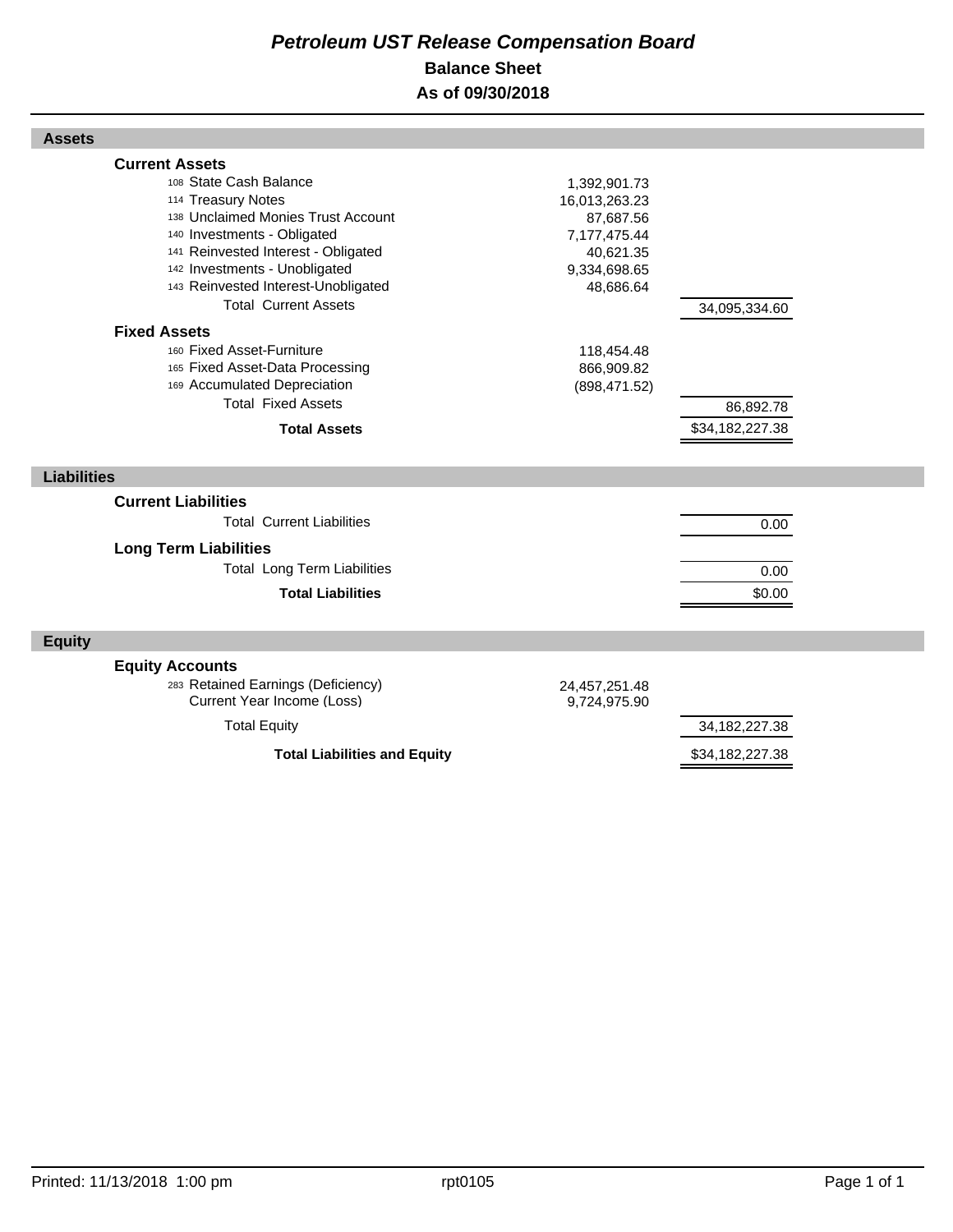## *Petroleum UST Release Compensation Board*  **Income Statement For the Month Ended 09/30/2018**

| <b>Operating Income</b>              |                | <b>Year To Date</b> |
|--------------------------------------|----------------|---------------------|
| <b>Tank Fees</b><br>301              | 144,810.45     | 9,962,884.04        |
| Investment Income<br>303             | 12,545.87      | 136,964.87          |
| <b>Total Operating Income</b>        | 157,356.32     | 10,099,848.91       |
| <b>Operating Expenses</b>            |                |                     |
| <b>Claims Paid</b><br>350            | 358,355.88     | 162,283.02          |
| <b>Total Operating Expenses</b>      | 358,355.88     | 162,283.02          |
| <b>Administrative Expenses</b>       |                |                     |
| Salaries<br>621                      | 114,685.00     | 152,181.84          |
| Rent<br>634                          | 12,809.86      | 38,429.58           |
| <b>Office Supplies</b><br>638        | 2,009.92       | 4,307.19            |
| Printing & Copying<br>639            | 851.59         | 1,368.37            |
| Legal & Professional<br>668          | 4,299.57       | 5,425.43            |
| <b>Depreciation Expense</b><br>669   | 2,173.55       | 6,520.65            |
| Travel<br>672                        | 474.08         | 474.08              |
| Telephone<br>680                     | 373.91         | 2,878.72            |
| Postage<br>681                       | 564.76         | 1,033.10            |
| <b>Total Administrative Expenses</b> | 138,242.24     | 212,618.96          |
| <b>Other Income</b>                  |                |                     |
| Miscellaneous Income<br>701          | 11.95          | 28.97               |
| <b>Total Other Income</b>            | 11.95          | 28.97               |
| Net Income (Loss)                    | (\$339,229.85) | \$9,724,975.90      |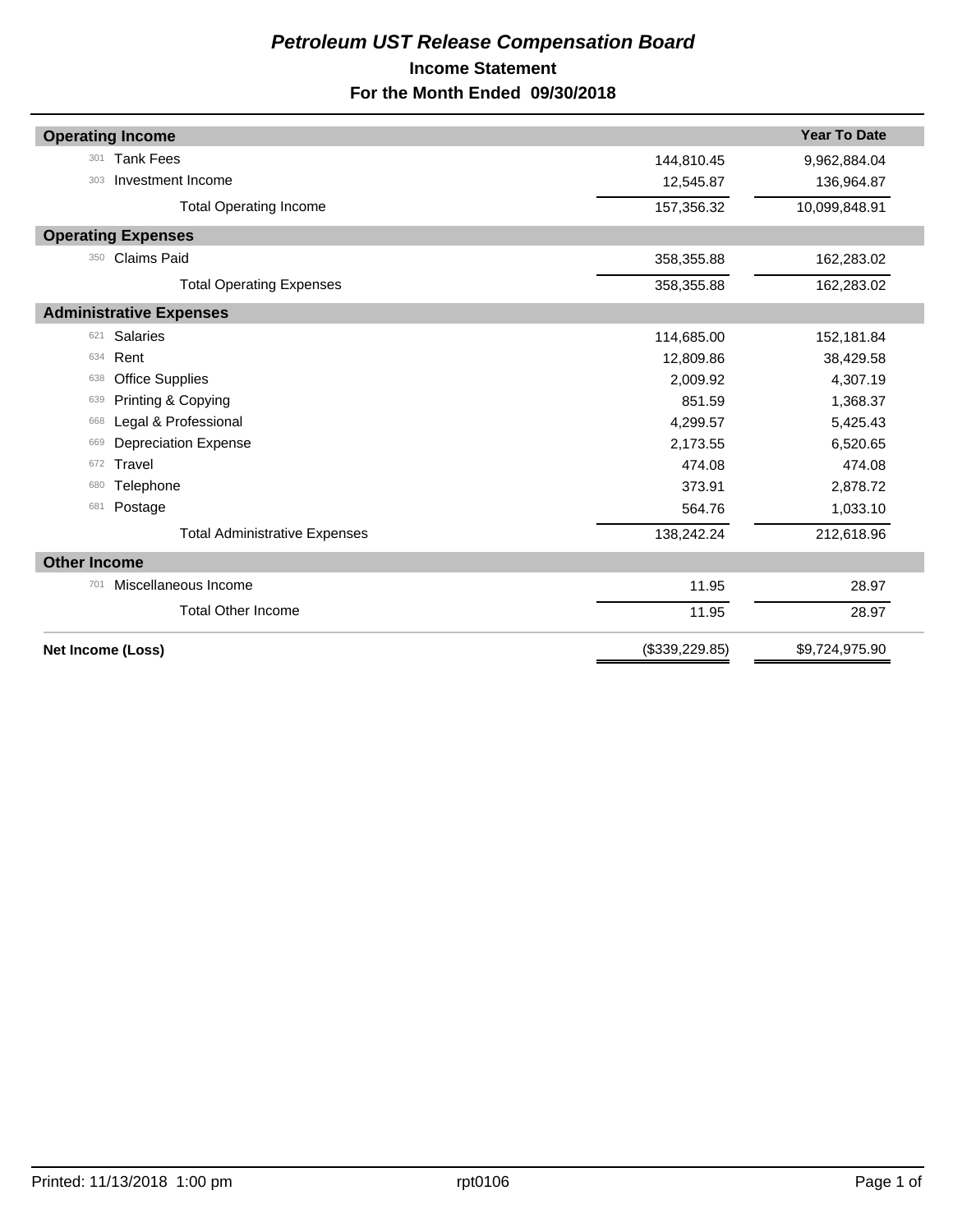## **Trial Balance** *Petroleum UST Release Compensation Board*  **Transaction Dates 09/01/2018 to 09/30/2018**

|     | Account Account                       | <b>Beginning Balance</b> | Transaction   | <b>Ending Balance</b> |
|-----|---------------------------------------|--------------------------|---------------|-----------------------|
| 108 | State Cash Balance                    | 1,384,041.57             | 8,860.16      | 1,392,901.73          |
| 114 | <b>Treasury Notes</b>                 | 16,030,315.79            | (17,052.56)   | 16,013,263.23         |
| 138 | <b>Unclaimed Monies Trust Account</b> | 87,533.89                | 153.67        | 87,687.56             |
| 140 | Investments - Obligated               | 7,535,831.32             | (358, 355.88) | 7,177,475.44          |
| 141 | Reinvested Interest - Obligated       | 27,726.99                | 12,894.36     | 40,621.35             |
| 142 | Investments - Unobligated             | 9,334,698.65             | 0.00          | 9,334,698.65          |
| 143 | Reinvested Interest-Unobligated       | 32,242.69                | 16,443.95     | 48,686.64             |
| 160 | <b>Fixed Asset-Furniture</b>          | 118,454.48               | 0.00          | 118,454.48            |
| 165 | <b>Fixed Asset-Data Processing</b>    | 866,909.82               | 0.00          | 866,909.82            |
| 169 | <b>Accumulated Depreciation</b>       | (896, 297.97)            | (2, 173.55)   | (898, 471.52)         |
| 283 | Retained Earnings (Deficiency)        | (24, 457, 251.48)        | 0.00          | (24, 457, 251.48)     |
| 301 | <b>Tank Fees</b>                      | (9,818,073.59)           | (144, 810.45) | (9,962,884.04)        |
| 303 | Investment Income                     | (124, 419.00)            | (12, 545.87)  | (136, 964.87)         |
| 350 | <b>Claims Paid</b>                    | (196,072.86)             | 358,355.88    | 162,283.02            |
| 621 | <b>Salaries</b>                       | 37,496.84                | 114,685.00    | 152,181.84            |
| 634 | Rent                                  | 25,619.72                | 12,809.86     | 38,429.58             |
| 638 | Office Supplies                       | 2,297.27                 | 2,009.92      | 4,307.19              |
| 639 | Printing & Copying                    | 516.78                   | 851.59        | 1,368.37              |
| 668 | Legal & Professional                  | 1,125.86                 | 4,299.57      | 5,425.43              |
| 669 | <b>Depreciation Expense</b>           | 4,347.10                 | 2,173.55      | 6,520.65              |
| 672 | Travel                                | 0.00                     | 474.08        | 474.08                |
| 680 | Telephone                             | 2,504.81                 | 373.91        | 2,878.72              |
| 681 | Postage                               | 468.34                   | 564.76        | 1,033.10              |
| 701 | Miscellaneous Income                  | (17.02)                  | (11.95)       | (28.97)               |
|     |                                       | 0.00                     | 0.00          | 0.00                  |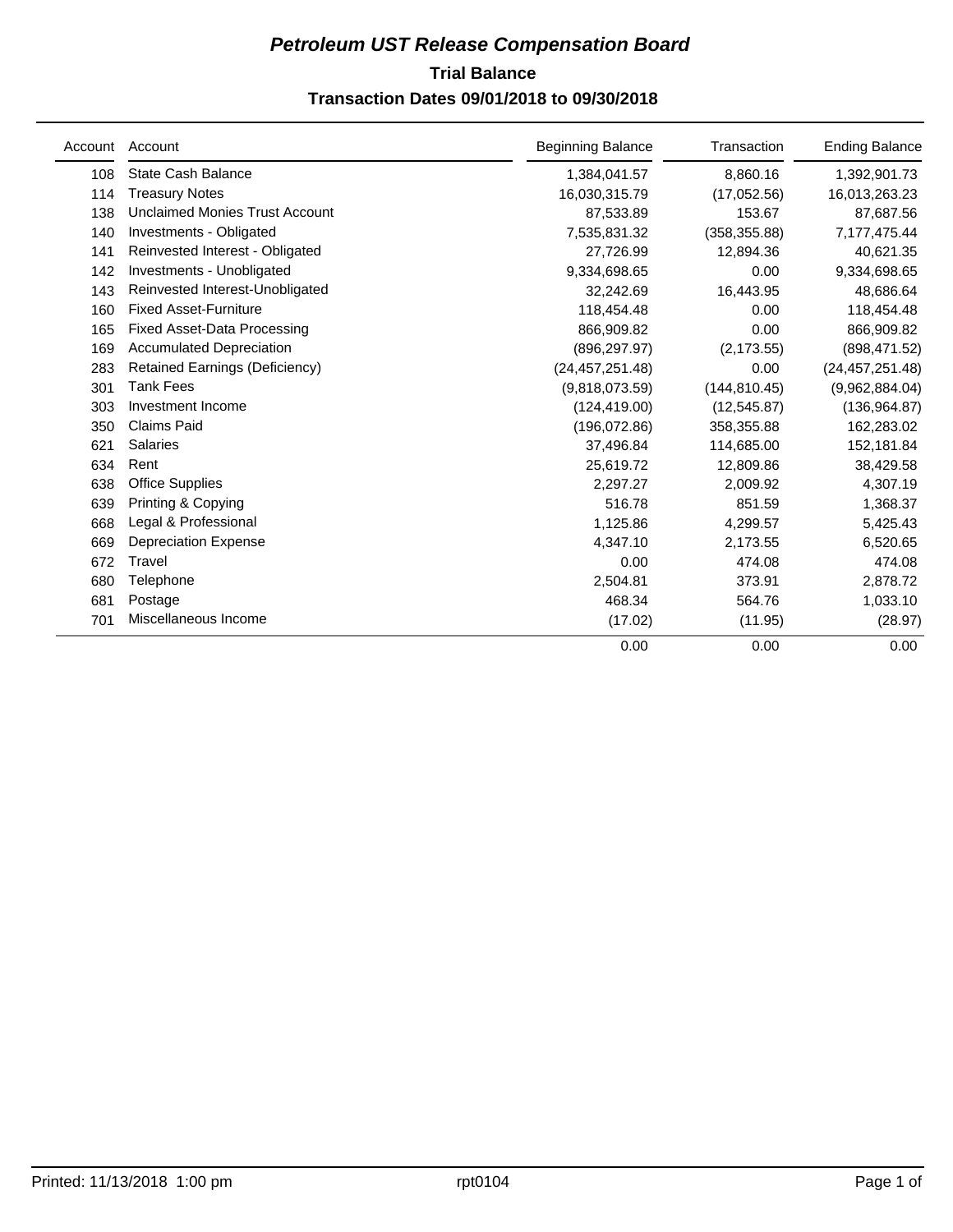#### *MONTHLY INCOME FIGURES AS OF AUGUST 31, 2018 (CASH BASIS)*

| Fiscal 2019                              |              |              |                  | % Of          | FY 2019       |
|------------------------------------------|--------------|--------------|------------------|---------------|---------------|
|                                          | July         | August       | <b>Total YTD</b> | <b>Budget</b> | <b>Budget</b> |
| <b>Tank Revenue</b>                      |              |              |                  |               |               |
| In house collections *                   | 7,724,907.00 | 302,646.00   | 8,027,553.00     |               |               |
| Net refunds paid                         | (22,992.00)  | (5,960.00)   | (28,952.00)      |               |               |
| <b>AG</b> collections                    | 46,672.94    | 22,064.89    | 68,737.83        |               |               |
| Collection costs paid by owner           | (1,310.16)   | (3,255.00)   | (4, 565.16)      |               |               |
| <b>Total Tank Revenue</b>                | 7,747,277.78 | 315,495.89   | 8,062,773.67     | 95.42%        | 8,450,000     |
| Interest Income                          |              |              |                  |               |               |
| <b>Interest Earned</b>                   | 51,390.09    | 61,815.61    | 113,205.70       | 20.96%        | 540,000       |
| Unearned Gain/(Loss) on Investments      | (25, 840.50) | 37,053.80    | 11,213.30        |               |               |
| <b>Total Interest Income</b>             | 25,549.59    | 98,869.41    | 124,419.00       |               |               |
| Miscellaneous Income                     | 5.58         | 11.44        | 17.02            | 1.70%         | 1,000         |
| <b>Total Income</b>                      | 7,772,832.95 | 414,376.74   | 8,187,209.69     | 91.06%        | 8,991,000     |
| <b>Claims Expense</b>                    | 140,616.84   | 1,326,653.34 | 1,467,270.18     | 16.30%        | 9,000,000     |
| <b>Operating Expenses</b>                |              |              |                  |               |               |
| <b>Salaries</b>                          | 112,520.43   | 132,456.67   | 244,977.10       | 16.77%        | 1,461,000     |
| <b>Temp Services</b>                     | 0.00         | 0.00         | 0.00             | 0.00%         | 20,000        |
| Rent                                     | 25,619.72    | 0.00         | 25,619.72        | 16.42%        | 156,000       |
| <b>Office Supplies</b>                   | 892.52       | 2,297.27     | 3,189.79         | 15.95%        | 20,000        |
| Printing & Copying *                     | 2,204.31     | 282.78       | 2,487.09         | 16.58%        | 15,000        |
| Legal & Professional                     |              |              |                  |               |               |
| L&P services                             | 22,464.53    | 3,357.17     | 25,821.70        |               |               |
| Collection costs                         | 3,792.59     | 475.02       | 4,267.61         |               |               |
| Collection costs paid by owner           | (1,310.16)   | (3,255.00)   | (4, 565.16)      |               |               |
| Total L & P Expense                      | 24,946.96    | 577.19       | 25,524.15        | 10.64%        | 240,000       |
| Travel                                   | 301.60       | 0.00         | 301.60           | 5.03%         | 6,000         |
| <b>Employee Expenses</b>                 | 28.44        | 0.00         | 28.44            | 2.84%         | 1,000         |
| Telephone                                | 2,086.53     | 701.10       | 2,787.63         | 21.44%        | 13,000        |
| Postage *                                | 423.90       | 16,222.23    | 16,646.13        | 55.49%        | 30,000        |
| Depreciation                             | 2,173.55     | 2,173.55     | 4,347.10         | 14.74%        | 29,500        |
| <b>Total Operating Expenses</b>          | 171,197.96   | 154,710.79   | 325,908.75       | 16.36%        | 1,991,500     |
| Net Income (Cash method)<br>6,394,030.76 |              |              |                  |               |               |

\* Extremely cylical; occurs mainly during and as a result of the fee assessment period.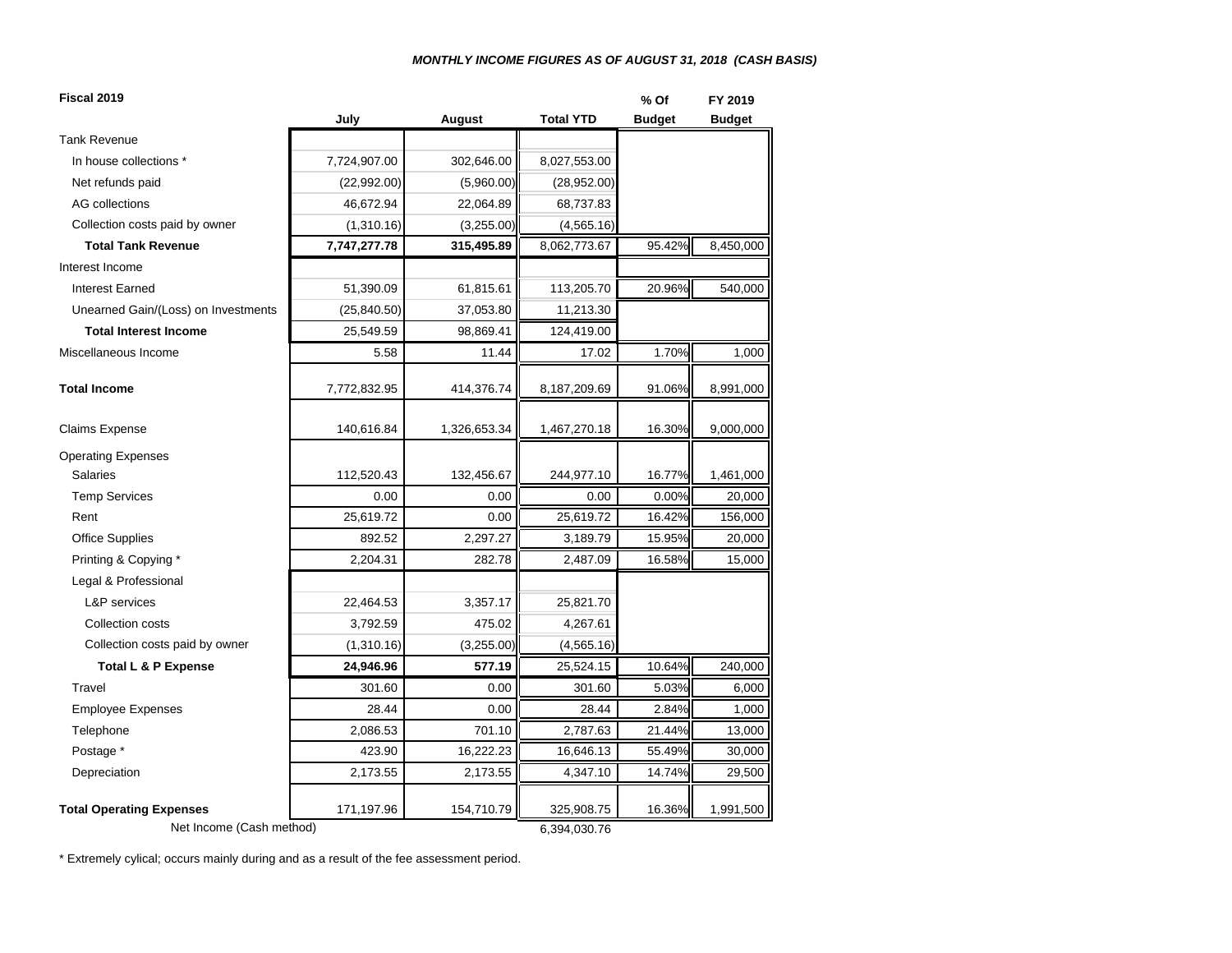## *Petroleum UST Release Compensation Board*  **Balance Sheet As of 08/31/2018**

| <b>Assets</b>                                                                                                                                                                                                                                                                            |                                                                                                      |                              |  |
|------------------------------------------------------------------------------------------------------------------------------------------------------------------------------------------------------------------------------------------------------------------------------------------|------------------------------------------------------------------------------------------------------|------------------------------|--|
| <b>Current Assets</b><br>108 State Cash Balance<br>114 Treasury Notes<br>138 Unclaimed Monies Trust Account<br>140 Investments - Obligated<br>141 Reinvested Interest - Obligated<br>142 Investments - Unobligated<br>143 Reinvested Interest-Unobligated<br><b>Total Current Assets</b> | 1,384,041.57<br>16,030,315.79<br>87,533.89<br>7,535,831.32<br>27,726.99<br>9,334,698.65<br>32,242.69 | 34,432,390.90                |  |
| <b>Fixed Assets</b><br>160 Fixed Asset-Furniture<br>165 Fixed Asset-Data Processing<br>169 Accumulated Depreciation<br><b>Total Fixed Assets</b><br><b>Total Assets</b>                                                                                                                  | 118,454.48<br>866,909.82<br>(896, 297.97)                                                            | 89,066.33<br>\$34,521,457.23 |  |
| <b>Liabilities</b>                                                                                                                                                                                                                                                                       |                                                                                                      |                              |  |
| <b>Current Liabilities</b><br><b>Total Current Liabilities</b><br><b>Long Term Liabilities</b><br><b>Total Long Term Liabilities</b><br><b>Total Liabilities</b>                                                                                                                         |                                                                                                      | 0.00<br>0.00<br>\$0.00       |  |
| <b>Equity</b>                                                                                                                                                                                                                                                                            |                                                                                                      |                              |  |
| <b>Equity Accounts</b><br>283 Retained Earnings (Deficiency)<br>Current Year Income (Loss)<br><b>Total Equity</b>                                                                                                                                                                        | 24,457,251.48<br>10,064,205.75                                                                       | 34,521,457.23                |  |
| <b>Total Liabilities and Equity</b>                                                                                                                                                                                                                                                      |                                                                                                      | \$34,521,457.23              |  |

Г

Г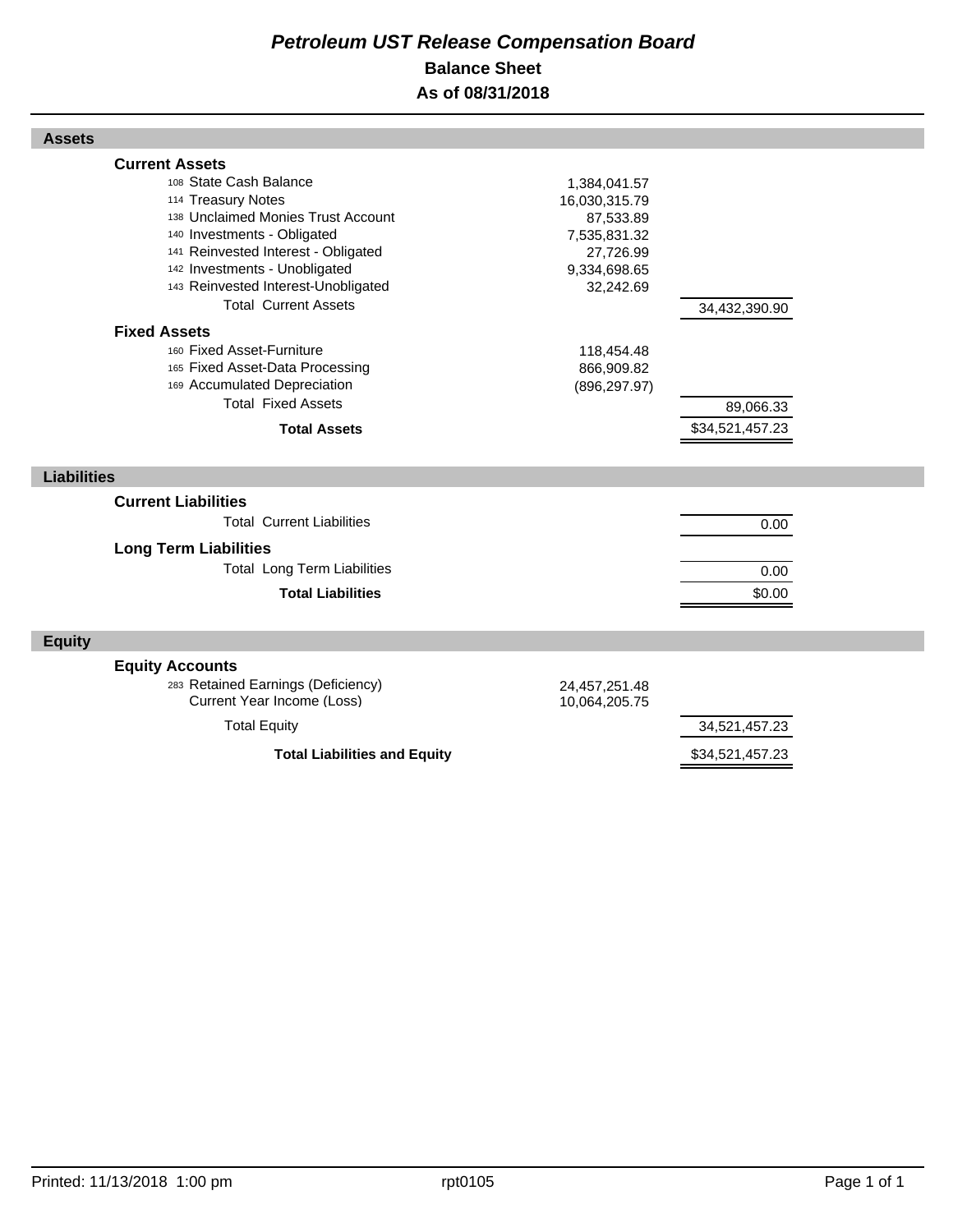## *Petroleum UST Release Compensation Board*  **Income Statement For the Month Ended 08/31/2018**

| <b>Operating Income</b>              |                  | <b>Year To Date</b> |
|--------------------------------------|------------------|---------------------|
| <b>Tank Fees</b><br>301              | 315,495.89       | 9,818,073.59        |
| Investment Income<br>303             | 98,869.41        | 124,419.00          |
| <b>Total Operating Income</b>        | 414,365.30       | 9,942,492.59        |
| <b>Operating Expenses</b>            |                  |                     |
| <b>Claims Paid</b><br>350            | 1,326,653.34     | (196, 072.86)       |
| <b>Total Operating Expenses</b>      | 1,326,653.34     | (196, 072.86)       |
| <b>Administrative Expenses</b>       |                  |                     |
| Salaries<br>621                      | 111,848.00       | 37,496.84           |
| Rent<br>634                          | 0.00             | 25,619.72           |
| <b>Office Supplies</b><br>638        | 2,297.27         | 2,297.27            |
| Printing & Copying<br>639            | 282.78           | 516.78              |
| Legal & Professional<br>668          | 577.19           | 1,125.86            |
| <b>Depreciation Expense</b><br>669   | 2,173.55         | 4,347.10            |
| Telephone<br>680                     | 701.10           | 2,504.81            |
| Postage<br>681                       | 16,222.23        | 468.34              |
| <b>Total Administrative Expenses</b> | 134,102.12       | 74,376.72           |
| <b>Other Income</b>                  |                  |                     |
| Miscellaneous Income<br>701          | 11.44            | 17.02               |
| <b>Total Other Income</b>            | 11.44            | 17.02               |
| Net Income (Loss)                    | (\$1,046,378.72) | \$10,064,205.75     |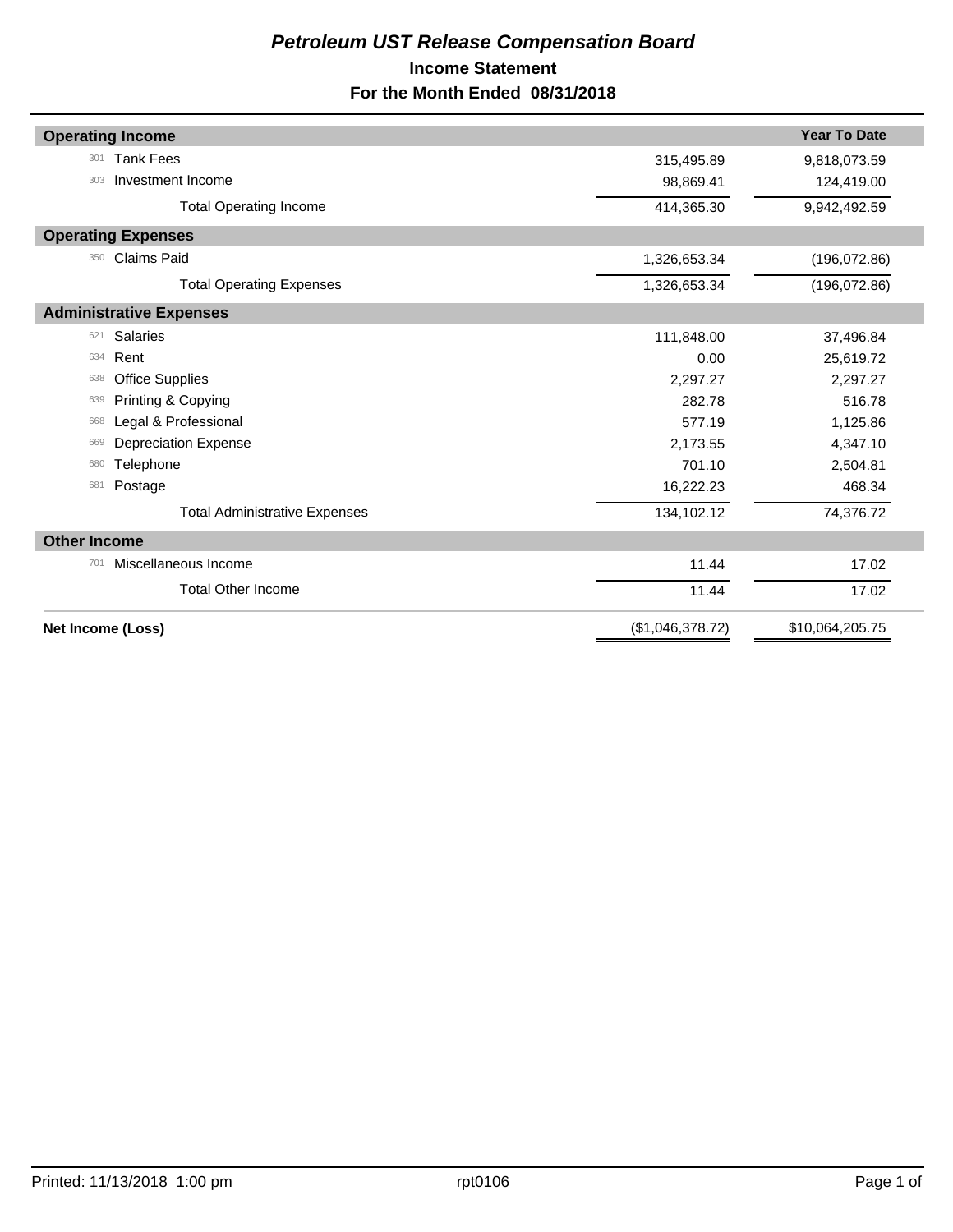## **Trial Balance** *Petroleum UST Release Compensation Board*

## **Transaction Dates 08/01/2018 to 08/31/2018**

| Account | Account                            | <b>Beginning Balance</b> | Transaction    | <b>Ending Balance</b> |
|---------|------------------------------------|--------------------------|----------------|-----------------------|
| 108     | <b>State Cash Balance</b>          | 1,203,205.75             | 180,835.82     | 1,384,041.57          |
| 114     | <b>Treasury Notes</b>              | 15,962,099.20            | 68,216.59      | 16,030,315.79         |
| 138     | Unclaimed Monies Trust Account     | 87,378.99                | 154.90         | 87,533.89             |
| 140     | Investments - Obligated            | 8,862,484.66             | (1,326,653.34) | 7,535,831.32          |
| 141     | Reinvested Interest - Obligated    | 13.804.31                | 13,922.68      | 27,726.99             |
| 142     | Investments - Unobligated          | 9,334,698.65             | 0.00           | 9,334,698.65          |
| 143     | Reinvested Interest-Unobligated    | 15.667.45                | 16,575.24      | 32,242.69             |
| 160     | <b>Fixed Asset-Furniture</b>       | 118,454.48               | 0.00           | 118,454.48            |
| 165     | <b>Fixed Asset-Data Processing</b> | 864,166.88               | 2,742.94       | 866,909.82            |
| 169     | <b>Accumulated Depreciation</b>    | (894, 124.42)            | (2, 173.55)    | (896, 297.97)         |
| 283     | Retained Earnings (Deficiency)     | (24, 457, 251.48)        | 0.00           | (24, 457, 251.48)     |
| 301     | <b>Tank Fees</b>                   | (9.502.577.70)           | (315, 495.89)  | (9,818,073.59)        |
| 303     | Investment Income                  | (25, 549.59)             | (98, 869.41)   | (124, 419.00)         |
| 350     | <b>Claims Paid</b>                 | (1,522,726.20)           | 1,326,653.34   | (196, 072.86)         |
| 621     | <b>Salaries</b>                    | (74, 351.16)             | 111,848.00     | 37,496.84             |
| 634     | Rent                               | 25,619.72                | 0.00           | 25,619.72             |
| 638     | Office Supplies                    | 0.00                     | 2,297.27       | 2,297.27              |
| 639     | Printing & Copying                 | 234.00                   | 282.78         | 516.78                |
| 668     | Legal & Professional               | 548.67                   | 577.19         | 1,125.86              |
| 669     | <b>Depreciation Expense</b>        | 2,173.55                 | 2,173.55       | 4,347.10              |
| 680     | Telephone                          | 1,803.71                 | 701.10         | 2,504.81              |
| 681     | Postage                            | (15,753.89)              | 16,222.23      | 468.34                |
| 701     | Miscellaneous Income               | (5.58)                   | (11.44)        | (17.02)               |
|         |                                    | 0.00                     | 0.00           | 0.00                  |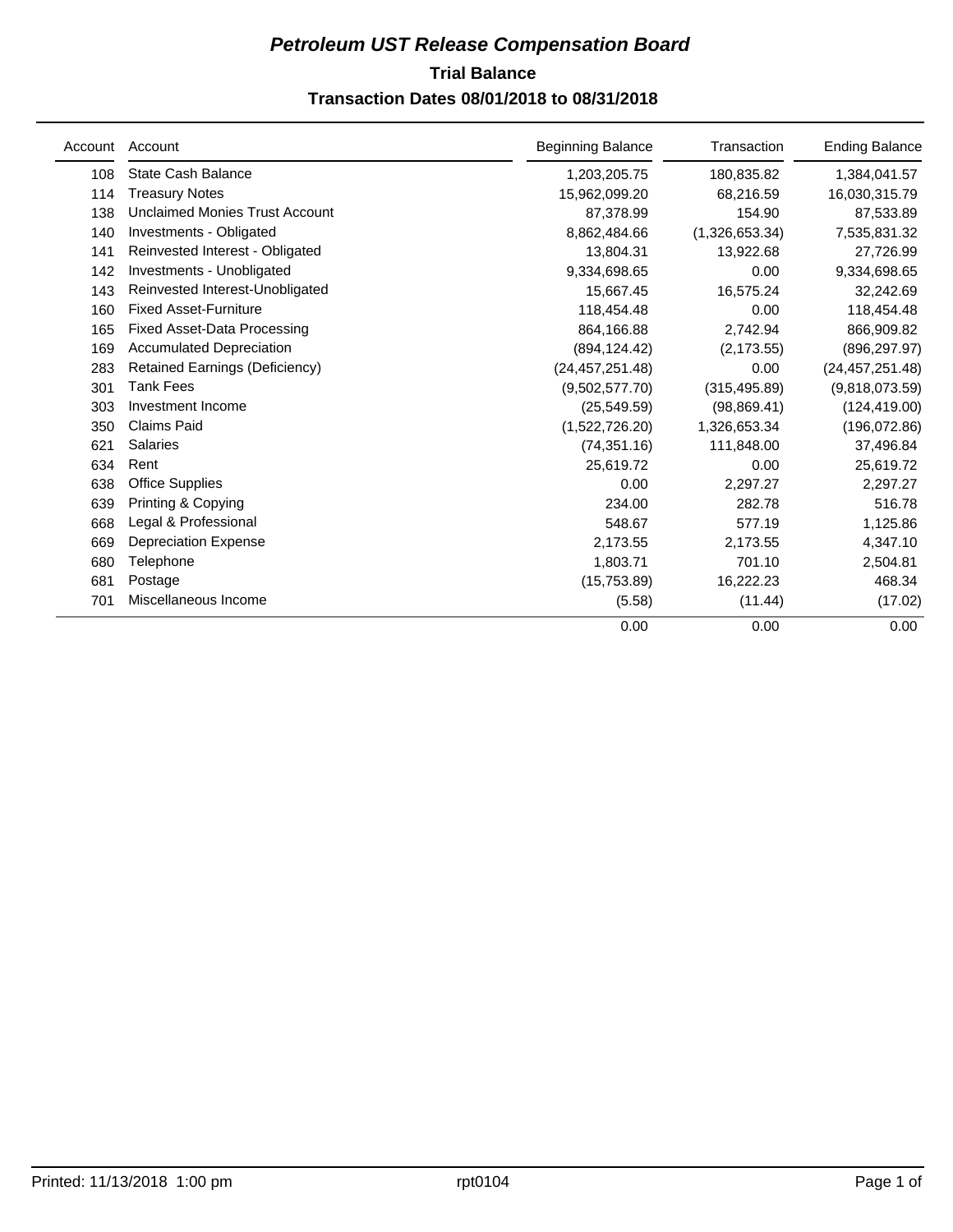#### **PETROLEUM UST RELEASE COMPENSATION BOARDPROGRAM YEAR 2018 FEE STATEMENT STATISTICS AS OF NOVEMBER 27, 2018**

|                                     | <b>Billed</b> | <b>November 27, 2018</b><br>PY 2018 / FY 2019<br>$(7/1/2018 - 6/30/2019)$<br>Paid |     | <b>November 27, 2017</b><br>PY 2017 / FY 2018<br>(7/1/2017 - 6/30/2018) | <b>Percent of</b><br>PY 2017 / FY 2018 | PY 2017 / FY 2018<br><b>Actual</b><br><b>To Date</b> |
|-------------------------------------|---------------|-----------------------------------------------------------------------------------|-----|-------------------------------------------------------------------------|----------------------------------------|------------------------------------------------------|
| <b>ACTUAL COLLECTIONS:</b>          |               |                                                                                   |     |                                                                         |                                        |                                                      |
| Fees:                               |               |                                                                                   |     |                                                                         |                                        |                                                      |
| <b>Current Year Fees</b>            | \$8,400,200   | \$8,209,226                                                                       | 98% | \$9,228,237                                                             |                                        | \$9,531,579                                          |
| Prior Year Fees (a)                 |               | 165,745                                                                           |     | 135,968                                                                 |                                        | 268,166 (b)                                          |
| <b>Total Fees Collected to Date</b> |               | \$8,374,971                                                                       |     | \$9,364,205                                                             |                                        | \$9,799,745                                          |
| Number of Tanks:                    |               |                                                                                   |     |                                                                         |                                        |                                                      |
| <b>Standard Deductible</b>          | 15,265        | 14,678                                                                            | 96% | 14,652                                                                  | 100.18%                                | 14,971                                               |
| Reduced Deductible (c)              | 5,559         | 5,449                                                                             | 98% | 5,501                                                                   | 99.05%                                 | 5,564                                                |
| <b>Total Tanks</b>                  | 20,824        | 20,127                                                                            | 97% | 20,153                                                                  | 99.87%                                 | 20,535                                               |
| Number of Owners:                   |               |                                                                                   |     |                                                                         |                                        |                                                      |
| <b>Standard Deductible</b>          |               | 1,025                                                                             |     | 1,027                                                                   | 99.81%                                 | 1,095                                                |
| <b>Reduced Deductible</b>           |               | 2,038                                                                             |     | 2,084                                                                   | 97.79%                                 | 2,082                                                |
| <b>Total Owners</b>                 | 3,276         | 3,063                                                                             | 93% | 3,111                                                                   | 98.46%                                 | 3,177                                                |
|                                     |               |                                                                                   |     | <b>PY 2018</b>                                                          |                                        |                                                      |
|                                     |               | <b>PY 2018</b><br><b>Actual To Date</b>                                           |     | Recommended<br><b>Budget</b>                                            | % Actual vs<br>Projected               |                                                      |

#### PY 2018 ACTUAL VS PROJECTED COLLECTIONS:

| Fee Revenue          | \$8,374,971 | \$8,450,000 | 99.11% |
|----------------------|-------------|-------------|--------|
| Number of Paid Tanks | 20,127      | 20,320      | 99.05% |

(a) Net of refunds paid

(b) As of June 30, 2018

(c) As of November 27, 2018, the percentage of tanks paid at the reduced deductible is 27.1% of the total number of tanks paid for PY 2018, and was 27.3% for the same period in PY 2017.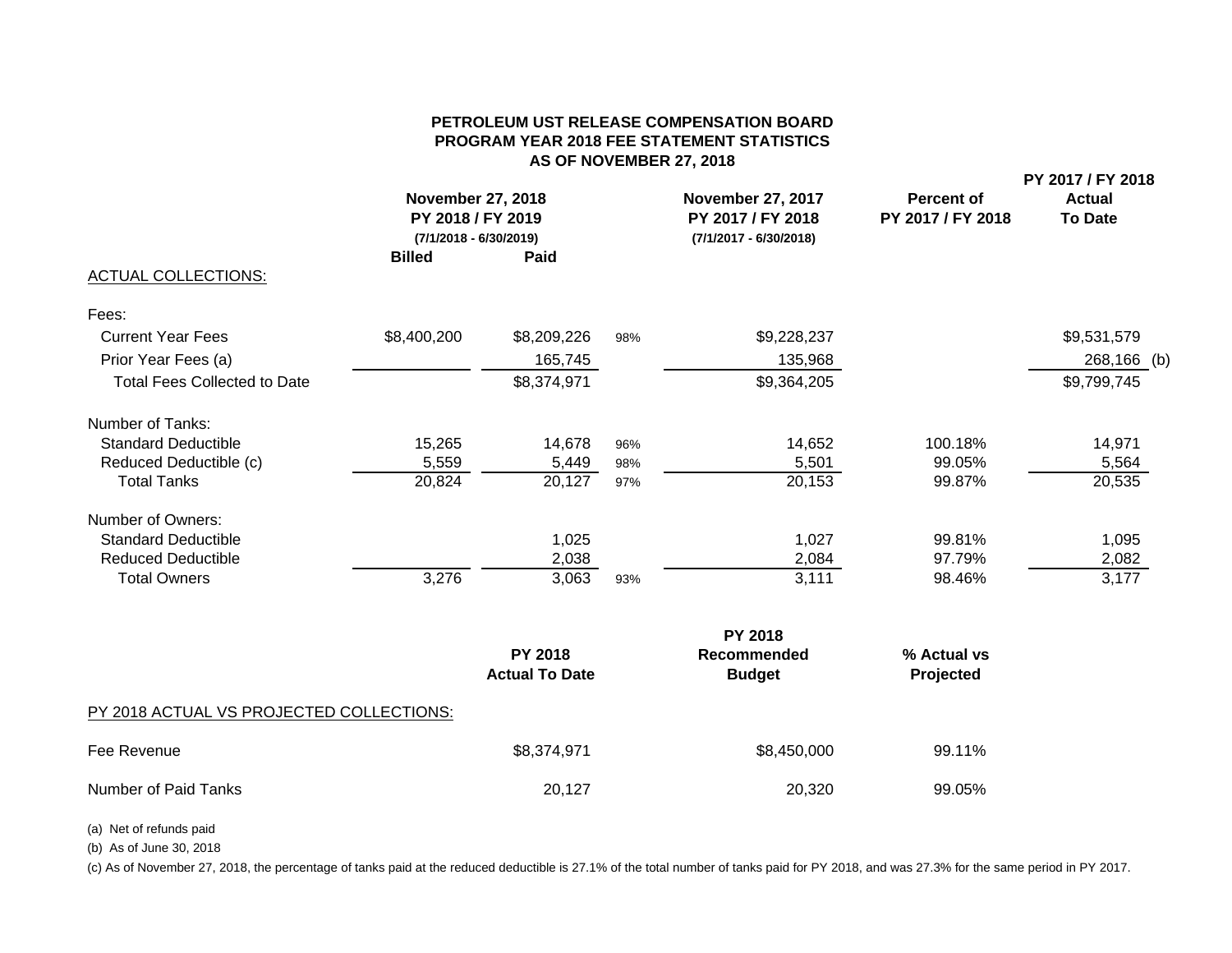#### **PETROLEUM UST RELEASE COMPENSATION BOARD PROGRAM YEAR 2018 COMPLIANCE / FEE ASSESSMENT REPORT AS OF NOVEMBER 20, 2018**

|                                                      | PY 2018<br>As of 11/20/18 | PY 2018<br>$(7/1/18 - 8/31/18)$ | <b>Increase from</b><br><b>Sept. Meeting</b> | PY 2017<br>$(7/1/17 - 6/30/18)$ | PY 2016<br>$(7/1/16 - 6/30/17)$               | PY 2015<br>$(7/1/15 - 6/30/16)$ | PY 2014<br>$(7/1/14 - 6/30/15)$ | <b>Percent of</b><br>PY 2018/PY 2017 |
|------------------------------------------------------|---------------------------|---------------------------------|----------------------------------------------|---------------------------------|-----------------------------------------------|---------------------------------|---------------------------------|--------------------------------------|
| <b>Refunds</b>                                       |                           |                                 |                                              |                                 |                                               |                                 |                                 |                                      |
| Amount of Refunds Paid                               | \$49,902 (a)              | \$29,352                        | \$20,550                                     | \$31,368                        | \$29,801                                      | \$98,740 (a)                    | \$158,794                       | 159%                                 |
| Number of Refunds Paid                               | 68                        | 38                              | 30                                           | 56                              | 116                                           | 311                             | 419                             | 121%                                 |
| Number of Owners Paid Refunds                        | 41                        | 23                              | 18                                           | 31                              | 19                                            | 89                              | 156                             | 132%                                 |
| Number of Pending Refunds                            | 2,632                     | 2,460                           | 172                                          |                                 |                                               |                                 |                                 |                                      |
| Amount of Pending Refunds                            | \$1,412,519               | \$1,324,874                     | \$87,645                                     |                                 |                                               |                                 |                                 |                                      |
| <b>Collections</b>                                   |                           |                                 |                                              |                                 |                                               |                                 |                                 |                                      |
| Amount of Refunds Used to Offset Outstanding Fees    | \$20,170                  | \$16,540                        | \$3,630                                      | \$14,745                        | \$44,204                                      | \$76,750                        | \$61,355                        | 137%                                 |
| Amount Collected by Attorney General/Special Counsel | \$94,568                  | \$68,738                        | \$25,830                                     | \$156,904                       | \$299,807                                     | \$364,401                       | \$200,352                       | 60%                                  |
| <b>Collection Costs</b>                              | \$15,611                  | \$4,268                         | \$11,343                                     | \$33,970                        | \$59,320                                      | \$89,643                        | \$38,727                        |                                      |
| Amount Collected by AG/SC, Less Collection Costs     | \$78,957 (b)              | \$64,470                        | \$14,487                                     | \$122,934                       | \$240,487                                     | \$274,758                       | \$161,625                       |                                      |
| Number of Accounts Certified to the AG's office      | $\bf{0}$                  | 0                               |                                              | 205                             | 249                                           | 321                             | 340                             | 0%                                   |
| Number of Owners Certified to the AG's office        | $\mathbf 0$               | 0                               |                                              | 146                             | 172                                           | 174                             | 196                             | $0\%$                                |
| Amount Certified to the AG's office                  | \$0                       | \$0                             | \$0                                          | \$664,750                       | \$812,335                                     | \$1,124,050                     | \$1,086,440                     | 0%                                   |
| <b>Appeals</b>                                       |                           |                                 |                                              |                                 |                                               |                                 |                                 |                                      |
| Orders Pursuant to Law                               | 4                         | 5                               |                                              |                                 | 4 - information to support appeal is expected |                                 |                                 |                                      |
| Determination to Deny a Certificate of Coverage      | $\blacktriangleleft$      | $\mathbf{1}$                    |                                              | 1 - hearing held on 8/3/17      |                                               |                                 |                                 |                                      |
| <b>Ability to Pay Applications</b>                   |                           |                                 |                                              |                                 |                                               |                                 |                                 |                                      |
| Ability to Pay Applications Pending Review           | 3                         | $\mathbf{2}$                    |                                              |                                 |                                               |                                 |                                 |                                      |
| COC Applications (As of 11/20/18)                    |                           |                                 |                                              |                                 |                                               |                                 |                                 |                                      |
| COC Application/Fee Statements Sent - annual mailing | 3,276                     |                                 |                                              | 3,327                           | 3,439                                         | 3,439                           | 3,538                           | 98%                                  |
| # of Owners Issued COC                               | 2,755                     | 2,496                           |                                              | 3,077                           | 3,125                                         | 3,150                           | 3,211                           | 90%                                  |
| # of Owners w/COCs In-Process                        | 289                       | 500                             |                                              | 35                              | 32                                            | n/a                             | n/a                             |                                      |
| # of Owners w/Unresolved Pending Denials of COC      | 32                        | 1                               |                                              | 11                              | 8                                             | $\pmb{0}$                       | $\mathbf 0$                     |                                      |
| # of Owners w/Unresolved Determinations Denying COC  | $\mathbf 0$               | 1                               |                                              | 119                             | 114                                           | 121                             | 116                             |                                      |
| <b>Unclaimed Monies/Refunds Pending</b>              |                           |                                 |                                              |                                 |                                               |                                 |                                 |                                      |
| Owners on Unclaimed Monies List (Uncashed Checks)    | 35                        | 47                              |                                              |                                 |                                               |                                 |                                 |                                      |
| Amount of Unclaimed Monies (Uncashed Checks)         | \$42,190                  | \$40,210                        |                                              |                                 |                                               |                                 |                                 |                                      |
| Owners with Refunds Pending - More Info Requested    | 9                         | 11                              |                                              |                                 |                                               |                                 |                                 |                                      |
| Amount of Refunds Pending with More Info Requested   | \$13,135                  | \$14,735                        |                                              |                                 |                                               |                                 |                                 |                                      |
| Owners with Refunds Pending - No Response to MIR     | 35                        | 36                              |                                              |                                 |                                               |                                 |                                 |                                      |
| Amount with Refunds Pending - No Response to MIR     | \$66,780                  | \$67,380                        |                                              |                                 |                                               |                                 |                                 |                                      |

(a) PY 2018 goal - \$225,000. PY 2018 refund/offsets as of 11/20/18: \$70,072 (31%). PY 2017 refunds/offsets: \$46,113. PY 2016 refund/offsets: \$74,005. PY 2015 refund/offsets: \$175,490. PY 2014 refund/offsets: \$220,149. **(b) As of October 31, 2018**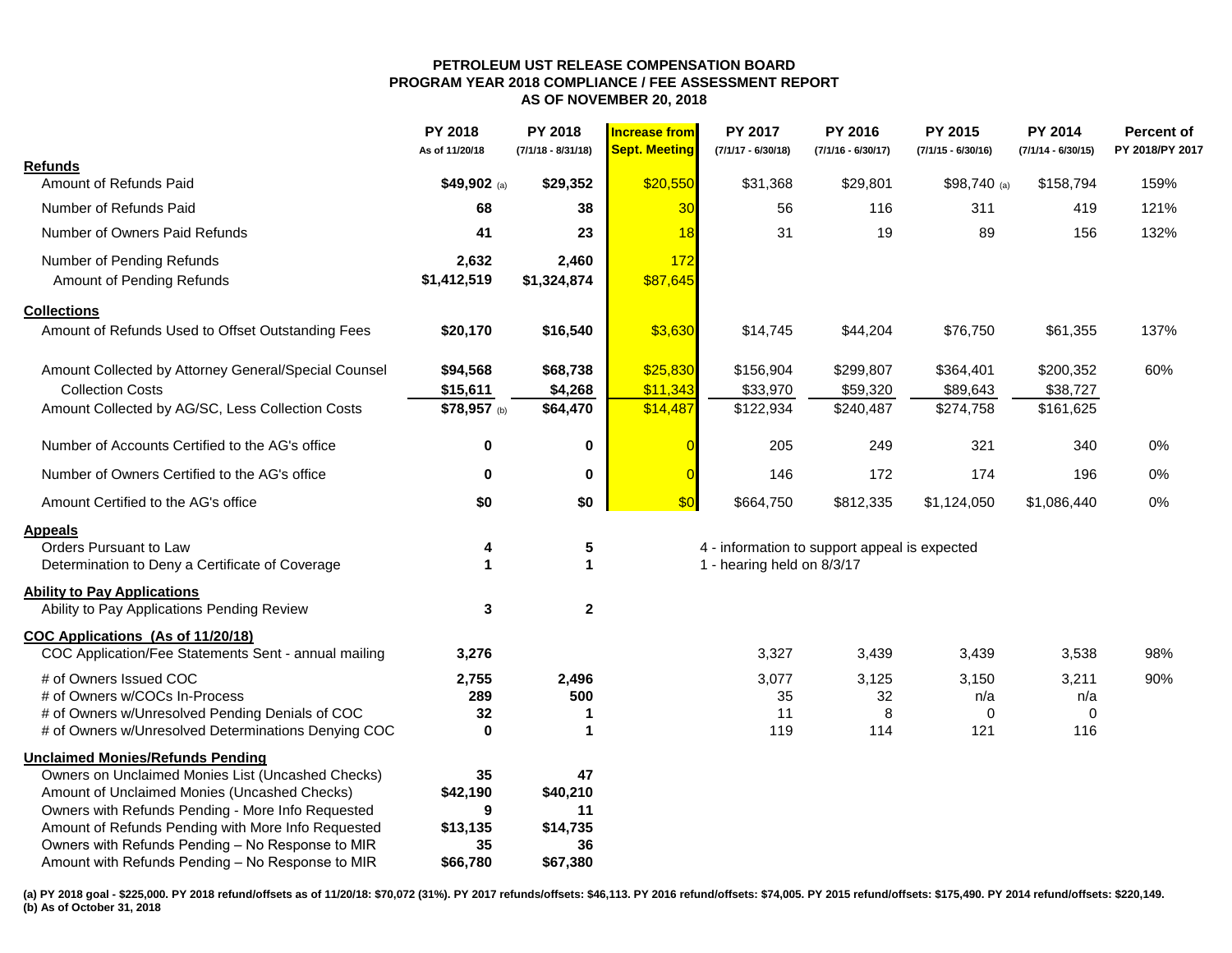#### CLAIMS STATISTICS REPORT November 1, 2018

| <b>Total Number of all Releases</b>                                                                | 3,141           |
|----------------------------------------------------------------------------------------------------|-----------------|
| Face Value of all Claims                                                                           | \$484,915,342   |
| Total Deductible Used for Settled Claims                                                           | (\$104,373,556) |
| Deductible Remaining for Open Claims                                                               | (\$6,014,864)   |
| Net Value                                                                                          | \$374,526,922   |
| <b>Total Disallowed Costs</b>                                                                      | (\$87,956,046)  |
| <b>Total Payments &amp; Installments</b>                                                           | (\$256,555,977) |
| <b>Maximum Liability of Unpaid Claims</b>                                                          | \$30,014,898    |
|                                                                                                    |                 |
| <b>Average Clean-up Costs for All Releases Received NFA:</b>                                       |                 |
| Total Average Gross Value per Release                                                              | \$133,160       |
| Total Average Net Value per Release                                                                | \$99,432        |
| Total Average Payout per Release (2,541 releases)                                                  | \$72,571        |
| Costs for Releases Cleaned Up Exclusively Under BUSTR's Risk Based Corrective Action (RBCA) Rules: |                 |

| Above and Below the Deductible (575 releases): |           |
|------------------------------------------------|-----------|
| Average clean-up costs per release:            | \$79,949  |
| Average claim payout per release:              | \$28,667  |
| Above the Deductible (304 releases):           |           |
| Average clean-up costs per release:            | \$126,472 |
| Average claim payout per release:              | \$54,316  |

| <b>Work in Progress: Open Claims</b>                     |        |        |
|----------------------------------------------------------|--------|--------|
| Number of Claims with More Information Requested         | 10     |        |
| Number of Claims with More Information Received          |        |        |
| Number of Pending Above Deductible Claims                | 1,496  |        |
| Total                                                    |        | 1.510  |
| <b>Settled/Closed Claims</b>                             |        |        |
| <b>Number of Settled Claims</b>                          | 5,300  |        |
| Number of Closed Claims                                  | 11,311 |        |
| Below Deductible/NFA closed without review/Elig. Revoked | 893    |        |
| Number of Claims on Waiting List                         | 80     |        |
| Total                                                    |        | 17.584 |
| <b>Held Claims</b>                                       |        |        |
| Number of Claims with Appeals Outstanding                | 12     |        |
| Number of Claims Below the Deductible                    | 174    |        |
|                                                          |        |        |
| Total                                                    |        | 186    |
| <b>Total Number of Claims</b>                            |        | 19,280 |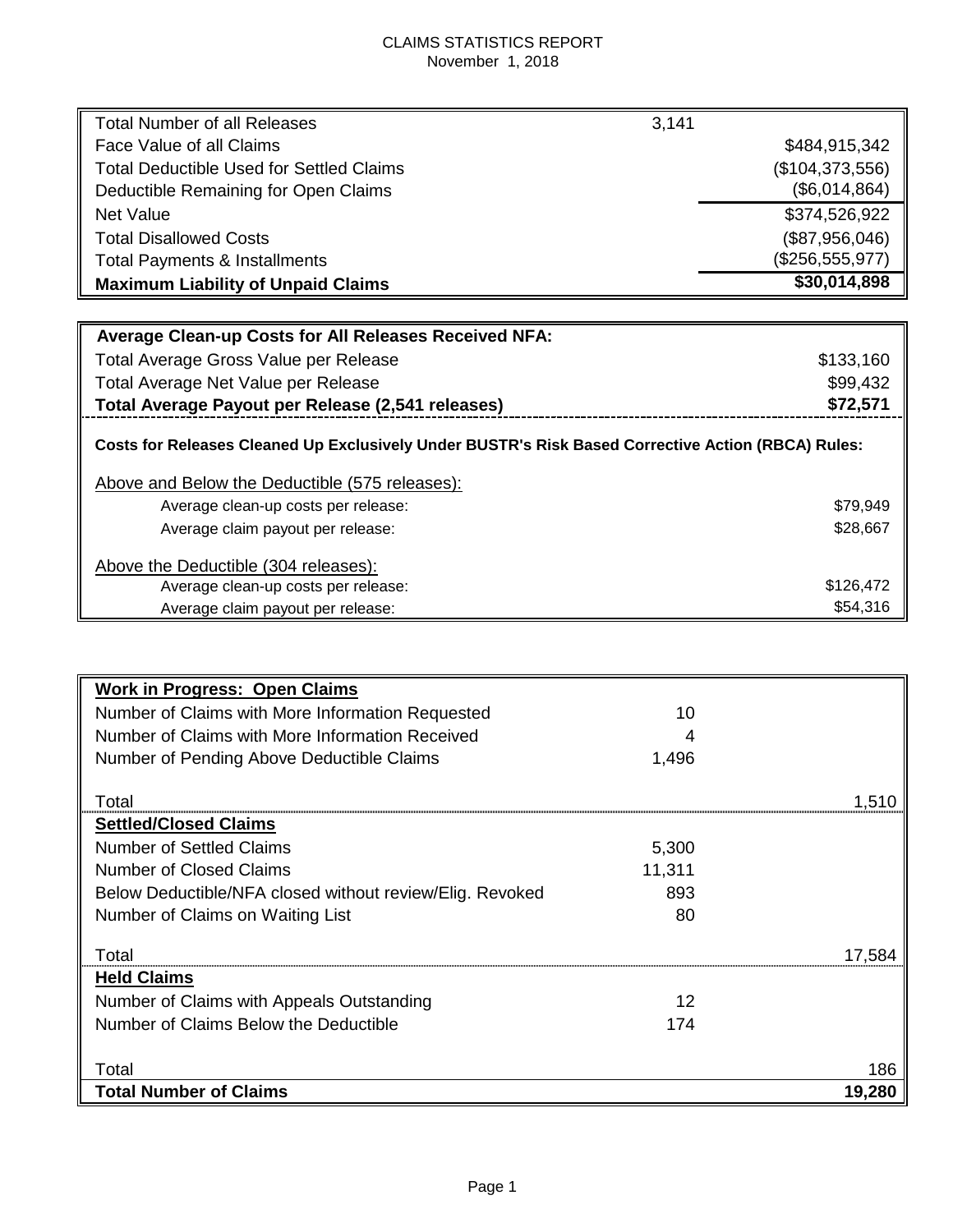#### **CLAIM SETTLEMENT SUMMARY**

|                                        | <b>CLAIMS REC'D</b> | <b>SETTLED</b> | RVK/BD-NFA+ | <b>FACE VALUE</b> | <b>DISALLOWED</b> | <b>DEDUCTIBLE USED</b>          | <b>SETTLEMENT</b>    |
|----------------------------------------|---------------------|----------------|-------------|-------------------|-------------------|---------------------------------|----------------------|
| 2010                                   | 808 (\$11.406 M)    | 705            | 52          | \$12,639,804      | \$3,001,516       | \$2,583,509                     | \$<br>7,054,779      |
| <b>AVG/MONTH</b>                       | $67 (\$0.951 M)$    | 63             |             |                   |                   | <b>AVERAGE PAYOUT PER CLAIM</b> | \$<br>10,007         |
| <b>PERCENTAGES</b>                     |                     |                |             |                   | 23.7%             |                                 | 70.2%                |
| 2011                                   | 795 (\$10.545 M)    | 725            | 94          | \$13,320,431      | \$2,753,772       | \$3,537,439                     | \$<br>7,029,220      |
| <b>AVG/MONTH</b>                       | 66 (\$0.878 M)      | 68             |             |                   |                   | <b>AVERAGE PAYOUT PER CLAIM</b> | \$<br>9,695          |
| <b>PERCENTAGES</b>                     |                     |                |             |                   | 20.7%             |                                 | 71.9%                |
| 2012                                   | 732 (\$10.078 M)    | 697            | 53          | \$11,779,357      | \$2,405,669       | \$2,374,716                     | \$<br>6,740,405      |
| <b>AVG/MONTH</b>                       | 61 (\$0.84M)        | 63             |             |                   |                   | <b>AVERAGE PAYOUT PER CLAIM</b> | \$<br>9,671          |
| <b>PERCENTAGES</b>                     |                     |                |             |                   | 20.4%             |                                 | 71.7%                |
| 2013                                   | 932 (\$12.134 M)    | 891            | 55          | \$12,513,139      | \$2,334,057       | \$2,874,260                     | \$<br>7,304,822      |
| <b>AVG/MONTH</b><br><b>PERCENTAGES</b> | 78 (\$1.011 M)      | 79             |             |                   | 18.7%             | <b>AVERAGE PAYOUT PER CLAIM</b> | \$<br>8,198<br>75.8% |
| 2014                                   | 768 (\$10.541 M)    | 898            | 58          | \$13,546,097      | \$2,466,260       | \$3,040,313                     | \$<br>8,039,525      |
| <b>AVG/MONTH</b><br><b>PERCENTAGES</b> | 64 (\$0.878 M)      | 80             |             |                   | 18.2%             | <b>AVERAGE PAYOUT PER CLAIM</b> | \$<br>8,953<br>76.5% |
| 2015                                   | 790 (\$11.089 M)    | 792            | 67          | \$12,587,087      | \$2,517,791       | \$2,451,880                     | \$<br>7,617,416      |
| <b>AVG/MONTH</b><br><b>PERCENTAGES</b> | 66 (\$0.924 M)      | 72             |             |                   | 20.0%             | <b>AVERAGE PAYOUT PER CLAIM</b> | \$<br>9,618<br>75.2% |
| 2016                                   | 678 (\$9.965 M)     | 704            | 21          | \$11,298,907      | \$2,247,136       | \$2,172,626                     | \$<br>6,879,146      |
| <b>AVG/MONTH</b>                       | 57 (\$0.830 M)      | 60             |             |                   |                   | <b>AVERAGE PAYOUT PER CLAIM</b> | \$<br>9,772          |
| <b>PERCENTAGES</b>                     |                     |                |             |                   | 19.9%             |                                 | 75.4%                |
| 2017                                   | 592 (\$10.070 M)    | 627            | 68          | \$12,059,956      | \$1,779,002       | \$2,076,544                     | \$8,204,410          |
| <b>AVG/MONTH</b>                       | 49 (\$0.839 M)      | 58             |             |                   |                   | <b>AVERAGE PAYOUT PER CLAIM</b> | \$13,085             |
| <b>PERCENTAGES</b>                     |                     |                |             |                   | 14.8%             |                                 | 82.2%                |

| <b>PROGRAM YEAR 2018</b> |  |  |
|--------------------------|--|--|
|--------------------------|--|--|

| <b>MONTH</b>       | <b>CLAIMS REC'D</b>             | <b>SETTLED</b> | RVK/BD-NFA+  | <b>FACE VALUE</b> | <b>DISALLOWED</b> | <b>DEDUCTIBLE USED</b> | <b>SETTLEMENT</b> |
|--------------------|---------------------------------|----------------|--------------|-------------------|-------------------|------------------------|-------------------|
| $Jul-18$           | 52 (\$0.809 M)                  | 30             | 0            | \$416,482         | \$59,352          | \$129,536              | \$227,594         |
| Aug- $18$          | $67 (\$0.974 M)$                | 33             | 0            | \$566,467         | \$63,202          | \$39,632               | \$463,633         |
| $Sep-18$           | 33 (\$0.464 M)                  | 40             | 3            | \$579,842         | \$59,097          | \$138,365              | \$382,380         |
| $Oct-18$           | 35 (\$1.018 M)                  | 43             | $\mathbf{0}$ | \$628,820         | \$131,045         | \$26,154               | \$471,621         |
| $Nov-18$           |                                 |                |              |                   |                   |                        |                   |
| $Dec-18$           |                                 |                |              |                   |                   |                        |                   |
| $Jan-19$           |                                 |                |              |                   |                   |                        |                   |
| $Feb-19$           |                                 |                |              |                   |                   |                        |                   |
| $Mar-19$           |                                 |                |              |                   |                   |                        |                   |
| Apr- $19$          |                                 |                |              |                   |                   |                        |                   |
| $May-19$           |                                 |                |              |                   |                   |                        |                   |
| $Jun-19$           |                                 |                |              |                   |                   |                        |                   |
| <b>TOTAL</b>       | 187 (\$3.265 M)                 | 146            | 3            | \$2,191,611       | \$312,696         | \$333,686              | \$1,545,228       |
| <b>AVG/MONTH</b>   | 47 (\$0.816 M)                  | 37             |              |                   |                   |                        |                   |
|                    | <b>AVERAGE PAYOUT PER CLAIM</b> |                |              |                   |                   |                        | \$10,584          |
| <b>PERCENTAGES</b> |                                 |                |              |                   | 14.3%             |                        | 83.2%             |

**†**Eligibility revoked and/or Below Deductible claims with an NFA are not included in the claims payout statistics.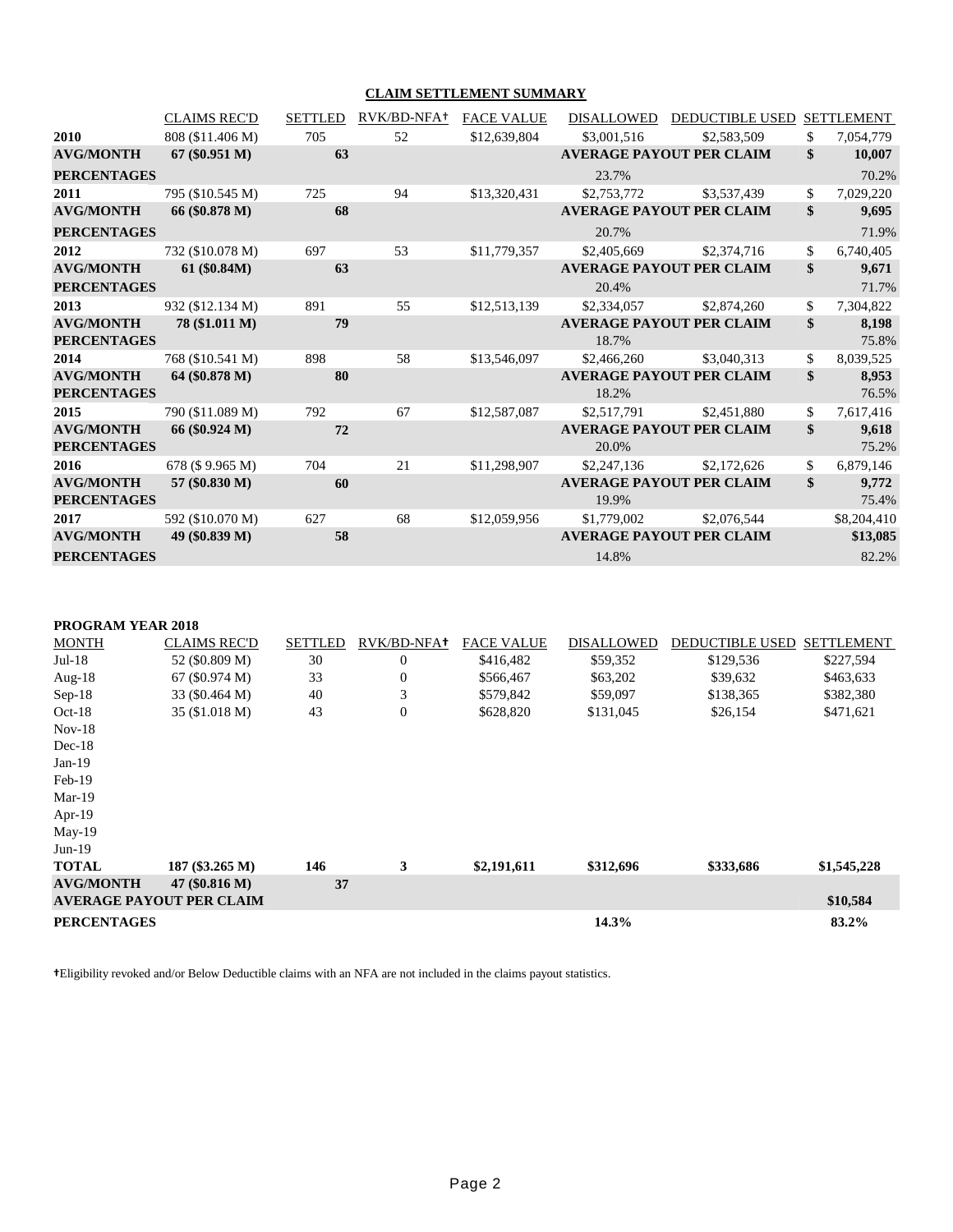#### **ELIGIBILITY STATISTICS REPORT**

November 1, 2018

#### **Breakdown of Applications**

| More Info Requested            |    |  |
|--------------------------------|----|--|
| In Review                      | 19 |  |
| <b>Total Open Applications</b> | 23 |  |
|                                |    |  |

*Eligibility Determinations Under Appeal 4*

|                | <b>REC'D</b>            | APP'D           | <b>DENIED</b>  |
|----------------|-------------------------|-----------------|----------------|
| <b>PY 2004</b> | 72                      | 81              | 47             |
| Average/mo.    | 6                       |                 | 11             |
| PY 2005        | 97                      | 72              | 33             |
| Average/mo.    | 8                       |                 | 9              |
| <b>PY 2006</b> | 109                     | 73              | 32             |
| Average/mo.    | 9                       |                 | 9              |
| PY 2007        | 108                     | 74              | 28             |
| Average/mo.    | 9                       |                 | 9              |
| <b>PY 2008</b> | 99                      | 68              | 26             |
| Average/mo.    | ${\bf 8}$               |                 | 8              |
| <b>PY 2009</b> | 95                      | 84              | 19             |
| Average/mo.    | ${\bf 8}$               |                 | 9              |
| <b>PY 2010</b> | 48                      | 51              | 16             |
| Average/mo.    | $\overline{\mathbf{4}}$ |                 | 6              |
| <b>PY 2011</b> | 67                      | 47              | 14             |
| Average/mo.    | 6                       |                 | 5              |
| <b>PY 2012</b> | 87                      | 54              | 17             |
| Average/mo.    | $\overline{7}$          |                 | 6              |
| <b>PY 2013</b> | 53                      | $\overline{65}$ | $\overline{7}$ |
| Average/mo.    | $\overline{\mathbf{4}}$ |                 | 6              |
| <b>PY 2014</b> | 80                      | 64              | 15             |
| Average/mo.    | $\overline{7}$          |                 | $\overline{7}$ |
| <b>PY 2015</b> | 77                      | 43              | 26             |
| Average/mo.    | 6                       |                 | 6              |
| <b>PY 2016</b> | 76                      | 42              | 27             |
| Average/mo.    | 6                       |                 | 6              |
| <b>PY 2017</b> | 78                      | 42              | 40             |
| Average/mo.    | $\overline{7}$          |                 | 7              |

| Denial Reasons PY 2004-2017 |     | $\frac{0}{0}$ |
|-----------------------------|-----|---------------|
| No Release                  | 99  | 28.5%         |
| Late Filing                 | 59  | 17.0%         |
| No Valid COC                | 39  | 11.2%         |
| Abandoned/OOC Tank          | 33  | 9.5%          |
| No CA Required              | 65  | 18.7%         |
| Pre-Fund Release            | 7   | 2.0%          |
| Incomplete App              | 12  | 3.5%          |
| <b>Untimely Fees</b>        | 3   | 0.9%          |
| No Fee Payment              | 1   | 0.3%          |
| No Response                 | 3   | $0.9\%$       |
| Other                       | 26  | 7.5%          |
| Fotal                       | 347 | 100.0%        |

#### **Program Year 2018**

|                | <b>REC'D</b>   | <b>APP'D</b> | <b>DENIED</b>  | Denial Reasons PY 2018 |          | $\frac{0}{0}$ |
|----------------|----------------|--------------|----------------|------------------------|----------|---------------|
| $Jul-18$       | 3              | 2            |                | ∥No Release            | 0        | $0.0\%$       |
| Aug- $18$      |                | 5            |                | Late Filing            | 0        | $0.0\%$       |
| $Sep-18$       |                |              | 0              | No Valid COC           | 0        | $0.0\%$       |
| $Oct-18$       | $\mathfrak{D}$ | 9            | $\mathfrak{D}$ | Abandoned/OOC          |          | 25.0%         |
| $Nov-18$       |                |              |                | No CA Required         | 3        | 75.0%         |
| $Dec-18$       |                |              |                | Pre-Fund Release       | 0        | $0.0\%$       |
| $Jan-19$       |                |              |                | Incomplete App         | 0        | $0.0\%$       |
| $Feb-19$       |                |              |                | Untimely Fees          | 0        | $0.0\%$       |
| $Mar-19$       |                |              |                | <b>No Fee Payment</b>  | 0        | $0.0\%$       |
| Apr- $19$      |                |              |                | No Response            | 0        | $0.0\%$       |
| $May-19$       |                |              |                | <b>Other</b>           | $\theta$ | $0.0\%$       |
| $Jun-19$       |                |              |                | Total                  | 4        | 100.0%        |
| <b>PY 2018</b> | 13             | 17           | $\overline{4}$ |                        |          |               |
| Average/mo.    | 3              |              | 5              |                        |          |               |

| REC'D | APP'D DENIED | Denial Reasons PY 2018 | $\frac{0}{0}$ |
|-------|--------------|------------------------|---------------|
|       |              | No Release             | $0.0\%$       |
|       |              | Late Filing            | $0.0\%$       |
|       |              | No Valid COC           | $0.0\%$       |
|       |              | Abandoned/OOC          | 25.0%         |
|       |              | No CA Required         | 75.0%         |
|       |              | llPre-Fund Release     | $0.0\%$       |
|       |              | Incomplete App         | $0.0\%$       |
|       |              | Untimely Fees          | $0.0\%$       |
|       |              | ∥No Fee Payment        | $0.0\%$       |
|       |              | No Response            | $0.0\%$       |
|       |              | Other                  | $0.0\%$       |
|       |              | Total                  | $100.0\%$     |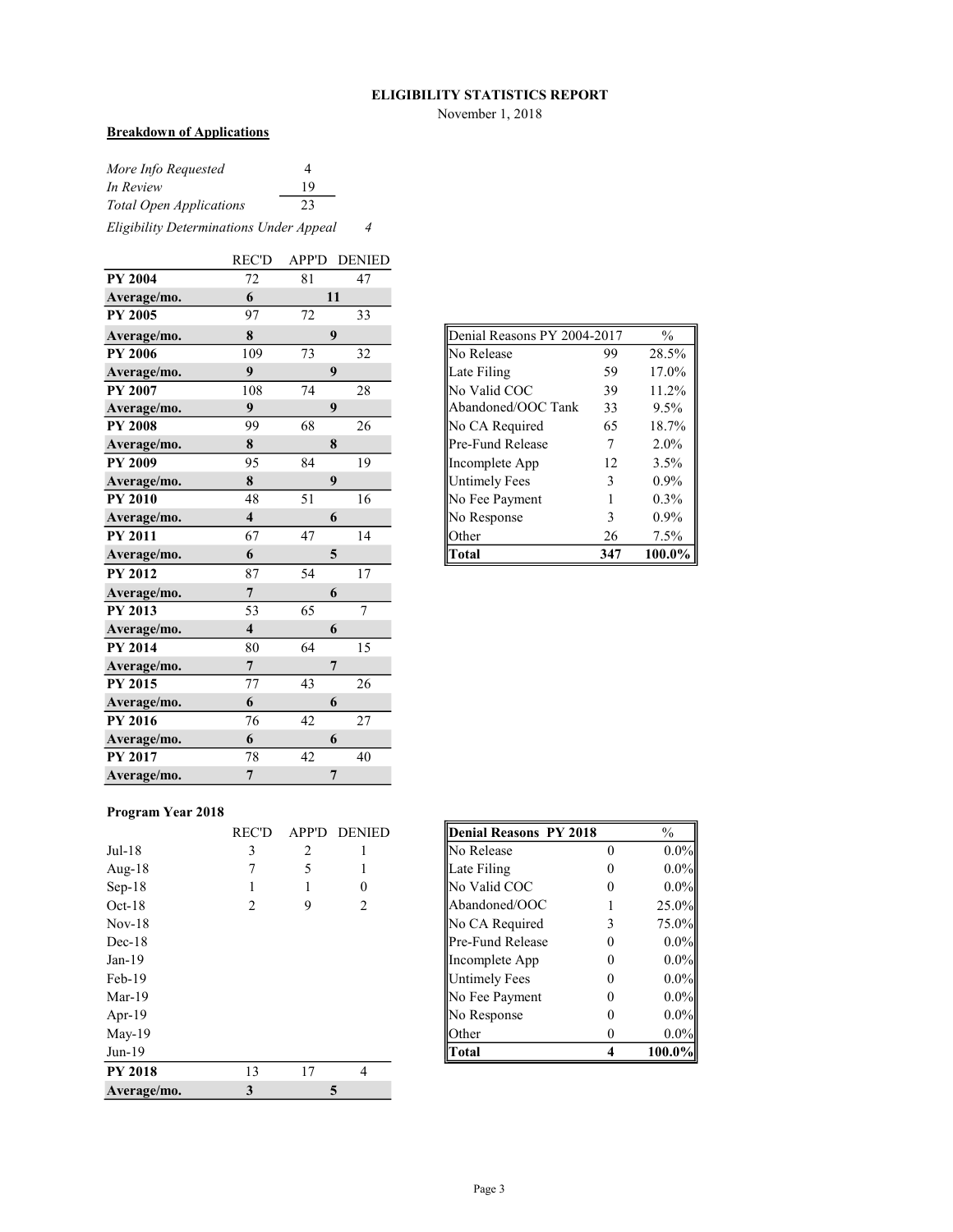## COST PRE-APPROVAL STATISTICS REPORT

November 1, 2018

#### **Mandatory Cost Pre-Approvals Voluntary Pre-Approvals**

| Number Annual RAPs in Review                 |    |
|----------------------------------------------|----|
| Number Annual FPR in Review                  |    |
| All Other Mandatory Open Cost Pre-Approvals: | 16 |
| Total Open Mandatory Cost Pre-Approvals      |    |

Number in Review 8 Number in Review 6 Number in Review 6 Number 1988

#### **Notification of Cost Exceedance**

**The Manufacture Mandatory Cost Pre-Approvals** 27 Number in Review 4

|         |              | <b>New RAPs</b> |              | <b>Annual RAP</b><br><b>Cost Pre-</b><br><b>Approvals</b> |              | <b>Annual FPR</b><br><b>Cost Pre-</b><br><b>Approvals</b> |              | <b>Mandatory</b><br>IRA |              | Tier 3       | Monitoring   | <b>Calibration</b><br>Plan |              | <b>Notification of</b><br>Cost<br><b>Exceedance</b> |              | <b>Voluntary</b> |              | <b>TOTALS</b> |
|---------|--------------|-----------------|--------------|-----------------------------------------------------------|--------------|-----------------------------------------------------------|--------------|-------------------------|--------------|--------------|--------------|----------------------------|--------------|-----------------------------------------------------|--------------|------------------|--------------|---------------|
|         | <b>REC'D</b> | <b>DET'D</b>    | <b>REC'D</b> | <b>DET'D</b>                                              | <b>REC'D</b> | <b>DET'D</b>                                              | <b>REC'D</b> | <b>DET'D</b>            | <b>REC'D</b> | <b>DET'D</b> | <b>REC'D</b> | <b>DET'D</b>               | <b>REC'D</b> | <b>DET'D</b>                                        | <b>REC'D</b> | <b>DET'D</b>     | <b>REC'D</b> | <b>DET'D</b>  |
| PY 2010 | 22           | 22              | 21           | 24                                                        | 52           | 66                                                        | 8            |                         | 23           | 28           | 34           | 38                         |              | Previously                                          | 31           | 30               | 191          | 217           |
| PY 2011 | 36           | 30              | 18           | 17                                                        | 56           | 55                                                        |              |                         | 22           | 17           | 45           | 43                         |              | included in                                         | 41           | 46               | 223          | 210           |
| PY 2012 | 26           | 39              | 18           | 18                                                        | 57           | 68                                                        |              | 10                      | 13           | 23           | 30           | 41                         |              | <b>Annual RAP</b>                                   | 35           | 35               | 186          | 234           |
| PY 2013 | 30           | 29              | 36           | 38                                                        | 51           | 54                                                        |              | 4                       | 14           | 16           | 20           | 21                         |              | Cost Pre-                                           | 18           | 22               | 174          | 184           |
| PY 2014 | 32           | 35              | 31           | 33                                                        | 30           | 33                                                        | 6            |                         | 13           | Q            | 22           | 20                         |              | Approval column                                     | 21           | 20               | 155          | 155           |
| PY 2015 | 23           | 31              | 21           | 19                                                        | 38           | 37                                                        | 8            |                         | 10           | 13           | 22           | 18                         | 23           | 26                                                  | 17           | 16               | 162          | 169           |
| PY 2016 | 18           | 17              | 21           | 21                                                        | 22           | 28                                                        |              |                         |              | 10           | 21           | 27                         | 14           | 16                                                  | 21           | 22               | 130          | 143           |
| PY 2017 | 25           | 15              | 30           | 36                                                        | 16           | 20                                                        | 4            | 4                       | h.           | 8            | 18           | 20                         | h.           | n                                                   | 24           | 23               | 129          | 132           |

|                |              |                 | <b>Cost Pre-</b> | <b>Annual RAP</b> |                | <b>Annual FPR</b><br><b>Cost Pre-</b> | <b>Mandatory</b> |                |                |                | Monitoring/  | <b>Calibration</b> |                | <b>Notification of</b><br>Cost |              |                  |              |                |
|----------------|--------------|-----------------|------------------|-------------------|----------------|---------------------------------------|------------------|----------------|----------------|----------------|--------------|--------------------|----------------|--------------------------------|--------------|------------------|--------------|----------------|
| <b>PY 2018</b> |              | <b>New RAPs</b> |                  | <b>Approvals</b>  |                | <b>Approvals</b>                      |                  | <b>IRA</b>     |                | Tier 3         |              | <b>Plan</b>        |                | <b>Exceedance</b>              |              | <b>Voluntary</b> |              | <b>TOTALS</b>  |
|                | <b>REC'D</b> | <b>DET'D</b>    | REC'D            | DET'D             | <b>REC'D</b>   | <b>DET'D</b>                          | <b>REC'D</b>     | <b>DET'D</b>   | <b>REC'D</b>   | <b>DET'D</b>   | <b>REC'D</b> | <b>DET'D</b>       | <b>REC'D</b>   | <b>DET'D</b>                   | <b>REC'D</b> | <b>DET'D</b>     | <b>REC'D</b> | <b>DET'D</b>   |
| $Jul-18$       | 2            | 6               | $\overline{2}$   | $\overline{0}$    | $\theta$       |                                       | $\overline{0}$   | $\Omega$       | $\Omega$       | $\overline{0}$ | 2            | $\overline{0}$     | $\overline{0}$ | $\overline{0}$                 |              | 4                | 7            | 11             |
| Aug-18         | $\Omega$     | 4               | 6                | 5                 | $\overline{0}$ | $\mathbf{0}$                          | $\overline{0}$   | $\Omega$       | $\overline{0}$ | $\overline{0}$ | $\mathbf{0}$ | $\overline{2}$     |                | $\theta$                       | 3            |                  | 10           | 12             |
| Sep-18         | 2            | $\overline{0}$  | $\overline{2}$   | $\overline{2}$    |                | $\mathbf{0}$                          |                  | $\overline{0}$ |                |                |              |                    | 3              | $\theta$                       | 2            | $\Omega$         | 13           | $\overline{4}$ |
| Oct-18         | 2            | 2               | 5                | 4                 | $\Omega$       | $\mathbf{0}$                          | $\Omega$         | $\Omega$       | $\Omega$       | $\overline{0}$ |              |                    | 2              | 2                              |              | 2                | 11           | 11             |
| $Nov-18$       |              |                 |                  |                   |                |                                       |                  |                |                |                |              |                    |                |                                |              |                  |              |                |
| Dec-18         |              |                 |                  |                   |                |                                       |                  |                |                |                |              |                    |                |                                |              |                  |              |                |
| $Jan-19$       |              |                 |                  |                   |                |                                       |                  |                |                |                |              |                    |                |                                |              |                  |              |                |
| Feb-19         |              |                 |                  |                   |                |                                       |                  |                |                |                |              |                    |                |                                |              |                  |              |                |
| $Mar-19$       |              |                 |                  |                   |                |                                       |                  |                |                |                |              |                    |                |                                |              |                  |              |                |
| Apr-19         |              |                 |                  |                   |                |                                       |                  |                |                |                |              |                    |                |                                |              |                  |              |                |
| May-19         |              |                 |                  |                   |                |                                       |                  |                |                |                |              |                    |                |                                |              |                  |              |                |
| Jun-19         |              |                 |                  |                   |                |                                       |                  |                |                |                |              |                    |                |                                |              |                  |              |                |
| <b>TOTALS</b>  | 6            | 12              | 15               | 11                |                |                                       |                  | $\Omega$       |                |                | 4            | 4                  | 6              | 2                              |              |                  | 41           | 38             |
| Avg./Mo        |              |                 |                  |                   |                |                                       |                  |                |                |                |              |                    |                |                                |              |                  | 10           | 10             |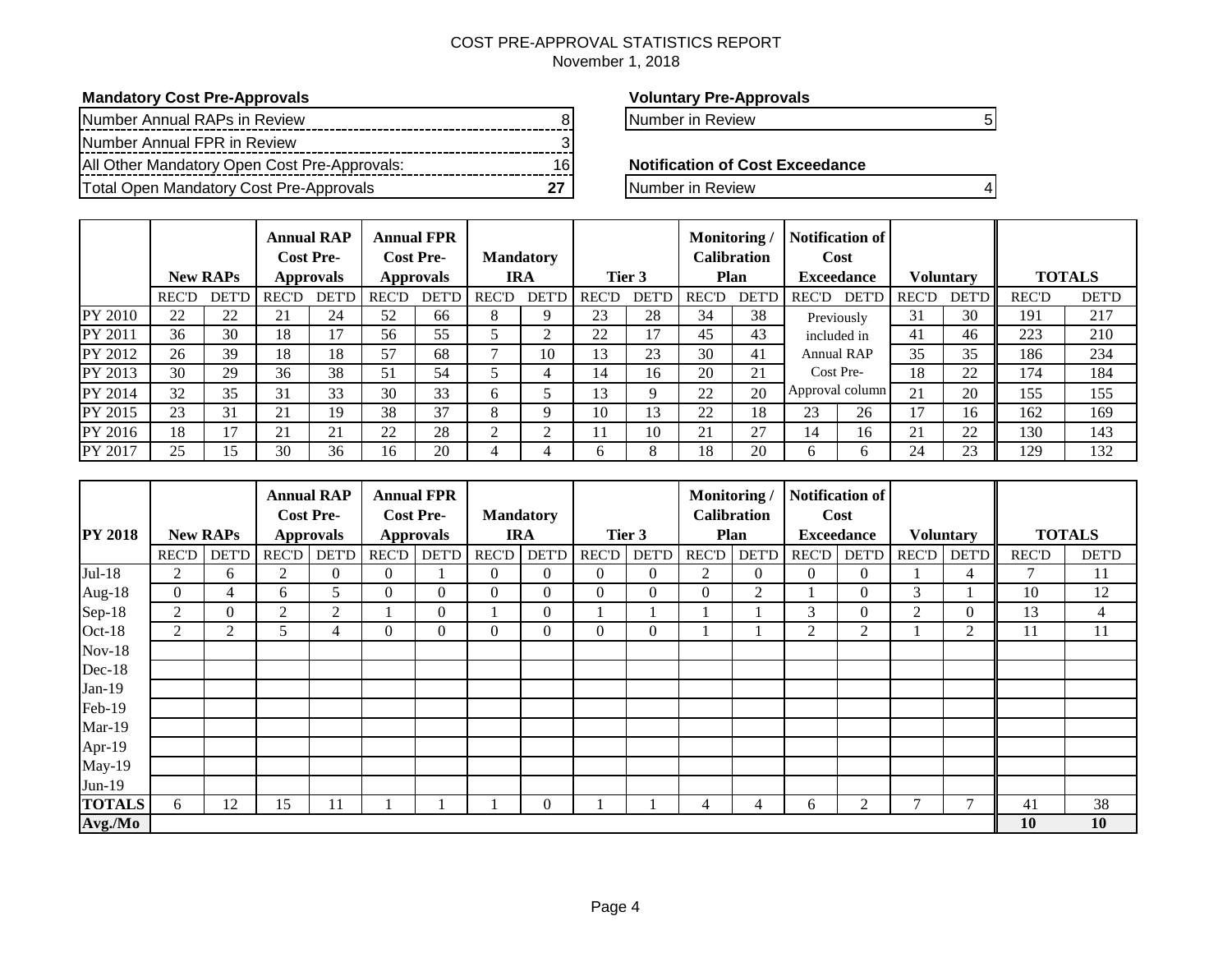TITLE: Petroleum Underground Storage Tank Release Compensation Board Collections Policy AUTHORITY: O.R.C. §3737.91 Petroleum Underground Storage Tank Financial Assurance Fund O.A.C. 3737-1-04 Annual Petroleum Underground Storage Tank Financial Assurance Fee, Certification of Compliance, and Financial Responsibility O.R.C. §131.02 Collecting Amounts Due to State O.R.C. §109.08 Special Counsel to Collect Claims

#### **PURPOSE**

Establishing and adhering to a formal policy for certification of delinquent invoices to the Ohio Attorney General's Office is critical to improve collection of outstanding balances and to enhance the information available in determining the estimate of the allowance for doubtful accounts at year end. This policy is adopted by the Board to provide a collection process for aging and delinquent accounts.

An aging account is an account on which Financial Assurance Fund fees have been invoiced to a responsible person. After the invoice has been sent to the responsible person, the amount of time between the mailing of the invoice and payment to the Fund is referred to as age.

A past due account is considered a delinquent account, unless disputed, after sixty (60) days from the date payment was due.

#### **IN-HOUSE COLLECTION PROCESS**

Annual per-tank fees are assessed in late April of each calendar year. During the year, additional fee assessments, including transfer fees, are issued as information becomes available to the Board's staff. Responsible persons who fail to remit the assessed fees by the later of July 1 or thirty (30) days from the mailing of the invoice are issued a Notice of Noncompliance in accordance with O.R.C. §3737.91. If, within thirty (30) days after the notification, the responsible person fails to pay the assessed fees, an Order Pursuant to Law is issued to the responsible person requiring payment of the assessed fees and an additional late payment fee up to \$1,000 per tank. The responsible person may appeal any order of the Fund's director.

#### **OUTSOURCED COLLECTION PROCESS**

Delinquent accounts are certified to the Attorney General's Office (AGO) a minimum of two times per year. Current program year fees are, in general, certified to the AGO for collection in January of the program year in which the fees became delinquent. As staff resources permit, prior program years' fees and accounts aged beyond twelve (12) months are reviewed and certified to the AGO for collection in September of each year. The AGO aggressively pursues the responsible person for payment of the pertank, late payment, and transfer fees.

- The AGO charges a collection fee on all amounts collected. If payment is not received, the account is assigned to an independent attorney, known as Special Counsel, located in the responsible person's geographical area.
- Special Counsel charges a collection fee in accordance with the AGO contract in addition to the AGO collection fee. Special Counsel is authorized to file suit against the responsible person. If a judgment is received, a lien may be placed against the responsible person's property.
- If Special Counsel is unsuccessful in its collection efforts, accounts may be forwarded to a thirdparty vendor specializing in the recovery of underperforming assets.
- In addition, the AGO may capture the responsible person's state income tax refunds.

#### **ASSESSMENT OF INTEREST AND COLLECTION COSTS**

Interest is assessed at the annual rate established by the Tax Commissioner on all delinquent amounts certified to the AGO for collection. Pursuant to the policy adopted at the June 8, 2011 Board meeting, all costs of collection, including but not limited to the AGO, special counsel, and third-party vendor fees, shall be assessed to the responsible person as an additional obligation. Both interest and collection costs may be waived at the discretion of the Fund's director. In addition, the Board has elected to authorize the AGO to waive interest when it results in the collection of the per-tank, transfer late payment and/or late payment fees.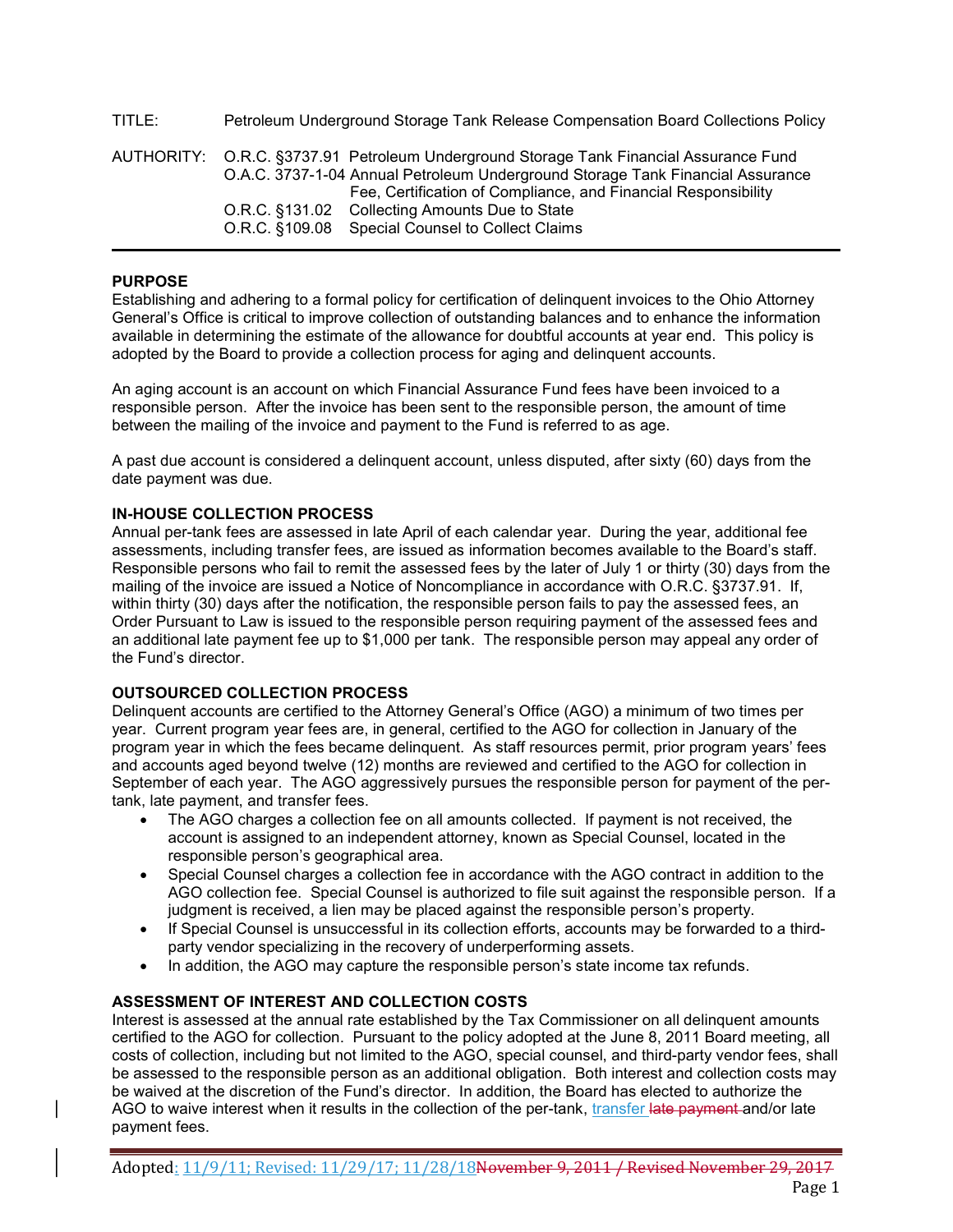#### **ABILITY TO PAY PROGRAM**

Responsible persons who, either through the sale or removal of underground storage tanks, are no longer the owner or operator of petroleum underground storage tanks may apply for and receive a determination of the responsible person's ability to pay delinquent fees based upon a demonstration of financial hardship. The director shall review a responsible person's "Application for Individual/Corporate Ability to Pay Fees" and provide a response to the responsible person within a reasonable period of time from the date the Application is received. The determination of a responsible person's ability to pay the delinquent fees is at the director of the Fund's discretion and may result in the write off or a reduction of all fees, including per-tank, late payment, and transfer fees, if any.

#### **RIGHT OF OFFSET**

Fees erroneously paid for exempt, non-existent, or otherwise ineligible tank systems, if any, shall be applied to the responsible person's account to offset any delinquent fees, including but not limited to, pertank fees, late payment fees or other costs, before the account is certified to the AGO for collection. If the amount of the erroneously paid fees exceeds the amount of delinquent fees, a refund of the difference and notification of the offset shall be issued to the responsible person. Any responsible person objecting to the offset may provide additional information and request a second review and reconciliation of the responsible person's account.

#### **CIVIL ACTION FOR NON-PAYMENT OF FEES**

Pursuant to O.R.C. §3737.91 (G), the director of the Fund may request the Attorney General to bring a civil action, including a temporary restraining order or preliminary or permanent injunction, against the responsible person in the common pleas court of the county in which the underground storage tanks are located. The director of the Fund shall advise the Board of all requests the director makes to the Board's Assistant Attorney General to file such an action and the outcome of those actions.

#### **STATUTE OF LIMITATIONS**

O.R.C. §131.02 (F)(2) provides a general statute of limitations of forty (40) years from the date of certification to the AGO for the collection of delinquent accounts. Pursuant to the policy adopted by the Board at its September 12, 2007 meeting, the Board authorized the AGO to terminate collection activities after fifteen (15) years from the date of certification. The Board does not have a statute of limitations and may elect to continue collections.

#### **SETTLEMENT OF DELINQUENT ACCOUNTS**

Nothing within this policy is intended to limit the director's ability to settle delinquent accounts through, including but not limited to, the O.R.C. §119.09 appeals process, AGO offer-in-compromise program, enforcement process or other settlement negotiations that may arise in the normal course of business.

#### **CONFLICT OF LAW**

In the event any portion of this policy is in conflict with State law, that law will prevail.

#### **COLLECTION POLICY ADOPTION**

This collection policy shall be adopted by the Board. The Finance Committee will annually review this policy and recommend to the Board improvements or enhancements to the policy. Any modifications to the collections policy shall be incorporated upon approval of the Board.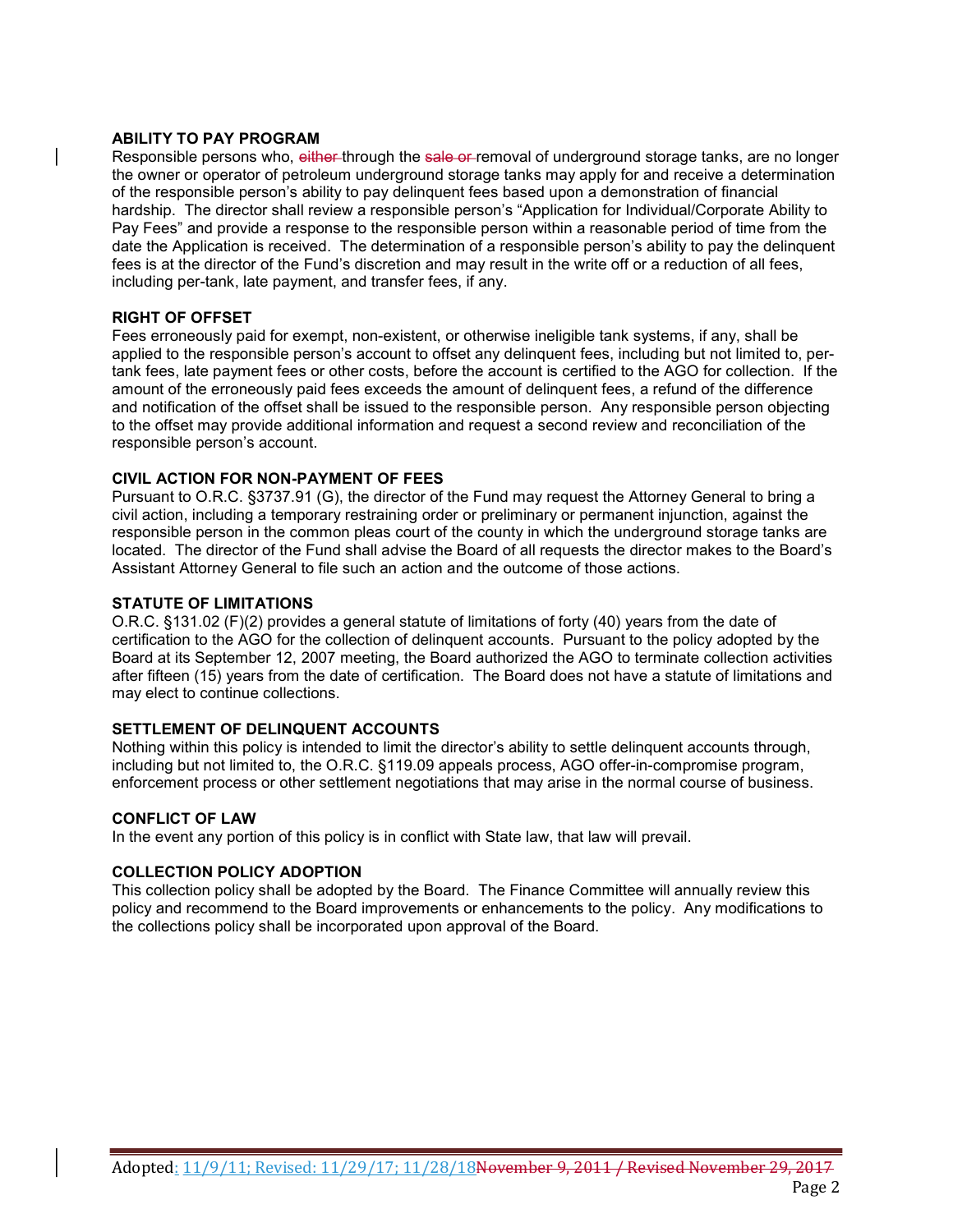## *Petroleum UST Release Compensation Board*

**Facility Certificate Listing**

**Program Year 2016**

**COC Eff Date: Yes COC Print Date: Yes** 

#### **Printed from 09/12/18 to 11/26/18**

| <b>Owner/Fac</b>                                                                                   |                             | UST Cnt Own / Fac Name | <b>Own / Fac Address</b>          | <b>Eff Date</b> | <b>Print Date</b> | <b>Override Reason</b>          | <b>Denial Status</b> |
|----------------------------------------------------------------------------------------------------|-----------------------------|------------------------|-----------------------------------|-----------------|-------------------|---------------------------------|----------------------|
| 22282-0010                                                                                         | 2                           | Omesh Properties, LLC  | 1155 S. Erie Highway, Hamilton OH | 07/01/2016      | 11/13/2018        | Not Required: Post 11-30-09 Pay | N/A                  |
| 23874-0001                                                                                         | 5                           | Trenton Veer. Inc.     | 302 East Avenue, Hamilton OH      | 01/18/2017      | 10/26/2018        | PD Response Accepted            | Accepted             |
| 24292-0001                                                                                         |                             | Quick Stop Gas         | 20 Johnsville Road, Centerburg OH | 09/08/2016      | 10/26/2018        | Not Required: Post 11-30-09 Pay | N/A                  |
| <b>Total Owners</b><br><b>Total Facilities</b><br><b>Total USTs</b><br><b>Total Determinations</b> | 3<br>3<br>9<br>$\mathbf{2}$ |                        |                                   |                 |                   |                                 |                      |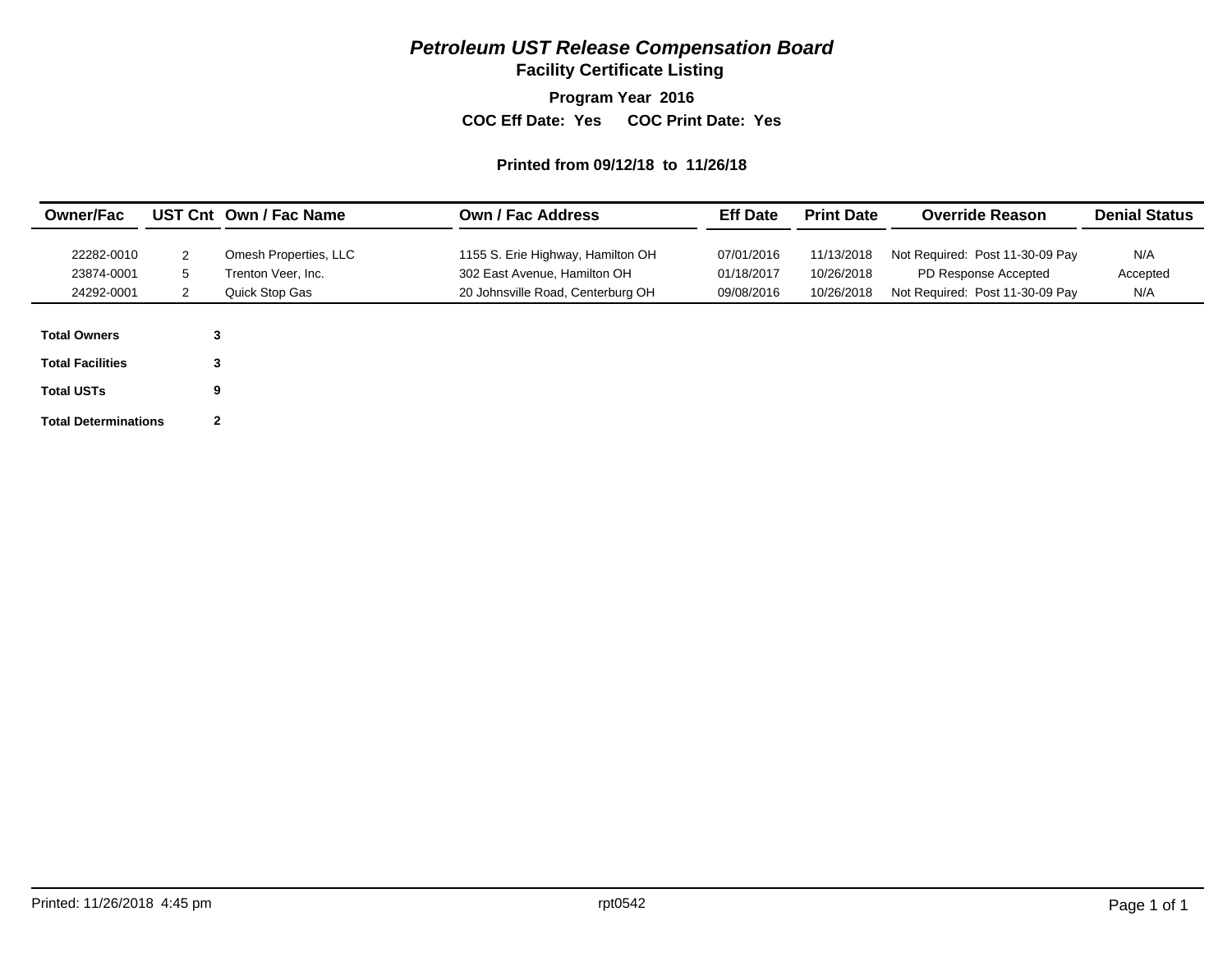#### *Petroleum UST Release Compensation Board*  **Facility Certificate Listing**

**Program Year 2016 COC Eff Date: No COC Print Date: No Denial Status: DETERMINATION**

#### **Date of Determination from 09/12/18 to 11/27/18**

| <b>Owner/Fac</b>        |    | UST Cnt Own / Fac Name                                               | Own / Fac Address                      | <b>Eff Date</b> | <b>Print Date</b> | <b>Override Reason</b> | <b>Denial Status</b> |
|-------------------------|----|----------------------------------------------------------------------|----------------------------------------|-----------------|-------------------|------------------------|----------------------|
|                         |    |                                                                      |                                        |                 |                   |                        |                      |
| 1096-0014               |    | Board of Montgomery County Commissio 2700 Cardington Road, Dayton OH |                                        |                 |                   | N/A                    | Determination        |
| 2146-0001               |    | <b>Bayview Wastewater Treatment Plant</b>                            | 3900 N. Summit Street, Toledo OH       |                 |                   | N/A                    | Determination        |
| 3154-0001               | 3  | <b>White's Service</b>                                               | 374 Robbins Ave, Niles OH              |                 |                   | N/A                    | Determination        |
| 5154-0001               | 5  | <b>Brills Serv Center</b>                                            | 50650 State Route 20, Oberlin OH       |                 |                   | N/A                    | Determination        |
| 14112-0001              | 4  | Gas N Go                                                             | 104 E. 4th Avenue, South Point OH      |                 |                   | N/A                    | Determination        |
| 15113-0001              | 4  | Steves Auto Care                                                     | 5004 Bayshore Road, Oregon OH          |                 |                   | N/A                    | Determination        |
| 15178-0001              |    | Harvard Refuse Inc.                                                  | 7720 Harvard Avenue, Cleveland OH      |                 |                   | N/A                    | Determination        |
| 18596-0001              | 2  | <b>Wayside Market</b>                                                | 12555 State Route 73, McDermott OH     |                 |                   | N/A                    | Determination        |
| 22251-0001              | 3  | Abdul K. Akl Property                                                | 1133 N. Summit Street., Toledo OH      |                 |                   | N/A                    | Determination        |
| 22432-0001              | 3  | Third Street Petroleum, LLC                                          | 727 W. 3rd Street, Dayton OH           |                 |                   | N/A                    | Determination        |
| 22678-0001              |    | <b>Bradley Sponseller Facility</b>                                   | 7522 Wales Avenue N.W., North Canton O |                 |                   | N/A                    | Determination        |
| 22718-0001              | 3  | A J Singh, LLC                                                       | 201 Main Street, Green Camp OH         |                 |                   | N/A                    | Determination        |
| 22965-0002              | 3  | <b>Belle Center Market</b>                                           | 2598 State Route 273, Belle Center OH  |                 |                   | N/A                    | Determination        |
| 23424-0001              | 3  | Ghee-Tar Enterprises #1                                              | 10575 US Route 23, Lucasville OH       |                 |                   | N/A                    | Determination        |
| 23875-0001              | 2  | Green Sinclair LLC                                                   | 5346 Sinclair Road, Columbus OH        |                 |                   | N/A                    | Determination        |
|                         |    |                                                                      |                                        |                 |                   |                        |                      |
| <b>Total Owners</b>     | 15 |                                                                      |                                        |                 |                   |                        |                      |
| <b>Total Facilities</b> | 15 |                                                                      |                                        |                 |                   |                        |                      |

**15**

**Total Determinations**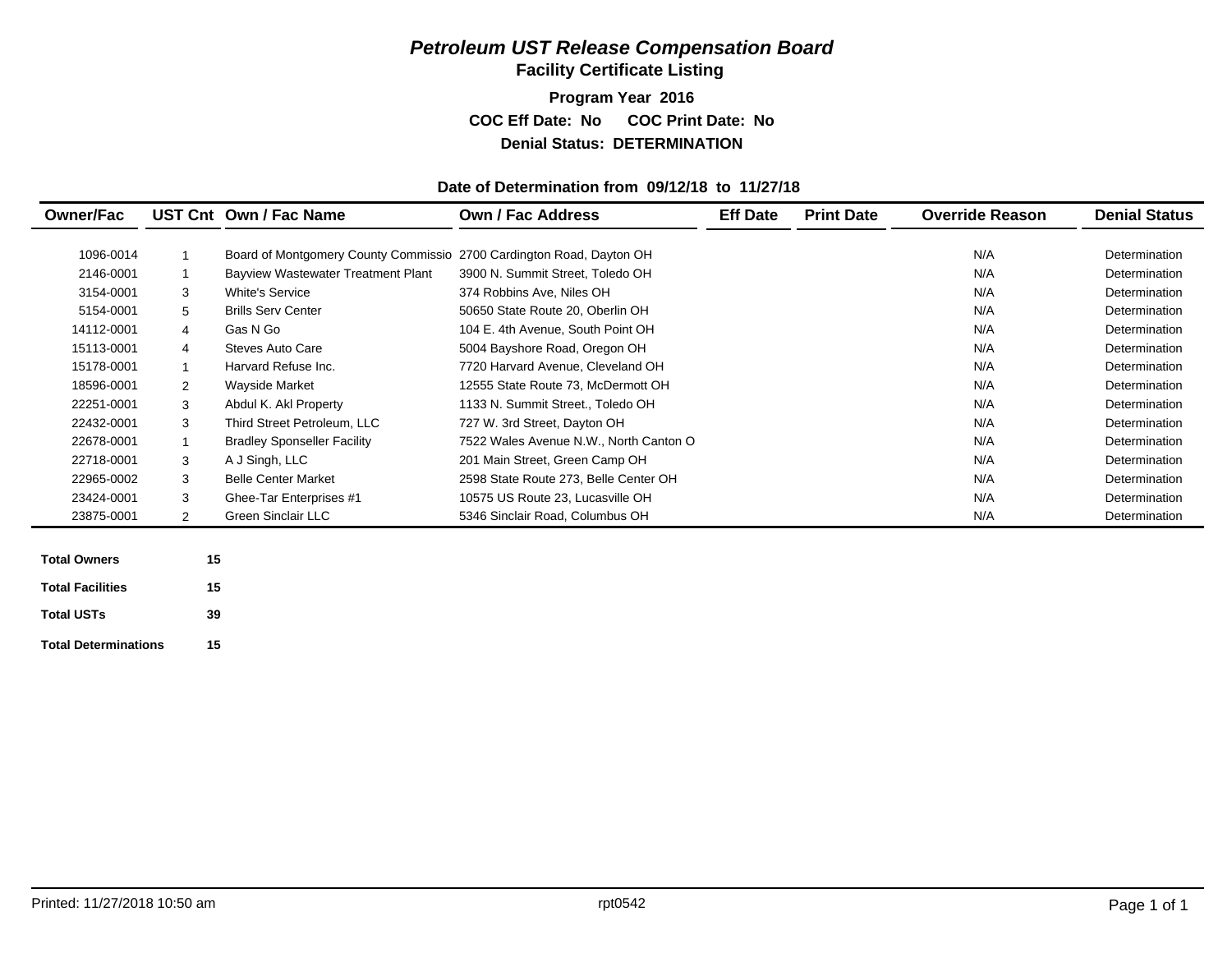## *Petroleum UST Release Compensation Board*

**Facility Certificate Listing**

**Program Year 2017**

**COC Eff Date: Yes COC Print Date: Yes** 

#### **Printed from 09/12/18 to 11/26/18**

| <b>Owner/Fac</b>        |                | UST Cnt Own / Fac Name                     | Own / Fac Address                        | <b>Eff Date</b> | <b>Print Date</b> | <b>Override Reason</b>          | <b>Denial Status</b> |
|-------------------------|----------------|--------------------------------------------|------------------------------------------|-----------------|-------------------|---------------------------------|----------------------|
| 142-0002                | $\overline{2}$ | <b>Adams Cty Airport</b>                   | 3389 Cross Rd, Winchester OH             | 07/03/2017      | 11/13/2018        | Not Required: Post 11-30-09 Pay | N/A                  |
| 7623-0001               | $\mathbf{1}$   | NCR Corp.                                  | 1560 S. Patterson Boulevard, Dayton OH   | 07/01/2017      | 09/18/2018        | Not Required: Post 11-30-09 Pay | N/A                  |
| 8063-0001               | $\mathbf{1}$   | Owens Corning World Headquarters           | One Owens Corning Parkway, Toledo OH     | 07/01/2017      | 10/12/2018        | Not Required: Post 11-30-09 Pay | N/A                  |
| 9330-0001               | $\mathbf{1}$   | Ryder Transportation Svcs 0116A            | 11250 Brookpark Road, Cleveland OH       | 07/01/2017      | 10/12/2018        | Not Required: Post 11-30-09 Pay | N/A                  |
| 9330-0002               | $\overline{2}$ | Ryder Truck Rental (0562)                  | 7540 Independence Drive, Walton Hills OH | 07/01/2017      | 10/12/2018        | Not Required: Post 11-30-09 Pay | N/A                  |
| 9330-0007               | 1              | Ryder Transportation Svcs 0312A            | 10382 US 224 West, Findlay OH            | 07/01/2017      | 10/12/2018        | Not Required: Post 11-30-09 Pay | N/A                  |
| 9330-0017               | -1             | Ryder Transportation Services 1554A        | 1250 N Main St, Mansfield OH             | 07/01/2017      | 10/12/2018        | Not Required: Post 11-30-09 Pay | N/A                  |
| 9330-0018               | $\mathbf{1}$   | Ryder Transportation Svcs 1137 B           | 780 Killian Road, Akron OH               | 07/01/2017      | 10/12/2018        | Not Required: Post 11-30-09 Pay | N/A                  |
| 9330-0019               | $\mathbf{1}$   | Ryder Transportation Services 0322A        | 1190 Gest St, Cincinnati OH              | 07/01/2017      | 10/12/2018        | Not Required: Post 11-30-09 Pay | N/A                  |
| 9330-0020               | -1             | <b>Ryder Transportation Services 0372A</b> | 2575 Commodity Circle, Sharonville OH    | 07/01/2017      | 10/12/2018        | Not Required: Post 11-30-09 Pay | N/A                  |
| 9330-0021               | $\mathbf{1}$   | Ryder Transportation Services 0473A        | 3580 Needmore Road, Dayton OH            | 07/01/2017      | 10/12/2018        | Not Required: Post 11-30-09 Pay | N/A                  |
| 9330-0022               | 2              | <b>Ryder Transportation Services 0120A</b> | 2600 E Westbelt Dr, Columbus OH          | 07/01/2017      | 10/12/2018        | Not Required: Post 11-30-09 Pay | N/A                  |
| 9330-0023               | 2              | <b>Ryder Transportation Services 0639A</b> | 775 Schrock Rd, Columbus OH              | 07/01/2017      | 10/12/2018        | Not Required: Post 11-30-09 Pay | N/A                  |
| 9330-0024               | $\mathbf{1}$   | Ryder Transportation Services 2649A        | 2269 Williams Road, Obetz OH             | 07/01/2017      | 10/12/2018        | Not Required: Post 11-30-09 Pay | N/A                  |
| 9330-0027               | 3              | Ryder Transportation Services 1680 C       | 1101 E. Lutz Road, Archbold OH           | 07/01/2017      | 10/12/2018        | Not Required: Post 11-30-09 Pay | N/A                  |
| 9330-0029               | -1             | Ryder Transportation Serv #0345B           | 4196 E Pike, Zanesville OH               | 07/01/2017      | 10/12/2018        | Not Required: Post 11-30-09 Pay | N/A                  |
| 9330-0031               | $\mathbf{1}$   | Ryder Transportation Service #0631         | 2024 E Manhattan Blvd, Toledo OH         | 07/01/2017      | 10/12/2018        | Not Required: Post 11-30-09 Pay | N/A                  |
| 19860-0001              | $\overline{2}$ | West End Marathon                          | 1912 Hayes Avenue, Fremont OH            | 07/01/2017      | 10/12/2018        | Not Required: Post 11-30-09 Pay | N/A                  |
| 19860-0002              | 3              | PRW Inc.                                   | 1029 Oak Harbor Road, Fremont OH         | 07/01/2017      | 10/12/2018        | Not Required: Post 11-30-09 Pay | N/A                  |
| 19860-0002              | $\mathbf{1}$   | PRW Inc.                                   | 1029 Oak Harbor Road, Fremont OH         | 01/25/2018      | 10/12/2018        | Not Required: Post 11-30-09 Pay | N/A                  |
| 20424-0001              | 3              | <b>Union Street Auto</b>                   | 736 N. Union Street, Fostoria OH         | 07/01/2017      | 10/12/2018        | Not Required: Post 11-30-09 Pay | N/A                  |
| 21309-0001              | 3              | <b>GP Express</b>                          | 11750 Snow Road, Parma OH                | 04/18/2018      | 11/23/2018        | PD Response Accepted            | Accepted             |
| 22000-0001              | $\overline{2}$ | Ismail I. Jallaq Facility                  | 2761 E. Main Street, Bexley OH           | 07/01/2017      | 11/13/2018        | Not Required: Post 11-30-09 Pay | N/A                  |
| 22259-0001              | $\overline{c}$ | Hamad Investment Group #2                  | 1201 Dorr Street, Toledo OH              | 08/10/2017      | 11/13/2018        | Not Required: Post 11-30-09 Pay | N/A                  |
| 24248-0001              | $\overline{2}$ | Rosiers Deli Mart                          | 1428 S State Route 53, Tiffin OH         | 06/20/2018      | 11/13/2018        | Not Required: Post 11-30-09 Pay | N/A                  |
| 24279-0001              | 3              | Worthington Hills BP                       | 7750 Olentangy River Road, Worthington O | 07/01/2017      | 09/18/2018        | Not Required: Post 11-30-09 Pay | N/A                  |
| 24292-0001              | 2              | Quick Stop Gas                             | 20 Johnsville Road, Centerburg OH        | 07/01/2017      | 10/12/2018        | Not Required: Post 11-30-09 Pay | N/A                  |
| <b>Total Owners</b>     | 12             |                                            |                                          |                 |                   |                                 |                      |
| <b>Total Facilities</b> | 26             |                                            |                                          |                 |                   |                                 |                      |
| <b>Total USTs</b>       | 46             |                                            |                                          |                 |                   |                                 |                      |

**Total Determinations 3**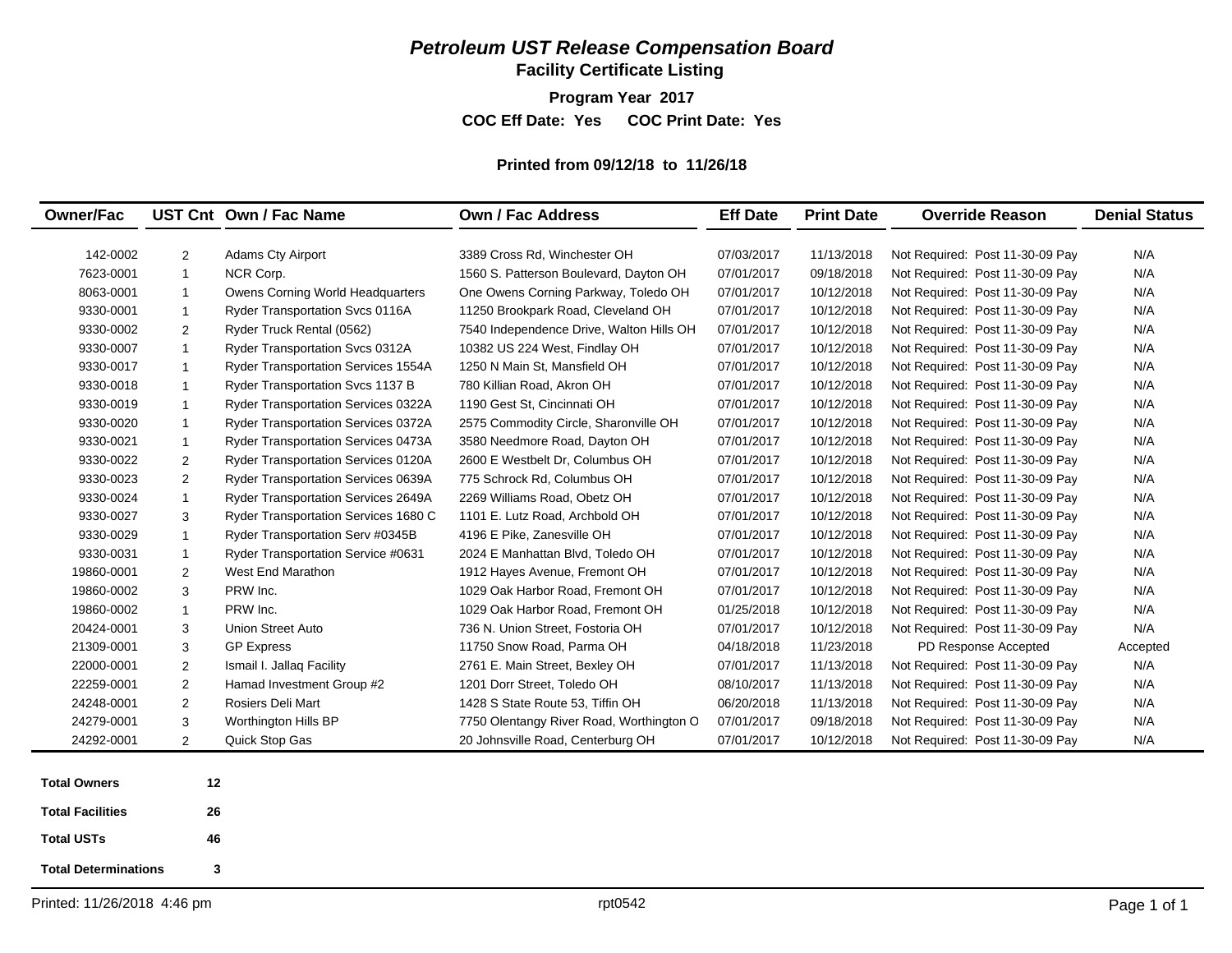#### *Petroleum UST Release Compensation Board*  **Facility Certificate Listing**

**Program Year 2017 COC Eff Date: No COC Print Date: No Denial Status: DETERMINATION**

#### **Date of Determination from 09/12/18 to 11/27/18**

| <b>Owner/Fac</b> |                | UST Cnt Own / Fac Name                                               | <b>Own / Fac Address</b>                | <b>Eff Date</b> | <b>Print Date</b> | <b>Override Reason</b> | <b>Denial Status</b> |
|------------------|----------------|----------------------------------------------------------------------|-----------------------------------------|-----------------|-------------------|------------------------|----------------------|
|                  |                |                                                                      |                                         |                 |                   |                        |                      |
| 945-0001         | 5              | Attica Hy-Miler Shell                                                | Route 4, Attica OH                      |                 |                   | N/A                    | Determination        |
| 1096-0014        | 1              | Board of Montgomery County Commissio 2700 Cardington Road, Dayton OH |                                         |                 |                   | N/A                    | Determination        |
| 1936-0001        | $\overline{2}$ | <b>Central Maintenance Facility</b>                                  | 1088 W. Liberty Street, Cincinnati OH   |                 |                   | N/A                    | Determination        |
| 2146-0001        | 1              | <b>Bayview Wastewater Treatment Plant</b>                            | 3900 N. Summit Street, Toledo OH        |                 |                   | N/A                    | Determination        |
| 3154-0001        | 3              | <b>White's Service</b>                                               | 374 Robbins Ave, Niles OH               |                 |                   | N/A                    | Determination        |
| 4724-0001        | 3              | Hamden Gas and Oil                                                   | 288 N. Main Street, Hamden OH           |                 |                   | N/A                    | Determination        |
| 4755-0001        | 3              | Pearces Auto Care                                                    | 6014 Hamilton Avenue, Cincinnati OH     |                 |                   | N/A                    | Determination        |
| 5154-0001        | 5              | <b>Brills Serv Center</b>                                            | 50650 State Route 20, Oberlin OH        |                 |                   | N/A                    | Determination        |
| 6105-0004        | 1              | Soin Medical Center                                                  | 3535 Pentagon Boulevard, Beavercreek O  |                 |                   | N/A                    | Determination        |
| 12930-0001       | 3              | Old Bear & Son Ashland Mart #2                                       | 11785 Lebanon Rd, Sharonville OH        |                 |                   | N/A                    | Determination        |
| 14112-0001       | 4              | Gas N Go                                                             | 104 E. 4th Avenue, South Point OH       |                 |                   | N/A                    | Determination        |
| 15113-0001       | 4              | <b>Steves Auto Care</b>                                              | 5004 Bayshore Road, Oregon OH           |                 |                   | N/A                    | Determination        |
| 15178-0001       | 1              | Harvard Refuse Inc.                                                  | 7720 Harvard Avenue, Cleveland OH       |                 |                   | N/A                    | Determination        |
| 18194-0002       | 1              | <b>McQuaids</b>                                                      | 1795 N. State Street, Girard OH         |                 |                   | N/A                    | Determination        |
| 18596-0001       | 2              | Wayside Market                                                       | 12555 State Route 73, McDermott OH      |                 |                   | N/A                    | Determination        |
| 21184-0012       | 3              | <b>Brookfield Sunoco</b>                                             | 1837 Brookfield Road, Hubbard OH        |                 |                   | N/A                    | Determination        |
| 21309-0002       | 3              | Snow and Chevy Property LLC                                          | 33600 Center Ridge Road, North Ridgevi  |                 |                   | N/A                    | Determination        |
| 21358-0001       | 3              | <b>Gas Express</b>                                                   | 3726 Clark Avenue, Cleveland OH         |                 |                   | N/A                    | Determination        |
| 21364-0001       | 3              | Maha Laxmi, LLC                                                      | 601 W. Market Street, Lima OH           |                 |                   | N/A                    | Determination        |
| 21650-0003       | 1              | <b>OUMALAWIS, LLC</b>                                                | 3911 Sullivant Avenue, Columbus OH      |                 |                   | N/A                    | Determination        |
| 22432-0001       | 3              | Third Street Petroleum, LLC                                          | 727 W. 3rd Street, Dayton OH            |                 |                   | N/A                    | Determination        |
| 22643-0001       | 5              | <b>Myers Fastlane</b>                                                | 7558 County Road 16, Pedro OH           |                 |                   | N/A                    | Determination        |
| 22678-0001       |                | <b>Bradley Sponseller Facility</b>                                   | 7522 Wales Avenue N.W., North Canton O  |                 |                   | N/A                    | Determination        |
| 22965-0002       | 3              | <b>Belle Center Market</b>                                           | 2598 State Route 273, Belle Center OH   |                 |                   | N/A                    | Determination        |
| 23280-0001       | 4              | <b>Furniture Garden</b>                                              | 2485 N. Detroit Avenue, Toledo OH       |                 |                   | N/A                    | Determination        |
| 23424-0001       | 3              | Ghee-Tar Enterprises #1                                              | 10575 US Route 23, Lucasville OH        |                 |                   | N/A                    | Determination        |
| 23433-0001       | 3              | Gill Ohio Inc.                                                       | 631 Pyramid Hill Boulevard, Hamilton OH |                 |                   | N/A                    | Determination        |
| 24049-0001       | 3              | Joseph and Shady Lahoud                                              | 4101 Woodville Road, Northwood OH       |                 |                   | N/A                    | Determination        |
| 24142-0001       | 3              | 7 Star LLC                                                           | 3350 E. 116th Street, Cleveland OH      |                 |                   | N/A                    | Determination        |
| 24151-0001       | $\overline{2}$ | Suleiman Holdings of Ohio Inc.                                       | 50023 State Route 14, East Palestine OH |                 |                   | N/A                    | Determination        |
| 24151-0002       | $\overline{2}$ | New Springfield Unit                                                 | 13770 Woodworth Road, New Springfield C |                 |                   | N/A                    | Determination        |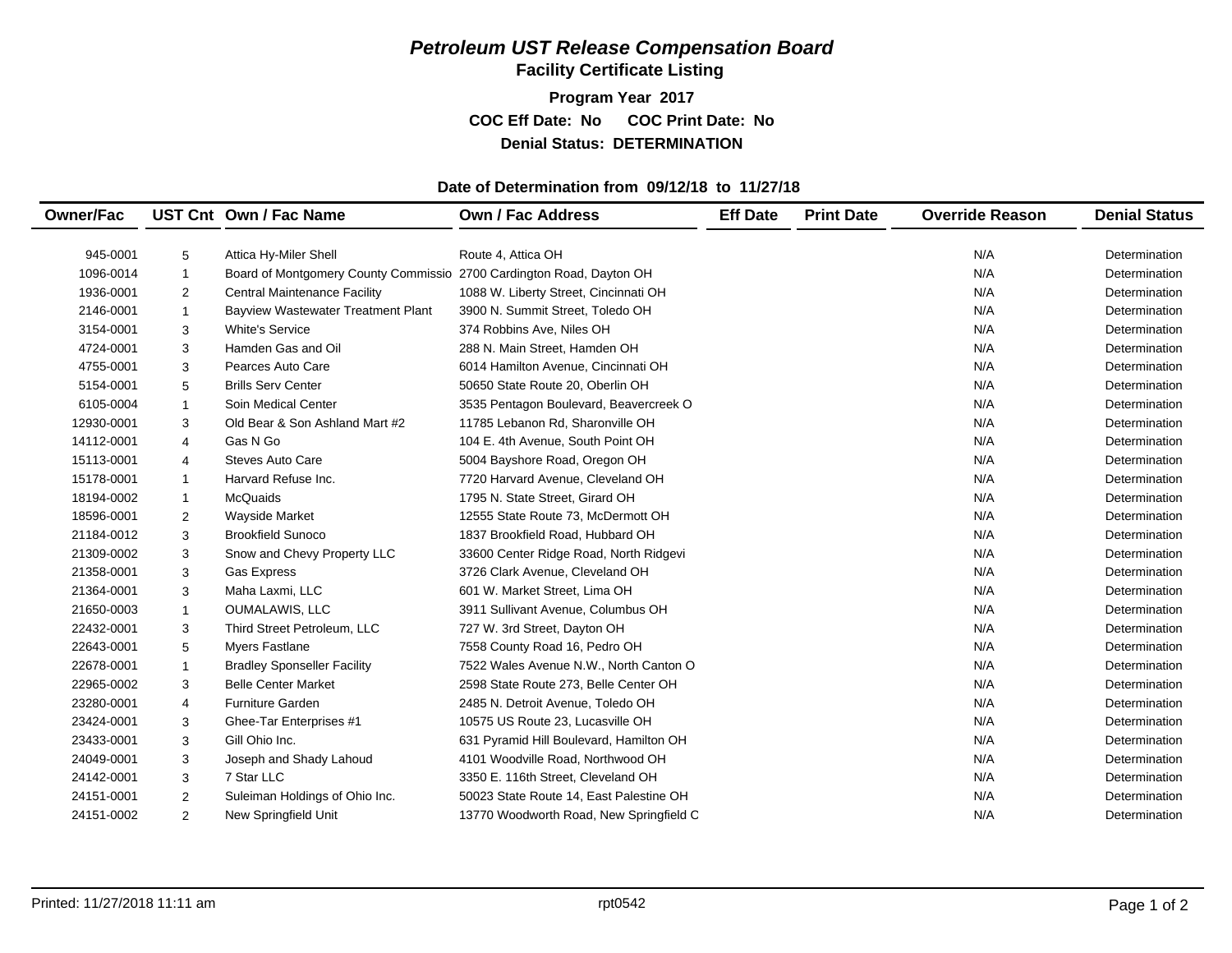| <b>Total Owners</b>         | 30 |
|-----------------------------|----|
| <b>Total Facilities</b>     | 31 |
|                             |    |
| <b>Total USTs</b>           | 84 |
| <b>Total Determinations</b> | 31 |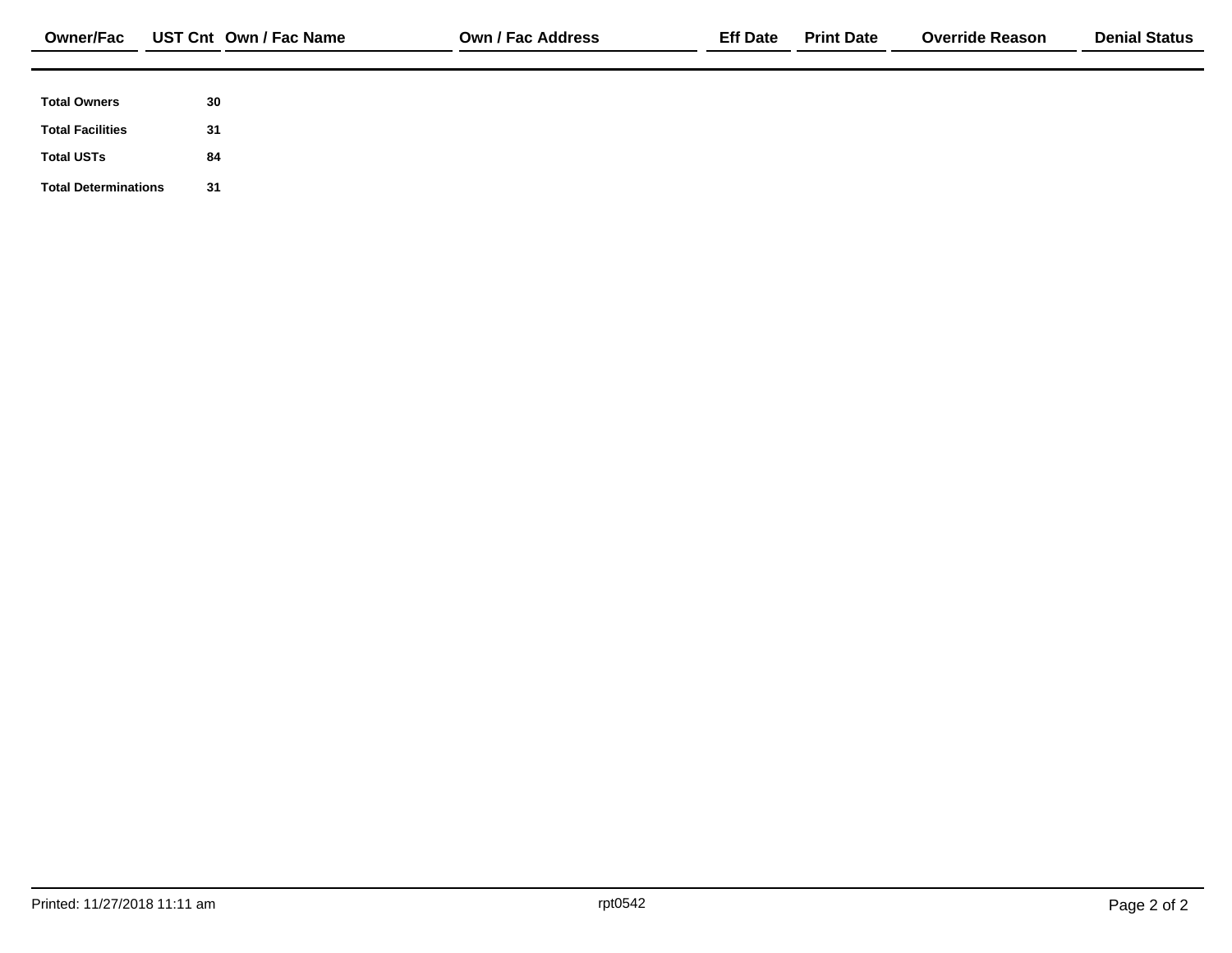### *Petroleum UST Release Compensation Board*

**Facility Certificate Listing**

**Program Year 2018 COC Eff Date: Yes COC Print Date: Yes** 

#### **Printed from 09/12/18 to 09/27/18**

| N/A<br>N/A<br>N/A<br>N/A<br>N/A<br>N/A<br>N/A                                                                                                                                                                                                                                                                                                                                                                                                                                                                                                                                                                                                                                                                                                                                                                                                                                                                                                                                 |
|-------------------------------------------------------------------------------------------------------------------------------------------------------------------------------------------------------------------------------------------------------------------------------------------------------------------------------------------------------------------------------------------------------------------------------------------------------------------------------------------------------------------------------------------------------------------------------------------------------------------------------------------------------------------------------------------------------------------------------------------------------------------------------------------------------------------------------------------------------------------------------------------------------------------------------------------------------------------------------|
|                                                                                                                                                                                                                                                                                                                                                                                                                                                                                                                                                                                                                                                                                                                                                                                                                                                                                                                                                                               |
|                                                                                                                                                                                                                                                                                                                                                                                                                                                                                                                                                                                                                                                                                                                                                                                                                                                                                                                                                                               |
|                                                                                                                                                                                                                                                                                                                                                                                                                                                                                                                                                                                                                                                                                                                                                                                                                                                                                                                                                                               |
|                                                                                                                                                                                                                                                                                                                                                                                                                                                                                                                                                                                                                                                                                                                                                                                                                                                                                                                                                                               |
|                                                                                                                                                                                                                                                                                                                                                                                                                                                                                                                                                                                                                                                                                                                                                                                                                                                                                                                                                                               |
|                                                                                                                                                                                                                                                                                                                                                                                                                                                                                                                                                                                                                                                                                                                                                                                                                                                                                                                                                                               |
|                                                                                                                                                                                                                                                                                                                                                                                                                                                                                                                                                                                                                                                                                                                                                                                                                                                                                                                                                                               |
|                                                                                                                                                                                                                                                                                                                                                                                                                                                                                                                                                                                                                                                                                                                                                                                                                                                                                                                                                                               |
| N/A                                                                                                                                                                                                                                                                                                                                                                                                                                                                                                                                                                                                                                                                                                                                                                                                                                                                                                                                                                           |
| N/A                                                                                                                                                                                                                                                                                                                                                                                                                                                                                                                                                                                                                                                                                                                                                                                                                                                                                                                                                                           |
| N/A                                                                                                                                                                                                                                                                                                                                                                                                                                                                                                                                                                                                                                                                                                                                                                                                                                                                                                                                                                           |
| N/A                                                                                                                                                                                                                                                                                                                                                                                                                                                                                                                                                                                                                                                                                                                                                                                                                                                                                                                                                                           |
| N/A                                                                                                                                                                                                                                                                                                                                                                                                                                                                                                                                                                                                                                                                                                                                                                                                                                                                                                                                                                           |
| N/A                                                                                                                                                                                                                                                                                                                                                                                                                                                                                                                                                                                                                                                                                                                                                                                                                                                                                                                                                                           |
| N/A                                                                                                                                                                                                                                                                                                                                                                                                                                                                                                                                                                                                                                                                                                                                                                                                                                                                                                                                                                           |
| N/A                                                                                                                                                                                                                                                                                                                                                                                                                                                                                                                                                                                                                                                                                                                                                                                                                                                                                                                                                                           |
| N/A                                                                                                                                                                                                                                                                                                                                                                                                                                                                                                                                                                                                                                                                                                                                                                                                                                                                                                                                                                           |
| N/A                                                                                                                                                                                                                                                                                                                                                                                                                                                                                                                                                                                                                                                                                                                                                                                                                                                                                                                                                                           |
| N/A                                                                                                                                                                                                                                                                                                                                                                                                                                                                                                                                                                                                                                                                                                                                                                                                                                                                                                                                                                           |
| N/A                                                                                                                                                                                                                                                                                                                                                                                                                                                                                                                                                                                                                                                                                                                                                                                                                                                                                                                                                                           |
| N/A                                                                                                                                                                                                                                                                                                                                                                                                                                                                                                                                                                                                                                                                                                                                                                                                                                                                                                                                                                           |
| N/A                                                                                                                                                                                                                                                                                                                                                                                                                                                                                                                                                                                                                                                                                                                                                                                                                                                                                                                                                                           |
| N/A                                                                                                                                                                                                                                                                                                                                                                                                                                                                                                                                                                                                                                                                                                                                                                                                                                                                                                                                                                           |
| N/A                                                                                                                                                                                                                                                                                                                                                                                                                                                                                                                                                                                                                                                                                                                                                                                                                                                                                                                                                                           |
| N/A                                                                                                                                                                                                                                                                                                                                                                                                                                                                                                                                                                                                                                                                                                                                                                                                                                                                                                                                                                           |
| N/A                                                                                                                                                                                                                                                                                                                                                                                                                                                                                                                                                                                                                                                                                                                                                                                                                                                                                                                                                                           |
| N/A                                                                                                                                                                                                                                                                                                                                                                                                                                                                                                                                                                                                                                                                                                                                                                                                                                                                                                                                                                           |
| N/A                                                                                                                                                                                                                                                                                                                                                                                                                                                                                                                                                                                                                                                                                                                                                                                                                                                                                                                                                                           |
| N/A                                                                                                                                                                                                                                                                                                                                                                                                                                                                                                                                                                                                                                                                                                                                                                                                                                                                                                                                                                           |
| N/A                                                                                                                                                                                                                                                                                                                                                                                                                                                                                                                                                                                                                                                                                                                                                                                                                                                                                                                                                                           |
| N/A                                                                                                                                                                                                                                                                                                                                                                                                                                                                                                                                                                                                                                                                                                                                                                                                                                                                                                                                                                           |
| N/A                                                                                                                                                                                                                                                                                                                                                                                                                                                                                                                                                                                                                                                                                                                                                                                                                                                                                                                                                                           |
| N/A                                                                                                                                                                                                                                                                                                                                                                                                                                                                                                                                                                                                                                                                                                                                                                                                                                                                                                                                                                           |
| N/A                                                                                                                                                                                                                                                                                                                                                                                                                                                                                                                                                                                                                                                                                                                                                                                                                                                                                                                                                                           |
| N/A                                                                                                                                                                                                                                                                                                                                                                                                                                                                                                                                                                                                                                                                                                                                                                                                                                                                                                                                                                           |
| Not Required: Post 11-30-09 Pay<br>Not Required: Post 11-30-09 Pay<br>Not Required: Post 11-30-09 Pay<br>Not Required: Post 11-30-09 Pay<br>Not Required: Post 11-30-09 Pay<br>Not Required: Post 11-30-09 Pay<br>Not Required: Post 11-30-09 Pay<br>Not Required: Post 11-30-09 Pay<br>Not Required: Post 11-30-09 Pay<br>Not Required: Post 11-30-09 Pay<br>Not Required: Post 11-30-09 Pay<br>Not Required: Post 11-30-09 Pay<br>Not Required: Post 11-30-09 Pay<br>Not Required: Post 11-30-09 Pay<br>Not Required: Post 11-30-09 Pay<br>Not Required: Post 11-30-09 Pay<br>Not Required: Post 11-30-09 Pay<br>Not Required: Post 11-30-09 Pay<br>Not Required: Post 11-30-09 Pay<br>Not Required: Post 11-30-09 Pay<br>Not Required: Post 11-30-09 Pay<br>Not Required: Post 11-30-09 Pay<br>Not Required: Post 11-30-09 Pay<br>Not Required: Post 11-30-09 Pay<br>Not Required: Post 11-30-09 Pay<br>Not Required: Post 11-30-09 Pay<br>Not Required: Post 11-30-09 Pay |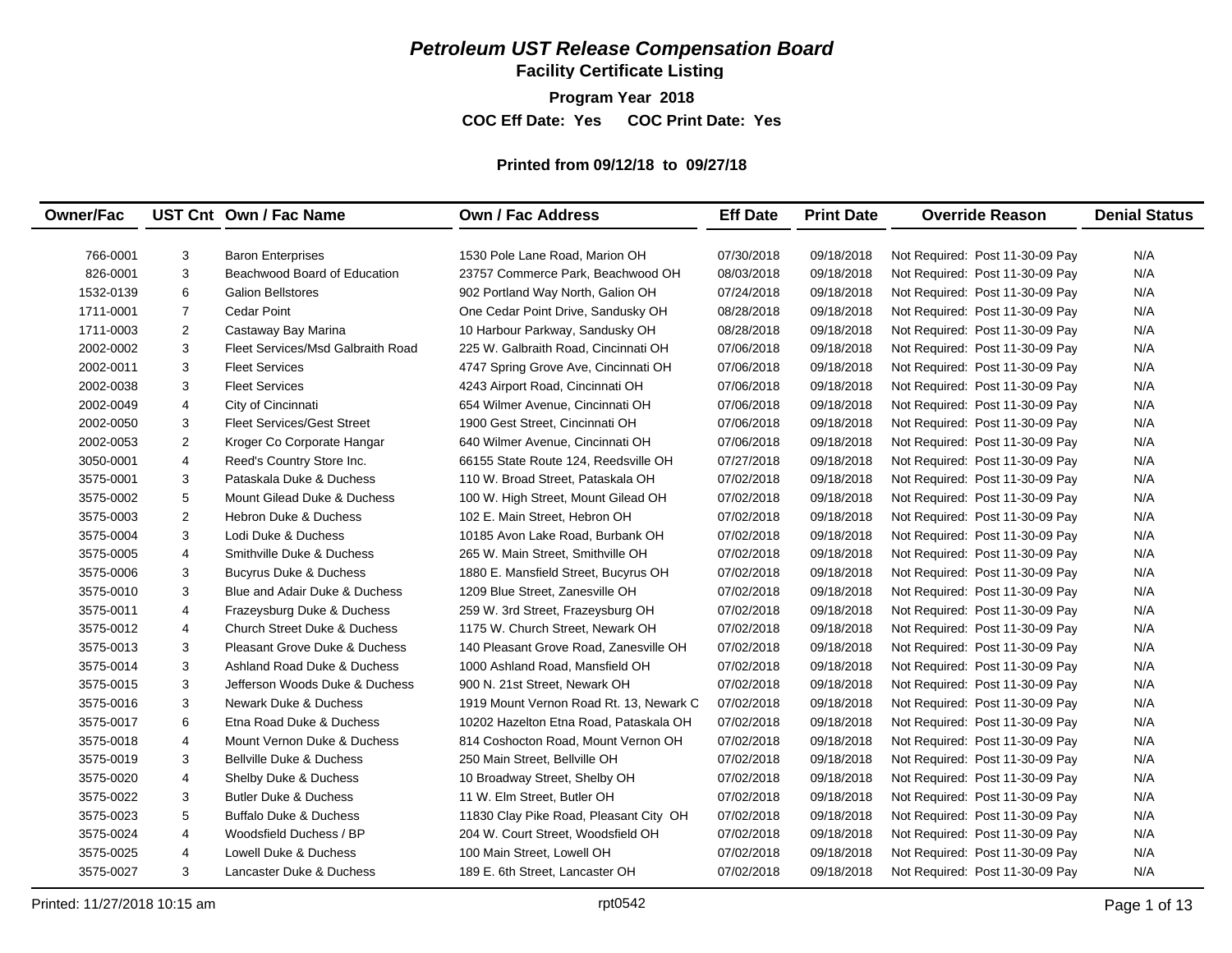| <b>Owner/Fac</b> |                | UST Cnt Own / Fac Name            | Own / Fac Address                       | <b>Eff Date</b> | <b>Print Date</b> | <b>Override Reason</b>          | <b>Denial Status</b> |
|------------------|----------------|-----------------------------------|-----------------------------------------|-----------------|-------------------|---------------------------------|----------------------|
| 3575-0028        | 4              | Marion Duke & Duchess             | 1881 Marion Mount Gilead Road, Marion O | 07/02/2018      | 09/18/2018        | Not Required: Post 11-30-09 Pay | N/A                  |
| 3575-0029        | 3              | Johnstown Duke & Duchess          | 233 W. Coshocton Street, Johnstown OH   | 07/02/2018      | 09/18/2018        | Not Required: Post 11-30-09 Pay | N/A                  |
| 3575-0030        | 3              | Circleville Duke & Duchess        | 235 E. Main Street, Circleville OH      | 07/02/2018      | 09/18/2018        | Not Required: Post 11-30-09 Pay | N/A                  |
| 3575-0031        | $\overline{2}$ | Newcomerstown Duke & Duchess      | 550 E. State Street, Newcomerstown OH   | 07/02/2018      | 09/18/2018        | Not Required: Post 11-30-09 Pay | N/A                  |
| 3575-0032        | 3              | Fairpark Duke & Duchess           | 440 E. Fairground Street, Marion OH     | 07/02/2018      | 09/18/2018        | Not Required: Post 11-30-09 Pay | N/A                  |
| 3575-0033        | 4              | Maple Avenue Duke & Duchess       | 3415 Maple Avenue, Zanesville OH        | 07/02/2018      | 09/18/2018        | Not Required: Post 11-30-09 Pay | N/A                  |
| 3575-0034        | 4              | Cardington Duke & Duchess         | 101 Gilead Street, Cardington OH        | 07/02/2018      | 09/18/2018        | Not Required: Post 11-30-09 Pay | N/A                  |
| 3575-0035        | 5              | Maysville Duke & Duchess          | 2830 Maysville Pike, Zanesville OH      | 07/02/2018      | 09/18/2018        | Not Required: Post 11-30-09 Pay | N/A                  |
| 3575-0036        | 5              | Utica Duke & Duchess              | 12 Columbus Road, Utica OH              | 07/02/2018      | 09/18/2018        | Not Required: Post 11-30-09 Pay | N/A                  |
| 3575-0037        | 4              | East Main Duke & Duchess          | 999 E. Main Street, Newark OH           | 07/02/2018      | 09/18/2018        | Not Required: Post 11-30-09 Pay | N/A                  |
| 3575-0038        | 3              | Galion Duke & Duchess             | 745 Harding Way W., Galion OH           | 08/21/2018      | 09/18/2018        | Not Required: Post 11-30-09 Pay | N/A                  |
| 3575-0040        | 3              | Mansfield Duke & Duchess          | 595 S. Main Street, Mansfield OH        | 07/02/2018      | 09/18/2018        | Not Required: Post 11-30-09 Pay | N/A                  |
| 3575-0045        | 3              | <b>Waldo Duke &amp; Duchess</b>   | 262 N. Marion Street, Waldo OH          | 07/02/2018      | 09/18/2018        | Not Required: Post 11-30-09 Pay | N/A                  |
| 3575-0046        | 5              | Dillon Duke & Duchess             | 5955 Newark Road, Nashport OH           | 07/02/2018      | 09/18/2018        | Not Required: Post 11-30-09 Pay | N/A                  |
| 3575-0047        | 5              | Pike Street Duke & Duchess        | 120 Pike Street, Marietta OH            | 07/02/2018      | 09/18/2018        | Not Required: Post 11-30-09 Pay | N/A                  |
| 3575-0048        | 4              | Heath Duke & Duchess              | 1101 Hebron Road, Heath OH              | 07/02/2018      | 09/18/2018        | Not Required: Post 11-30-09 Pay | N/A                  |
| 3575-0050        | 5              | Piketon Duke & Duchess            | 615 S. West Street, Piketon OH          | 07/02/2018      | 09/18/2018        | Not Required: Post 11-30-09 Pay | N/A                  |
| 3575-0054        | $\overline{2}$ | <b>Mount Gilead Truck Plaza</b>   | 6173 State Route 95, Mount Gilead OH    | 07/02/2018      | 09/18/2018        | Not Required: Post 11-30-09 Pay | N/A                  |
| 3575-0056        | $\overline{7}$ | Newcomerstown Truck Stop          | 311 Adena Drive, Newcomerstown OH       | 07/02/2018      | 09/18/2018        | Not Required: Post 11-30-09 Pay | N/A                  |
| 3575-0058        | 4              | Somerset Duke & Duchess           | 110 N. Columbus Street, Somerset OH     | 07/02/2018      | 09/18/2018        | Not Required: Post 11-30-09 Pay | N/A                  |
| 3575-0062        | 3              | <b>Ontario Duke &amp; Duchess</b> | 3675 Park Avenue W., Ontario OH         | 07/02/2018      | 09/18/2018        | Not Required: Post 11-30-09 Pay | N/A                  |
| 3575-0087        | 4              | Fifth Avenue Duke & Duchess       | 1580 E. 5th Avenue, Columbus OH         | 07/02/2018      | 09/18/2018        | Not Required: Post 11-30-09 Pay | N/A                  |
| 3575-0093        | 3              | East Avenue Duke & Duchess        | 2215 East Avenue, Akron OH              | 07/02/2018      | 09/18/2018        | Not Required: Post 11-30-09 Pay | N/A                  |
| 3575-0096        | 4              | Leavittsburg Duke & Duchess       | 2891 W. Market Street, Leavittsburg OH  | 07/02/2018      | 09/18/2018        | Not Required: Post 11-30-09 Pay | N/A                  |
| 3575-0098        | 4              | Ashtabula Duke & Duchess          | 1415 Lake Avenue, Ashtabula OH          | 07/02/2018      | 09/18/2018        | Not Required: Post 11-30-09 Pay | N/A                  |
| 3575-0100        | 4              | Norton Duke & Duchess             | 2257 Wadsworth Road, Norton OH          | 07/02/2018      | 09/18/2018        | Not Required: Post 11-30-09 Pay | N/A                  |
| 3575-0101        | 3              | Union Street Duke & Duchess       | 224 Union Street, Newark OH             | 07/02/2018      | 09/18/2018        | Not Required: Post 11-30-09 Pay | N/A                  |
| 3575-0103        | 4              | Columbiana Duke & Duchess         | 19 County Line Road W., Columbiana OH   | 07/02/2018      | 09/18/2018        | Not Required: Post 11-30-09 Pay | N/A                  |
| 3575-0104        | 5              | Alliance Duke & Duchess           | 22465 State Route 62, Alliance OH       | 07/02/2018      | 09/18/2018        | Not Required: Post 11-30-09 Pay | N/A                  |
| 3575-0108        | 3              | Tallmadge Duke & Duchess          | 876 Southeast Avenue, Tallmadge OH      | 07/02/2018      | 09/18/2018        | Not Required: Post 11-30-09 Pay | N/A                  |
| 3575-0121        | 3              | Refugee Road Pacific Pride        | 1561 Refugee Road, Columbus OH          | 07/02/2018      | 09/18/2018        | Not Required: Post 11-30-09 Pay | N/A                  |
| 3575-0122        | 3              | Enterprise Avenue Pacific Pride   | 3550 Enterprise Avenue, Columbus OH     | 07/02/2018      | 09/18/2018        | Not Required: Post 11-30-09 Pay | N/A                  |
| 3575-0123        | 4              | Wilmington Duke & Duchess         | 2495 Rombach Avenue, Wilmington OH      | 07/02/2018      | 09/18/2018        | Not Required: Post 11-30-09 Pay | N/A                  |
| 3575-0124        | 4              | Alum Creek Duke & Duchess         | 3911 Alum Creek Drive, Columbus OH      | 07/02/2018      | 09/18/2018        | Not Required: Post 11-30-09 Pay | N/A                  |
| 3575-0125        | 5              | Norton Duke & Duchess             | 3650 Wadsworth Road, Norton OH          | 07/02/2018      | 09/18/2018        | Not Required: Post 11-30-09 Pay | N/A                  |
| 3575-0128        | 3              | Hamilton Road Duke & Duchess      | 3458 Hamilton Road, Columbus OH         | 07/02/2018      | 09/18/2018        | Not Required: Post 11-30-09 Pay | N/A                  |
| 3575-0134        | 4              | New Albany Duke & Duchess         | 37 Dublin Granville Road, New Albany OH | 07/02/2018      | 09/18/2018        | Not Required: Post 11-30-09 Pay | N/A                  |
| 3575-0135        | 4              | Marengo Duke & Duchess            | 636 State Route 61, Marengo OH          | 07/02/2018      | 09/18/2018        | Not Required: Post 11-30-09 Pay | N/A                  |
| 3575-0137        | 3              | Sunbury Road Duke & Duchess       | 900 South Sunbury Road, Westerville OH  | 07/02/2018      | 09/18/2018        | Not Required: Post 11-30-09 Pay | N/A                  |
| 3575-0138        | 4              | Deo Drive Duke & Duchess          | 1073 Mount Vernon Road, Newark OH       | 07/02/2018      | 09/18/2018        | Not Required: Post 11-30-09 Pay | N/A                  |
| 3575-0139        | 3              | Union Street Pacific Pride        | 151 Union Street, Newark OH             | 07/02/2018      | 09/18/2018        | Not Required: Post 11-30-09 Pay | N/A                  |
| 3575-0144        | 3              | Lee Street Pacific Pride          | 930 Lee Street, Zanesville OH           | 07/02/2018      | 09/18/2018        | Not Required: Post 11-30-09 Pay | N/A                  |
| 3575-0146        | 5              | Airport Duke & Duchess            | 4455 E. 5th Avenue, Columbus OH         | 07/02/2018      | 09/18/2018        | Not Required: Post 11-30-09 Pay | N/A                  |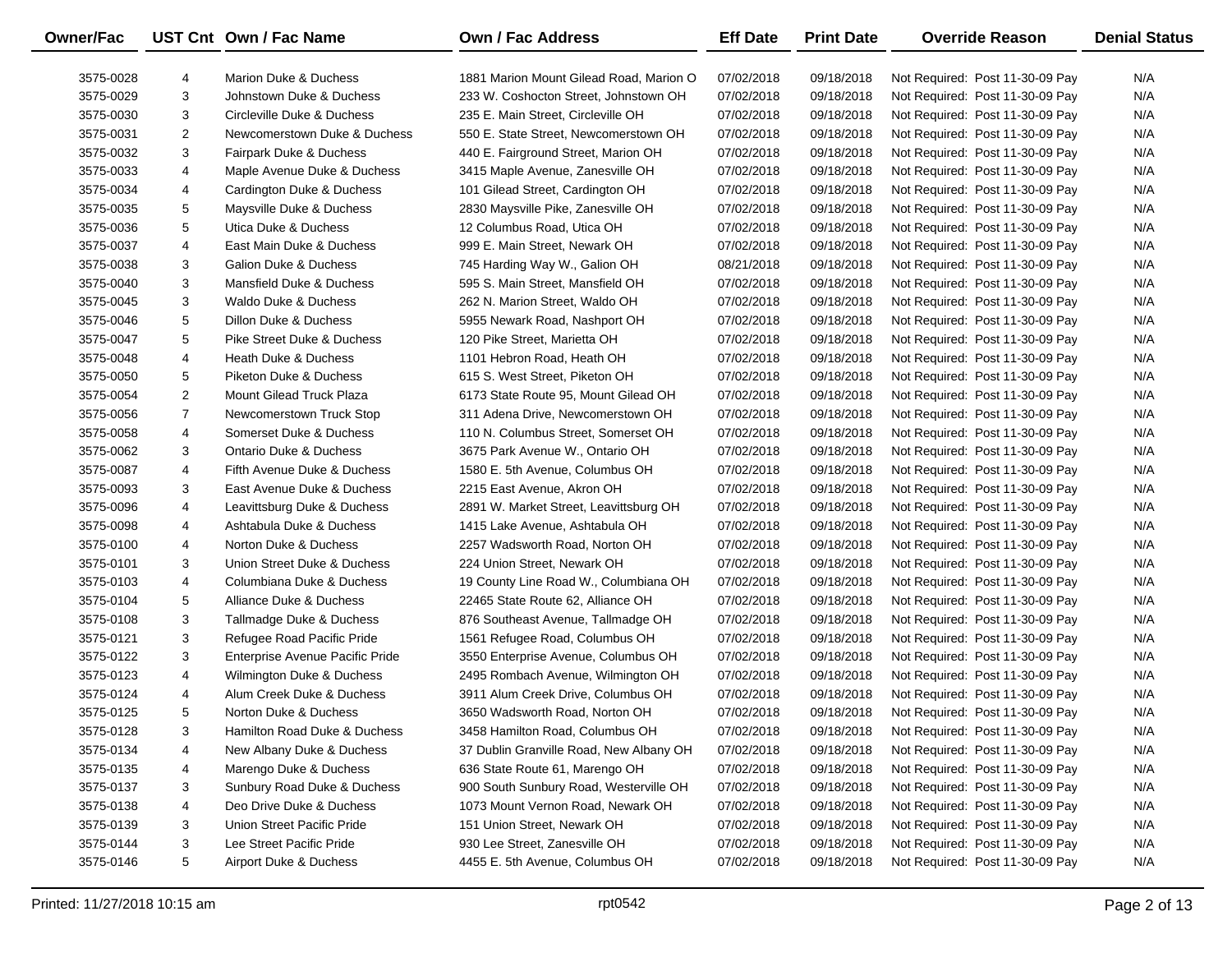| Owner/Fac |                | UST Cnt Own / Fac Name               | Own / Fac Address                         | <b>Eff Date</b> | <b>Print Date</b> | <b>Override Reason</b>          | <b>Denial Status</b> |
|-----------|----------------|--------------------------------------|-------------------------------------------|-----------------|-------------------|---------------------------------|----------------------|
| 3575-0147 | 3              | Thornville Duke & Duchess            | 10638 Jacksontown Road. Thornville OH     | 07/02/2018      | 09/18/2018        | Not Required: Post 11-30-09 Pay | N/A                  |
| 3575-0152 | 4              | Dover Duke & Duchess                 | 1120 N. Tuscarawas Avenue, Dover OH       | 07/02/2018      | 09/18/2018        | Not Required: Post 11-30-09 Pay | N/A                  |
| 3575-0153 | 4              | Uhrichsville Duchess                 | 110 E. McCauley Road, Uhrichsville OH     | 07/02/2018      | 09/18/2018        | Not Required: Post 11-30-09 Pay | N/A                  |
| 3575-0155 | 3              | Newcomerstown Duke & Duchess         | 111 Adena Drive, Newcomerstown OH         | 07/02/2018      | 09/18/2018        | Not Required: Post 11-30-09 Pay | N/A                  |
| 3575-0156 | 3              | East Pike Duke & Duchess             | 4985 East Pike, Zanesville OH             | 07/02/2018      | 09/18/2018        | Not Required: Post 11-30-09 Pay | N/A                  |
| 3575-0158 | 4              | Zanesville BP Oil Co.                | 1305 Maple Avenue, Zanesville OH          | 07/02/2018      | 09/18/2018        | Not Required: Post 11-30-09 Pay | N/A                  |
| 3575-0159 | 4              | Main Street Duke & Duchess           | 153 E. Main Street, Ashland OH            | 07/02/2018      | 09/18/2018        | Not Required: Post 11-30-09 Pay | N/A                  |
| 3575-0164 | 3              | Lancaster BP Oil Co.                 | 561 East Main Street, Lancaster OH        | 07/02/2018      | 09/18/2018        | Not Required: Post 11-30-09 Pay | N/A                  |
| 3575-0165 | 3              | Lancaster Duke & Duchess             | 603 N. Memorial Drive, Lancaster OH       | 07/02/2018      | 09/18/2018        | Not Required: Post 11-30-09 Pay | N/A                  |
| 3575-0173 | 3              | Clover BP Oil Co. & Procare          | 1070 Mount Vernon Avenue, Marion OH       | 07/02/2018      | 09/18/2018        | Not Required: Post 11-30-09 Pay | N/A                  |
| 3575-0176 | 3              | BP Oil Co.                           | 860 State Route 97, Bellville OH          | 07/02/2018      | 09/18/2018        | Not Required: Post 11-30-09 Pay | N/A                  |
| 3575-0177 | 4              | Main Street Duke & Duchess           | 680 N. Main Street, Mansfield OH          | 07/02/2018      | 09/18/2018        | Not Required: Post 11-30-09 Pay | N/A                  |
| 3575-0181 | 4              | #186 National Parkway Duke & Duchess | 1020 National Parkway, Mansfield OH       | 07/02/2018      | 09/18/2018        | Not Required: Post 11-30-09 Pay | N/A                  |
| 3575-0183 | 3              | E. Main Street Duke & Duchess        | 1141 E. Main Street, Chillicothe OH       | 07/02/2018      | 09/18/2018        | Not Required: Post 11-30-09 Pay | N/A                  |
| 3575-0184 | 4              | Bridge Street BP Oil Co.             | 760 N. Bridge Street, Chillicothe OH      | 07/02/2018      | 09/18/2018        | Not Required: Post 11-30-09 Pay | N/A                  |
| 3575-0185 | 4              | High & Orange Duke & Duchess         | 741 Safford Avenue, Chillicothe OH        | 07/02/2018      | 09/18/2018        | Not Required: Post 11-30-09 Pay | N/A                  |
| 3575-0188 | 3              | Shawnee Road Duke & Duchess          | 2401 Shawnee Road, Lima OH                | 07/02/2018      | 09/18/2018        | Not Required: Post 11-30-09 Pay | N/A                  |
| 3575-0189 | 4              | Allentown Road Duke & Duchess        | 2075 Allentown Road, Lima OH              | 07/02/2018      | 09/18/2018        | Not Required: Post 11-30-09 Pay | N/A                  |
| 3575-0194 | 3              | Dayton Road Duke & Duchess           | 57 Dayton Road N.E., Newark OH            | 07/02/2018      | 09/18/2018        | Not Required: Post 11-30-09 Pay | N/A                  |
| 3575-0196 | 3              | Etna Crest Duke & Duchess            | 103 Etna Crest Boulevard, Pataskala OH    | 07/02/2018      | 09/18/2018        | Not Required: Post 11-30-09 Pay | N/A                  |
| 3575-0198 | 3              | West Main St. Duchess                | 462 W. Main Street, Westerville OH        | 07/02/2018      | 09/18/2018        | Not Required: Post 11-30-09 Pay | N/A                  |
| 3575-0199 | 3              | E. 5th Duchess                       | 2365 E. 5th Avenue, Columbus OH           | 07/02/2018      | 09/18/2018        | Not Required: Post 11-30-09 Pay | N/A                  |
| 3575-0200 | 3              | <b>Wilson Road Duchess</b>           | 850 Wilson Road, Columbus OH              | 07/02/2018      | 09/18/2018        | Not Required: Post 11-30-09 Pay | N/A                  |
| 3575-0204 | 3              | High and Henderson BP #264           | 4387 N. High Street, Columbus OH          | 07/02/2018      | 09/18/2018        | Not Required: Post 11-30-09 Pay | N/A                  |
| 3575-0205 | 4              | S. High Street Duchess               | 4569 S. High Street, Columbus OH          | 07/02/2018      | 09/18/2018        | Not Required: Post 11-30-09 Pay | N/A                  |
| 3575-0207 | 3              | Olentangy/Bethel Duchess             | 5067 Olentangy River Road, Columbus OH    | 07/02/2018      | 09/18/2018        | Not Required: Post 11-30-09 Pay | N/A                  |
| 3575-0208 | 5              | W. Broad St. Duchess                 | 4100 W. Broad Street, Columbus OH         | 07/02/2018      | 09/18/2018        | Not Required: Post 11-30-09 Pay | N/A                  |
| 3575-0209 | 3              | <b>Bethel Road Duchess</b>           | 2827 Bethel Road, Columbus OH             | 07/02/2018      | 09/18/2018        | Not Required: Post 11-30-09 Pay | N/A                  |
| 3575-0210 | $\overline{2}$ | Sancus Blvd Duchess                  | 7525 Sancus Boulevard, Worthington OH     | 07/02/2018      | 09/18/2018        | Not Required: Post 11-30-09 Pay | N/A                  |
| 3575-0211 | $\overline{2}$ | <b>Linworth Duchess</b>              | 2230 W. Dublin Granville Road, Worthingt  | 07/02/2018      | 09/18/2018        | Not Required: Post 11-30-09 Pay | N/A                  |
| 3575-0213 | 4              | East State St. Duchess               | 798 S. State Street, Westerville OH       | 07/02/2018      | 09/18/2018        | Not Required: Post 11-30-09 Pay | N/A                  |
| 3575-0214 | 3              | <b>Pickerington Duchess</b>          | 995 Refugee Road, Pickerington OH         | 07/02/2018      | 09/18/2018        | Not Required: Post 11-30-09 Pay | N/A                  |
| 3575-0215 | $\overline{2}$ | E. Broad/New Albany Rd Duchess       | 6840 E. Broad Street, Columbus OH         | 07/02/2018      | 09/18/2018        | Not Required: Post 11-30-09 Pay | N/A                  |
| 3575-0216 | 3              | <b>Stringtown Road Duchess</b>       | 2487 Stringtown Road, Grove City OH       | 07/02/2018      | 09/18/2018        | Not Required: Post 11-30-09 Pay | N/A                  |
| 3575-0217 | 3              | Olentangy & 5th Duchess              | 1347 Olentangy River Road, Columbus OH    | 07/02/2018      | 09/18/2018        | Not Required: Post 11-30-09 Pay | N/A                  |
| 3575-0218 | 4              | Gahanna Duchess                      | 407 Granville Street, Gahanna OH          | 07/02/2018      | 09/18/2018        | Not Required: Post 11-30-09 Pay | N/A                  |
| 3575-0219 | 4              | <b>Canal Winchester Duchess</b>      | 800 W. Waterloo Sreet, Canal Winchester C | 07/02/2018      | 09/18/2018        | Not Required: Post 11-30-09 Pay | N/A                  |
| 3575-0220 | 2              | High and Greenlawn Duchess           | 1091 S. High Street, Columbus OH          | 07/02/2018      | 09/18/2018        | Not Required: Post 11-30-09 Pay | N/A                  |
| 3575-0221 | 2              | Dublin & Grandview Duchess           | 1090 Dublin Road, Columbus OH             | 07/02/2018      | 09/18/2018        | Not Required: Post 11-30-09 Pay | N/A                  |
| 3575-0222 | 3              | <b>Tussing/Brice Duchess</b>         | 6310 Tussing Road, Reynoldsburg OH        | 07/02/2018      | 09/18/2018        | Not Required: Post 11-30-09 Pay | N/A                  |
| 3575-0223 | 2              | Morse Road Duchess                   | 927 Morse Road, Columbus OH               | 07/02/2018      | 09/18/2018        | Not Required: Post 11-30-09 Pay | N/A                  |
| 3575-0224 | 2              | E. Broad Duchess                     | 825 E. Broad Street, Columbus OH          | 07/02/2018      | 09/18/2018        | Not Required: Post 11-30-09 Pay | N/A                  |
| 3575-0225 | 4              | I-71/36/37 Duchess                   | 7331 E. State Route 37, Sunbury OH        | 07/02/2018      | 09/18/2018        | Not Required: Post 11-30-09 Pay | N/A                  |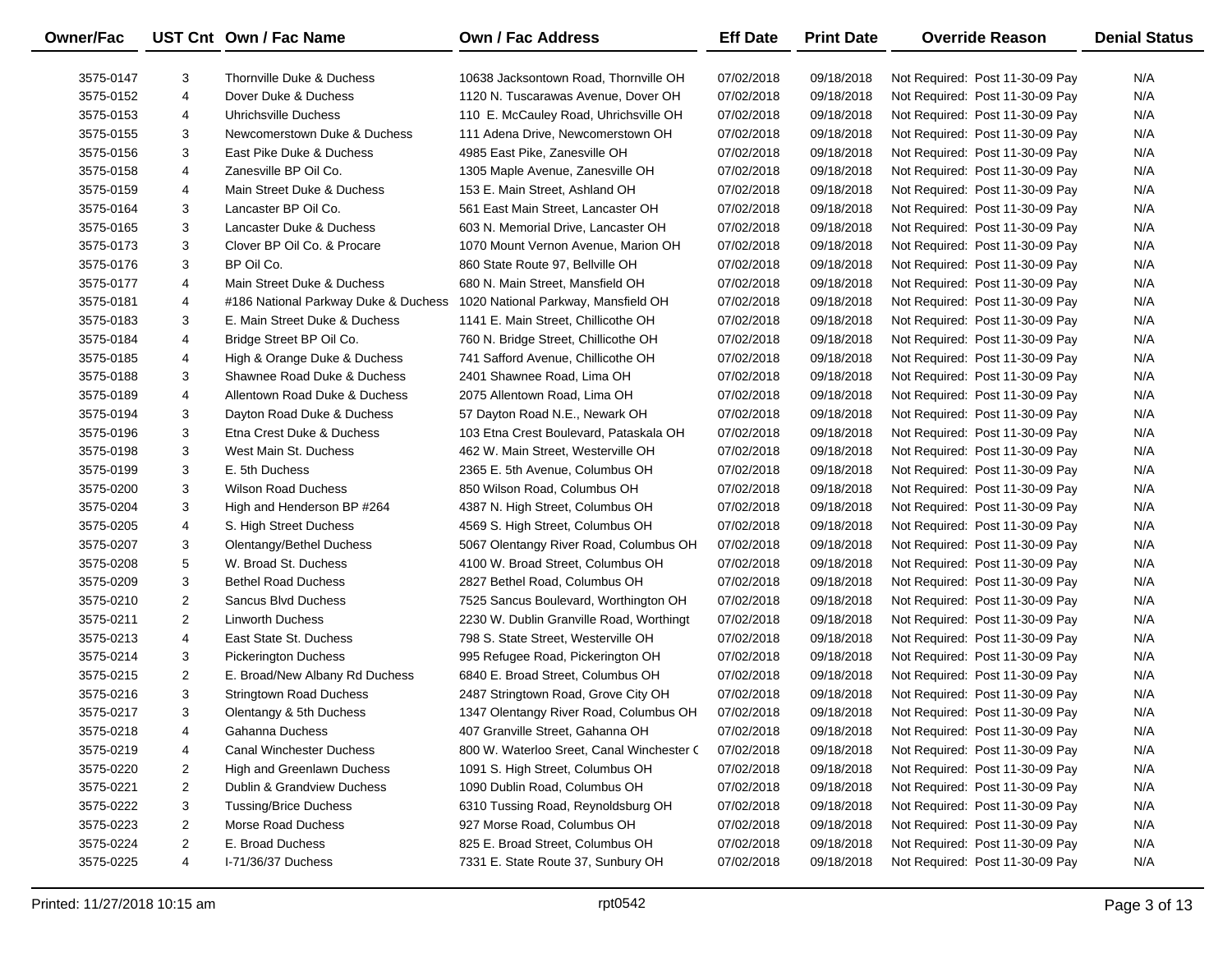| <b>Owner/Fac</b> |                | UST Cnt Own / Fac Name                | <b>Own / Fac Address</b>                  | <b>Eff Date</b> | <b>Print Date</b> | <b>Override Reason</b>          | <b>Denial Status</b> |
|------------------|----------------|---------------------------------------|-------------------------------------------|-----------------|-------------------|---------------------------------|----------------------|
| 3575-0226        | 3              | Harrisburg Pike Duchess               | 1825 Harrisburg Pike, Grove City OH       | 07/02/2018      | 09/18/2018        | Not Required: Post 11-30-09 Pay | N/A                  |
| 3575-0227        | $\overline{2}$ | I-71 Polaris Parkway Duchess          | 1925 Polaris Parkway, Columbus OH         | 07/02/2018      | 09/18/2018        | Not Required: Post 11-30-09 Pay | N/A                  |
| 3575-0228        | 3              | I-70 and Rome Hilliard Rd Duchess     | 925 Rome Hilliard Road, Columbus OH       | 07/02/2018      | 09/18/2018        | Not Required: Post 11-30-09 Pay | N/A                  |
| 3575-0230        | 3              | <b>Tuttle Crossing Duchess</b>        | 5099 Tuttle Crossing, Dublin OH           | 07/02/2018      | 09/18/2018        | Not Required: Post 11-30-09 Pay | N/A                  |
| 3575-0231        | 3              | Sawmill I-270 Duchess                 | 7310 Sawmill Road, Columbus OH            | 07/02/2018      | 09/18/2018        | Not Required: Post 11-30-09 Pay | N/A                  |
| 3575-0232        | 3              | <b>Westerville Duchess</b>            | 6241 Sunbury Road, Westerville OH         | 07/02/2018      | 09/18/2018        | Not Required: Post 11-30-09 Pay | N/A                  |
| 3575-0233        | 3              | <b>Worthington Duchess</b>            | 7141 N. High Street, Worthington OH       | 07/02/2018      | 09/18/2018        | Not Required: Post 11-30-09 Pay | N/A                  |
| 3575-0234        | 3              | Sawmill Pkwy Duchess                  | 9760 Sawmill Parkway, Powell OH           | 07/02/2018      | 09/18/2018        | Not Required: Post 11-30-09 Pay | N/A                  |
| 3575-0235        | 3              | <b>Groveport Duchess</b>              | 5100 Groveport Pike, Columbus OH          | 07/02/2018      | 09/18/2018        | Not Required: Post 11-30-09 Pay | N/A                  |
| 3575-0236        | 3              | <b>Columbus Duchess</b>               | 4835 N. Hamilton Road, Columbus OH        | 07/02/2018      | 09/18/2018        | Not Required: Post 11-30-09 Pay | N/A                  |
| 3575-0237        | 2              | Reynoldsburg Duchess                  | 2220 Baltimore Reynoldsburg Road, Reyno   | 07/02/2018      | 09/18/2018        | Not Required: Post 11-30-09 Pay | N/A                  |
| 3575-0238        | $\overline{2}$ | <b>Polaris Fashion Mall Duchess</b>   | 1060 Polaris Parkway, Columbus OH         | 07/02/2018      | 09/18/2018        | Not Required: Post 11-30-09 Pay | N/A                  |
| 3575-0239        | 3              | <b>Easton Duchess</b>                 | 4024 Morse Road, Columbus OH              | 07/02/2018      | 09/18/2018        | Not Required: Post 11-30-09 Pay | N/A                  |
| 3575-0242        | $\overline{2}$ | <b>Buckeye Lake Duchess</b>           | 10820 Hebron Road SE, Buckeye Lake O      | 07/02/2018      | 09/18/2018        | Not Required: Post 11-30-09 Pay | N/A                  |
| 3647-0004        | $\mathbf{1}$   | Evergreen Highschool                  | 14544 Co Road 6, Metamora OH              | 08/06/2018      | 09/18/2018        | Not Required: Post 11-30-09 Pay | N/A                  |
| 4420-0002        | 3              | Neil's Dyna Gard                      | 3031 Clark Ave, Cleveland OH              | 07/01/2018      | 09/18/2018        | Not Required: Post 11-30-09 Pay | N/A                  |
| 4420-0005        | 3              | <b>Harvard Ave Serv</b>               | 9015 Harvard Ave, Cleveland OH            | 07/01/2018      | 09/18/2018        | Not Required: Post 11-30-09 Pay | N/A                  |
| 4420-0009        | 4              | Mikes Marathon Inc                    | 5075 Lee Rd, Maple Heights OH             | 07/01/2018      | 09/18/2018        | Not Required: Post 11-30-09 Pay | N/A                  |
| 4420-0012        | 5              | El Hage Marathon                      | 5571 Turney Road, Garfield Heights OH     | 07/01/2018      | 09/18/2018        | Not Required: Post 11-30-09 Pay | N/A                  |
| 4420-0013        | 4              | 57 Marathon                           | 8775 Wadsworth Ave, Wadsworth OH          | 07/01/2018      | 09/18/2018        | Not Required: Post 11-30-09 Pay | N/A                  |
| 4420-0017        | 4              | Garfield & Missouri Marathon          | 2312 Garfield Blvd, Lorain OH             | 07/01/2018      | 09/18/2018        | Not Required: Post 11-30-09 Pay | N/A                  |
| 4420-0018        | $\overline{7}$ | <b>Rudas Marathon</b>                 | 13915 Brookpark Road, Cleveland OH        | 07/01/2018      | 09/18/2018        | Not Required: Post 11-30-09 Pay | N/A                  |
| 4420-0020        | $\overline{2}$ | <b>Express Muffler and Brake Corp</b> | 9247 Chillicothe Road, Kirtland OH        | 07/01/2018      | 09/18/2018        | Not Required: Post 11-30-09 Pay | N/A                  |
| 4420-0021        | 3              | Dave's Auto Service                   | 4095 Colorado Ave, Sheffield Village OH   | 07/01/2018      | 09/18/2018        | Not Required: Post 11-30-09 Pay | N/A                  |
| 4420-0022        | 3              | Broadview and Wallings Marathon       | 8109 Broadview Rd, Broadview Hts OH       | 07/01/2018      | 09/18/2018        | Not Required: Post 11-30-09 Pay | N/A                  |
| 4420-0024        | 4              | <b>Broadview Schaaf Marathon</b>      | 4661 Broadview Road, Cleveland OH         | 07/01/2018      | 09/18/2018        | Not Required: Post 11-30-09 Pay | N/A                  |
| 4495-0002        | 4              | Gordon Food Service                   | 4980 Gateway Boulevard, Springfield OH    | 08/27/2018      | 09/18/2018        | Not Required: Post 11-30-09 Pay | N/A                  |
| 4698-0001        | 4              | <b>Haas Service Station</b>           | 5814 Fremont Pike, Stony Ridge OH         | 07/26/2018      | 09/18/2018        | Not Required: Post 11-30-09 Pay | N/A                  |
| 4882-0002        | 8              | The Hartley Company                   | 319 Wheeling Ave, Cambridge OH            | 07/02/2018      | 09/18/2018        | Not Required: Post 11-30-09 Pay | N/A                  |
| 4882-0006        | 5              | Starfire 5                            | 1002 Wheeling Avenue, Cambridge OH        | 07/02/2018      | 09/18/2018        | Not Required: Post 11-30-09 Pay | N/A                  |
| 4882-0009        | 4              | Starfire 8                            | 727 Pershing Rd, Zanesville OH            | 07/02/2018      | 09/18/2018        | Not Required: Post 11-30-09 Pay | N/A                  |
| 4882-0011        | 5              | Starfire 10                           | 431 National Rd, Bridgeport OH            | 07/02/2018      | 09/18/2018        | Not Required: Post 11-30-09 Pay | N/A                  |
| 4882-0013        | 3              | Rose Moore Inc                        | 841 Main Street, Zanesville OH            | 07/02/2018      | 09/18/2018        | Not Required: Post 11-30-09 Pay | N/A                  |
| 4882-0018        | 3              | Starfire 17                           | 300 W Main St, Byesville OH               | 07/02/2018      | 09/18/2018        | Not Required: Post 11-30-09 Pay | N/A                  |
| 4882-0019        | 3              | <b>Marietta Starfire 18</b>           | 277 Muskingum Drive, Marietta OH          | 07/02/2018      | 09/18/2018        | Not Required: Post 11-30-09 Pay | N/A                  |
| 4882-0023        | 5              | Woolfes Huff and Puff                 | 605 W Main, New Lexington OH              | 07/02/2018      | 09/18/2018        | Not Required: Post 11-30-09 Pay | N/A                  |
| 4882-0025        | 3              | 24 JJI                                | 1648 50 Linden Ave, Zanesville OH         | 07/02/2018      | 09/18/2018        | Not Required: Post 11-30-09 Pay | N/A                  |
| 4882-0030        | 4              | <b>Duncan Falls Shell</b>             | 252 Main St, Duncan Falls OH              | 07/02/2018      | 09/18/2018        | Not Required: Post 11-30-09 Pay | N/A                  |
| 4882-0032        | 4              | <b>Cartners Shell</b>                 | 9760 Plainfield Rd, N Salem OH            | 07/02/2018      | 09/18/2018        | Not Required: Post 11-30-09 Pay | N/A                  |
| 4882-0033        | 4              | Starfire 36                           | 204 E Main, Barnsville OH                 | 07/02/2018      | 09/18/2018        | Not Required: Post 11-30-09 Pay | N/A                  |
| 4882-0036        | 4              | Starfire 39                           | 507-511 Crawford-broadway, Martinsferry C | 07/02/2018      | 09/18/2018        | Not Required: Post 11-30-09 Pay | N/A                  |
| 4882-0037        | 5              | 209 Shell                             | 2246 Southgate Pkway, Cambridge OH        | 07/02/2018      | 09/18/2018        | Not Required: Post 11-30-09 Pay | N/A                  |
| 4882-0043        | 5              | West Pike Shell                       | 2655 W. Pike, Zanesville OH               | 07/02/2018      | 09/18/2018        | Not Required: Post 11-30-09 Pay | N/A                  |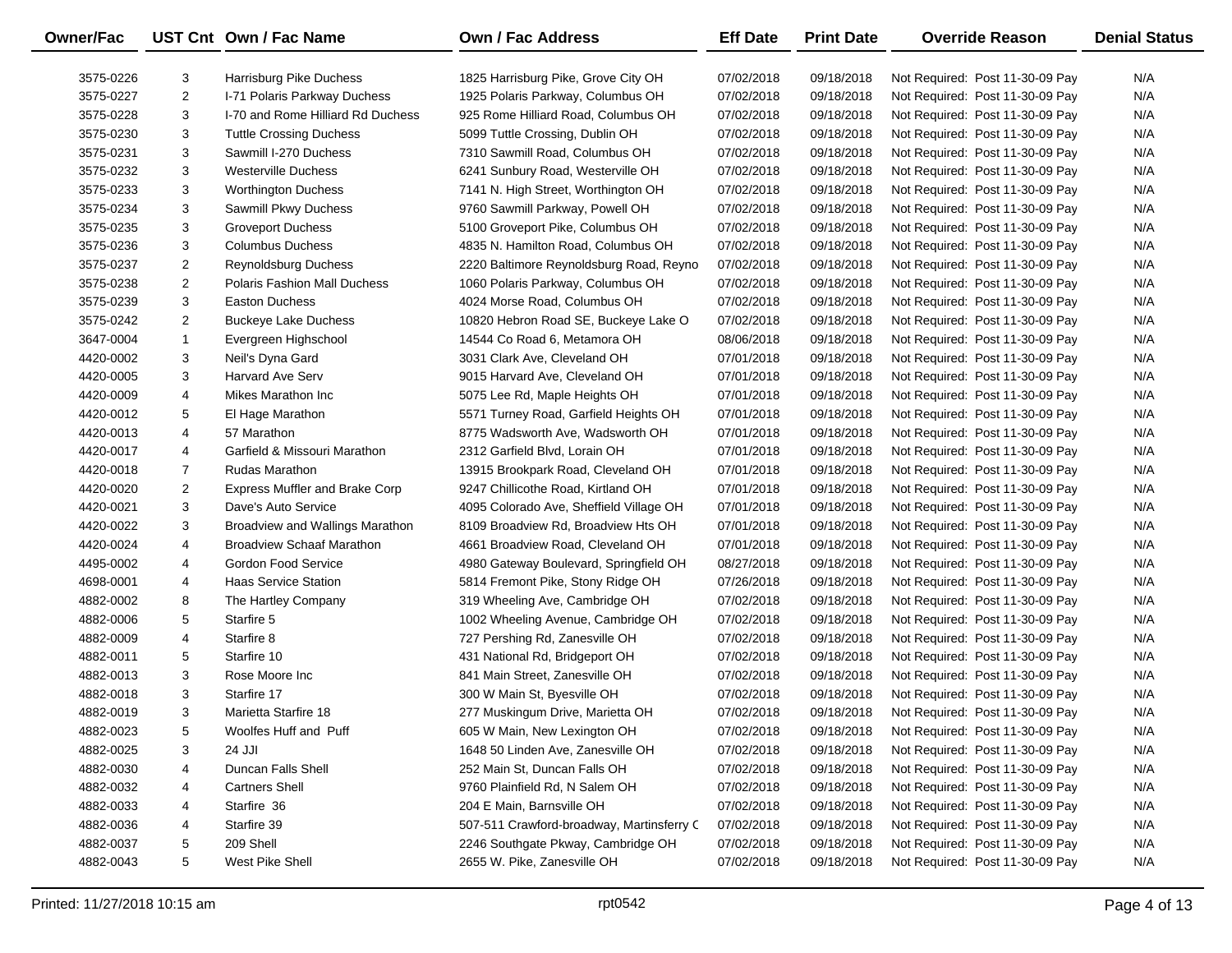| Owner/Fac |                | UST Cnt Own / Fac Name               | <b>Own / Fac Address</b>                   | <b>Eff Date</b> | <b>Print Date</b> | <b>Override Reason</b>          | <b>Denial Status</b> |
|-----------|----------------|--------------------------------------|--------------------------------------------|-----------------|-------------------|---------------------------------|----------------------|
| 4882-0046 | 4              | 51 Shell                             | 10583 Jacksontown Rd, Thornville OH        | 07/02/2018      | 09/18/2018        | Not Required: Post 11-30-09 Pay | N/A                  |
| 4882-0049 | 4              | <b>Hicks Shell</b>                   | 1414 E Chestnut, Coshocton OH              | 07/02/2018      | 09/18/2018        | Not Required: Post 11-30-09 Pay | N/A                  |
| 4882-0051 | 5              | <b>Clarington Starfire</b>           | Main & Market Streets, Clarington OH       | 07/02/2018      | 09/18/2018        | Not Required: Post 11-30-09 Pay | N/A                  |
| 4882-0052 | 4              | Gene's 63                            | 324 Dewey Ave, Cambridge OH                | 07/02/2018      | 09/18/2018        | Not Required: Post 11-30-09 Pay | N/A                  |
| 4882-0053 | 4              | Shadyside Starfire 64                | 41st and Central Ave, Shadyside OH         | 07/02/2018      | 09/18/2018        | Not Required: Post 11-30-09 Pay | N/A                  |
| 4882-0068 | 4              | 54 One Stop Drive Thru               | 2550 E Pike, Zanesville OH                 | 07/02/2018      | 09/18/2018        | Not Required: Post 11-30-09 Pay | N/A                  |
| 4882-0070 | 5              | Starfire 61                          | 901 N Main St, Orrville OH                 | 07/02/2018      | 09/18/2018        | Not Required: Post 11-30-09 Pay | N/A                  |
| 4882-0071 | 8              | Starfire 60                          | 101 McCauley Drive, Uhrichsville OH        | 07/02/2018      | 09/18/2018        | Not Required: Post 11-30-09 Pay | N/A                  |
| 4882-0072 | 4              | Cadiz Shell                          | 655 Lincoln Avenue, Cadiz OH               | 07/02/2018      | 09/18/2018        | Not Required: Post 11-30-09 Pay | N/A                  |
| 4882-0081 | 3              | <b>Bp Oil 08259</b>                  | 9547 Cadiz Road, Cambridge OH              | 07/02/2018      | 09/18/2018        | Not Required: Post 11-30-09 Pay | N/A                  |
| 4882-0087 | 4              | <b>Bp Oil 08206</b>                  | 542 Richland Avenue, Athens OH             | 07/02/2018      | 09/18/2018        | Not Required: Post 11-30-09 Pay | N/A                  |
| 4882-0088 | 3              | Bp Oil 08351                         | 971 Chestnut St, Nelsonville OH            | 07/02/2018      | 09/18/2018        | Not Required: Post 11-30-09 Pay | N/A                  |
| 4882-0091 | 4              | <b>Bp Oil 08382</b>                  | 418 S. Marietta Street, St. Clairsville OH | 07/02/2018      | 09/18/2018        | Not Required: Post 11-30-09 Pay | N/A                  |
| 4882-0092 | 3              | <b>Bp Oil 08406</b>                  | 302 S Third St, Steubenville OH            | 07/02/2018      | 09/18/2018        | Not Required: Post 11-30-09 Pay | N/A                  |
| 4882-0095 | 3              | <b>Bp Oil 08429</b>                  | 1528 Franklin Avenue, Toronto OH           | 07/02/2018      | 09/18/2018        | Not Required: Post 11-30-09 Pay | N/A                  |
| 4882-0097 | $\overline{2}$ | <b>Bp Oil 08251</b>                  | 339 Lincoln Ave, Cadiz OH                  | 07/02/2018      | 09/18/2018        | Not Required: Post 11-30-09 Pay | N/A                  |
| 4882-0099 | 5              | <b>BP Oil 05107</b>                  | 103 Main, Apple Creek OH                   | 07/02/2018      | 09/18/2018        | Not Required: Post 11-30-09 Pay | N/A                  |
| 4882-0100 | 3              | <b>BP Oil 05380</b>                  | 310 South Market, Wooster OH               | 07/02/2018      | 09/18/2018        | Not Required: Post 11-30-09 Pay | N/A                  |
| 4882-0101 | 4              | <b>BP Oil 05976</b>                  | 111 East Jackson, Millersburg OH           | 07/02/2018      | 09/18/2018        | Not Required: Post 11-30-09 Pay | N/A                  |
| 4882-0103 | 3              | Bp Oil 05379                         | 2958 Cleveland Rd, Wooster OH              | 07/02/2018      | 09/18/2018        | Not Required: Post 11-30-09 Pay | N/A                  |
| 4882-0104 | 3              | Bp Oil 05383                         | 3013 Lincolnway East, Wooster OH           | 07/02/2018      | 09/18/2018        | Not Required: Post 11-30-09 Pay | N/A                  |
| 4882-0106 | 4              | Bp Oil 05371                         | 5 West Buckeye St, W Salem OH              | 07/02/2018      | 09/18/2018        | Not Required: Post 11-30-09 Pay | N/A                  |
| 4882-0108 | 4              | The Fort                             | 102 5th Street, Beverly OH                 | 07/02/2018      | 09/18/2018        | Not Required: Post 11-30-09 Pay | N/A                  |
| 5185-0001 | 3              | <b>Transportation Department</b>     | 7450 Taylorsville Road, Huber Hts OH       | 07/25/2018      | 09/18/2018        | Not Required: Post 11-30-09 Pay | N/A                  |
| 6441-0001 | 8              | Hydro-Aire Inc., Lear Romec Division | 241 S Abbe Road, Elyria OH                 | 08/06/2018      | 09/18/2018        | Not Required: Post 11-30-09 Pay | N/A                  |
| 7114-0001 | $\mathbf{1}$   | Medina Recycling, Inc.               | 370 Lake Rd, Medina OH                     | 07/27/2018      | 09/18/2018        | Not Required: Post 11-30-09 Pay | N/A                  |
| 7292-0001 | $\overline{2}$ | Mike Coates Const Co Inc             | 800 Summit Ave, Niles OH                   | 08/13/2018      | 09/18/2018        | Not Required: Post 11-30-09 Pay | N/A                  |
| 7299-0001 | 4              | Mike's Amoco                         | 3 East Avenue, Tallmadge OH                | 08/02/2018      | 09/18/2018        | Not Required: Post 11-30-09 Pay | N/A                  |
| 7623-0001 | $\mathbf{1}$   | NCR Corp.                            | 1560 S. Patterson Boulevard, Dayton OH     | 08/15/2018      | 09/18/2018        | Not Required: Post 11-30-09 Pay | N/A                  |
| 7755-0001 | $\mathbf{1}$   | North Canton Transfer Co             | 2515 Greensburg Road, North Canton OH      | 08/01/2018      | 09/18/2018        | Not Required: Post 11-30-09 Pay | N/A                  |
| 7806-0001 | $\mathbf{1}$   | N W Local School Bus Garage          | 7569 N. Elyria Road, West Salem OH         | 08/07/2018      | 09/18/2018        | Not Required: Post 11-30-09 Pay | N/A                  |
| 7868-0001 | $\mathbf{1}$   | Oberlin City School District         | 153 N. Main Street, Oberlin OH             | 08/14/2018      | 09/18/2018        | Not Required: Post 11-30-09 Pay | N/A                  |
| 7991-0001 | 2              | Olde Towne Cleaners, Inc.            | 1953 Maple Avenue, Zanesville OH           | 07/02/2018      | 09/18/2018        | Not Required: Post 11-30-09 Pay | N/A                  |
| 8017-0001 | $\mathbf{1}$   | Oregon Board of Education            | 5721 Seaman Road, Oregon OH                | 07/30/2018      | 09/18/2018        | Not Required: Post 11-30-09 Pay | N/A                  |
| 8955-0001 | 5              | Riverside Methodist Hospital         | 3535 Olentangy River Road, Columbus OH     | 07/31/2018      | 09/18/2018        | Not Required: Post 11-30-09 Pay | N/A                  |
| 8955-0003 | 1              | McConnell ED/Heart Bldg              | 714 W. North Broadway Street, Columbus (   | 07/31/2018      | 09/18/2018        | Not Required: Post 11-30-09 Pay | N/A                  |
| 8955-0004 | $\mathbf{1}$   | <b>Grant Medical Center</b>          | 111 S. Grant Avenue, Columbus OH           | 07/31/2018      | 09/18/2018        | Not Required: Post 11-30-09 Pay | N/A                  |
| 8955-0005 | $\mathbf{1}$   | Grant Eye & Ear Hospital             | 323 E. Town Street, Columbus OH            | 07/31/2018      | 09/18/2018        | Not Required: Post 11-30-09 Pay | N/A                  |
| 8955-0007 | 2              | Doctors Hospital                     | 5100 W. Broad Street, Columbus OH          | 07/31/2018      | 09/18/2018        | Not Required: Post 11-30-09 Pay | N/A                  |
| 8955-0008 | $\mathbf{1}$   | <b>Grady Memorial Hospital</b>       | 561 W. Central Avenue, Delaware OH         | 07/31/2018      | 09/18/2018        | Not Required: Post 11-30-09 Pay | N/A                  |
| 8955-0009 | $\mathbf{1}$   | Dublin Methodist Hospital            | 7500 Hospital Drive, Dublin OH             | 07/31/2018      | 09/18/2018        | Not Required: Post 11-30-09 Pay | N/A                  |
| 8955-0010 | $\mathbf{1}$   | Hardin Memorial Hospital             | 921 E. Franklin Street, Kenton OH          | 07/31/2018      | 09/18/2018        | Not Required: Post 11-30-09 Pay | N/A                  |
| 8955-0011 | $\mathbf{1}$   | Surgical and Heart Center            | 300 E. Town Street, Columbus OH            | 07/31/2018      | 09/18/2018        | Not Required: Post 11-30-09 Pay | N/A                  |

—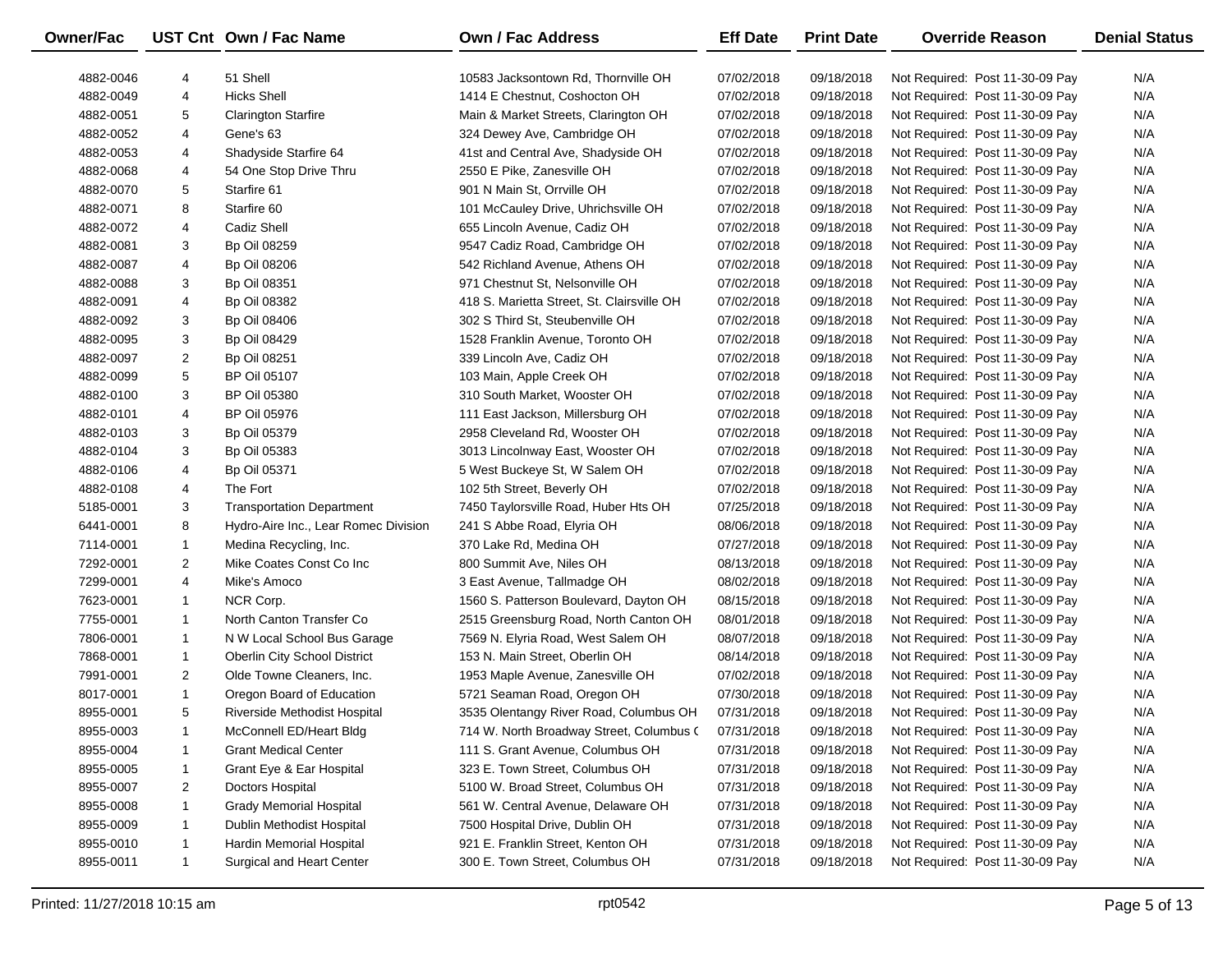| Owner/Fac  |                | UST Cnt Own / Fac Name                | Own / Fac Address                       | <b>Eff Date</b> | <b>Print Date</b> | <b>Override Reason</b>          | <b>Denial Status</b> |
|------------|----------------|---------------------------------------|-----------------------------------------|-----------------|-------------------|---------------------------------|----------------------|
| 8955-0012  | $\overline{2}$ | Mansfield Hospital                    | 335 Glessner Ave, Mansfield OH          | 07/31/2018      | 09/18/2018        | Not Required: Post 11-30-09 Pay | N/A                  |
| 8955-0013  | $\mathbf{1}$   | <b>MedCentral Shelby Hosptial</b>     | 199 W. Main Street, Shelby OH           | 07/31/2018      | 09/18/2018        | Not Required: Post 11-30-09 Pay | N/A                  |
| 8955-0014  | $\mathbf{1}$   | <b>Marion General Hospital</b>        | 1000 McKinley Park Drive, Marion OH     | 07/31/2018      | 09/18/2018        | Not Required: Post 11-30-09 Pay | N/A                  |
| 9836-0001  | $\mathbf{1}$   | Southern Local Bus Garage             | 37382 State Route 39, Salineville OH    | 08/14/2018      | 09/18/2018        | Not Required: Post 11-30-09 Pay | N/A                  |
| 11005-0001 | $\mathbf{1}$   | Ursuline Academy Of Cleveland         | 2600 Lander Rd, Pepper Pike OH          | 07/31/2018      | 09/18/2018        | Not Required: Post 11-30-09 Pay | N/A                  |
| 11983-0001 | 4              | Laccheo's Marathon                    | 30490 Euclid Avenue, Wickliffe OH       | 08/03/2018      | 09/18/2018        | Not Required: Post 11-30-09 Pay | N/A                  |
| 12346-0009 | $\overline{2}$ | Lakewood Hospital                     | 14519 Detroit Avenue, Lakewood OH       | 08/28/2018      | 09/18/2018        | Not Required: Post 11-30-09 Pay | N/A                  |
| 12386-0001 | $\mathbf{1}$   | City Of Willoughby Hills              | 35405 Chardon Road, Willoughby Hills OH | 07/31/2018      | 09/18/2018        | Not Required: Post 11-30-09 Pay | N/A                  |
| 12930-0001 | 3              | Old Bear & Son Ashland Mart #2        | 11785 Lebanon Rd, Sharonville OH        | 08/31/2018      | 09/18/2018        | Not Required: Post 11-30-09 Pay | N/A                  |
| 13021-0001 | $\overline{2}$ | <b>Huntington Operation Center</b>    | 2361 Morse Rd, Columbus OH              | 08/02/2018      | 09/18/2018        | Not Required: Post 11-30-09 Pay | N/A                  |
| 13021-0002 | $\overline{2}$ | Huntington Business Service           | 7 Easton Oval, Columbus OH              | 08/02/2018      | 09/18/2018        | Not Required: Post 11-30-09 Pay | N/A                  |
| 13021-0003 | $\mathbf{1}$   | Huntington Mortgage Operations        | 7575 Huntington Park Dr., Columbus OH   | 08/02/2018      | 09/18/2018        | Not Required: Post 11-30-09 Pay | N/A                  |
| 13142-0001 | $\mathbf{1}$   | M C Tank Transport                    | 8555 N. Gilmore Road, Fairfield OH      | 08/02/2018      | 09/18/2018        | Not Required: Post 11-30-09 Pay | N/A                  |
| 13477-0001 | $\overline{2}$ | Mount Carmel Medical Center           | 793 W. State Street, Columbus OH        | 08/13/2018      | 09/18/2018        | Not Required: Post 11-30-09 Pay | N/A                  |
| 13477-0002 | 4              | Mount Carmel East Hospital            | 6001 E. Broad Street, Columbus OH       | 08/13/2018      | 09/18/2018        | Not Required: Post 11-30-09 Pay | N/A                  |
| 13477-0004 | 3              | St Anns Hospital                      | 500 S. Cleveland Avenue, Westerville OH | 08/13/2018      | 09/18/2018        | Not Required: Post 11-30-09 Pay | N/A                  |
| 13477-0005 | $\mathbf{1}$   | Diley Ridge Medical Park              | 7911 Diley Ridge, Canal Winchester OH   | 08/13/2018      | 09/18/2018        | Not Required: Post 11-30-09 Pay | N/A                  |
| 13477-0006 | 3              | Mount Carmel Medical Center - Grove C | 5300 North Meadows Drive, Grove City OH | 08/13/2018      | 09/18/2018        | Not Required: Post 11-30-09 Pay | N/A                  |
| 13832-0001 | 3              | <b>Tankers Travel Center</b>          | 7906 Yochum Road, Sardinia OH           | 07/30/2018      | 09/18/2018        | Not Required: Post 11-30-09 Pay | N/A                  |
| 15634-0001 | $\overline{2}$ | City Of Twinsburg, Service Garage     | 10231 Ravenna Rd, Twinsburg OH          | 08/14/2018      | 09/18/2018        | Not Required: Post 11-30-09 Pay | N/A                  |
| 16077-0001 | $\overline{2}$ | The Brewer Company                    | 30060 Lakeland Blvd, Wickliffe OH       | 08/15/2018      | 09/18/2018        | Not Required: Post 11-30-09 Pay | N/A                  |
| 16969-0001 | $\mathbf{1}$   | East Ohio Regional Hospital           | 90 N. 4th Street, Martins Ferry OH      | 08/07/2018      | 09/18/2018        | Not Required: Post 11-30-09 Pay | N/A                  |
| 17535-0001 | $\overline{2}$ | City Of Oregon                        | 5330 Seaman Road, Oregon OH             | 07/31/2018      | 09/18/2018        | Not Required: Post 11-30-09 Pay | N/A                  |
| 17535-0003 | $\overline{2}$ | <b>Wastewater Treatment Plant</b>     | 4657 Dupont Road, Oregon OH             | 07/31/2018      | 09/18/2018        | Not Required: Post 11-30-09 Pay | N/A                  |
| 17933-0001 | 3              | <b>Plevris Auto Service</b>           | 3902 Copley Road, Copley OH             | 07/31/2018      | 09/18/2018        | Not Required: Post 11-30-09 Pay | N/A                  |
| 18773-0001 | $\mathbf{1}$   | John F. Stambaugh & Co.               | 5063 Bevier Road, Plymouth OH           | 07/02/2018      | 09/18/2018        | Not Required: Post 11-30-09 Pay | N/A                  |
| 18792-0002 | 5              | <b>Community Fuel</b>                 | 9668 State Route 125, West Union OH     | 07/02/2018      | 09/18/2018        | Not Required: Post 11-30-09 Pay | N/A                  |
| 18826-0002 | $\overline{2}$ | One Stop #2                           | 3070 Airport Highway, Toledo OH         | 08/10/2018      | 09/18/2018        | Not Required: Post 11-30-09 Pay | N/A                  |
| 18836-0001 | 3              | Brand's Marina                        | 451 W Lake Shore Dr, Port Clinton OH    | 07/02/2018      | 09/18/2018        | Not Required: Post 11-30-09 Pay | N/A                  |
| 18863-0001 | 4              | <b>BP</b> of Goshen                   | 6778 Goshen Rd., Goshen OH              | 07/02/2018      | 09/18/2018        | Not Required: Post 11-30-09 Pay | N/A                  |
| 18920-0001 | $\overline{2}$ | A and B Iron and Metal                | 329 Washington Street, Dayton OH        | 07/02/2018      | 09/18/2018        | Not Required: Post 11-30-09 Pay | N/A                  |
| 18971-0069 | 3              | Kroger Fuel Center A370               | 3485 North Bend Road, Cincinnati OH     | 07/25/2018      | 09/18/2018        | Not Required: Post 11-30-09 Pay | N/A                  |
| 19002-0001 | $\mathbf{1}$   | Dalzell Cash & Carry                  | 8233 Dalzell Road, Lower Salem OH       | 07/02/2018      | 09/18/2018        | Not Required: Post 11-30-09 Pay | N/A                  |
| 19012-0001 | 4              | Marathon                              | 2294 Lee Rd, Cleveland Heights OH       | 07/02/2018      | 09/18/2018        | Not Required: Post 11-30-09 Pay | N/A                  |
| 19037-0001 | 4              | Ada Express Mart                      | 602 N. Main Street, Ada OH              | 07/02/2018      | 09/18/2018        | Not Required: Post 11-30-09 Pay | N/A                  |
| 19098-0001 | $\overline{2}$ | <b>Bailey Mini Mart</b>               | 2810 Bailey Road, Cuyahoga Falls OH     | 08/07/2018      | 09/18/2018        | Not Required: Post 11-30-09 Pay | N/A                  |
| 19104-0001 | $\overline{2}$ | American United Oil Inc.              | 342 E. Main Street, Ashland OH          | 07/02/2018      | 09/18/2018        | Not Required: Post 11-30-09 Pay | N/A                  |
| 19107-0001 | 1              | <b>CB&amp;I</b>                       | 16406 US Rt 224 East, Findlay OH        | 07/02/2018      | 09/18/2018        | Not Required: Post 11-30-09 Pay | N/A                  |
| 19116-0001 | 1              | Wild Wings Inc                        | 6395 N Russell Rd, Oak Harbor OH        | 07/02/2018      | 09/18/2018        | Not Required: Post 11-30-09 Pay | N/A                  |
| 19194-0001 | 3              | Fohl Road Sunoco                      | 5506 Keiffer Avenue SW, Canton OH       | 07/02/2018      | 09/18/2018        | Not Required: Post 11-30-09 Pay | N/A                  |
| 19216-0001 | 4              | Super Mart                            | 861 Washington St, Bergholz OH          | 07/02/2018      | 09/18/2018        | Not Required: Post 11-30-09 Pay | N/A                  |
| 19245-0001 | $\mathbf{1}$   | Kanynn's Karry Out                    | 3819 US 52, Georgetown OH               | 08/10/2018      | 09/18/2018        | Not Required: Post 11-30-09 Pay | N/A                  |
| 19320-0001 | $\overline{2}$ | Marathon Food Center                  | 1401 Sullivant Ave, Columbus OH         | 08/13/2018      | 09/18/2018        | Not Required: Post 11-30-09 Pay | N/A                  |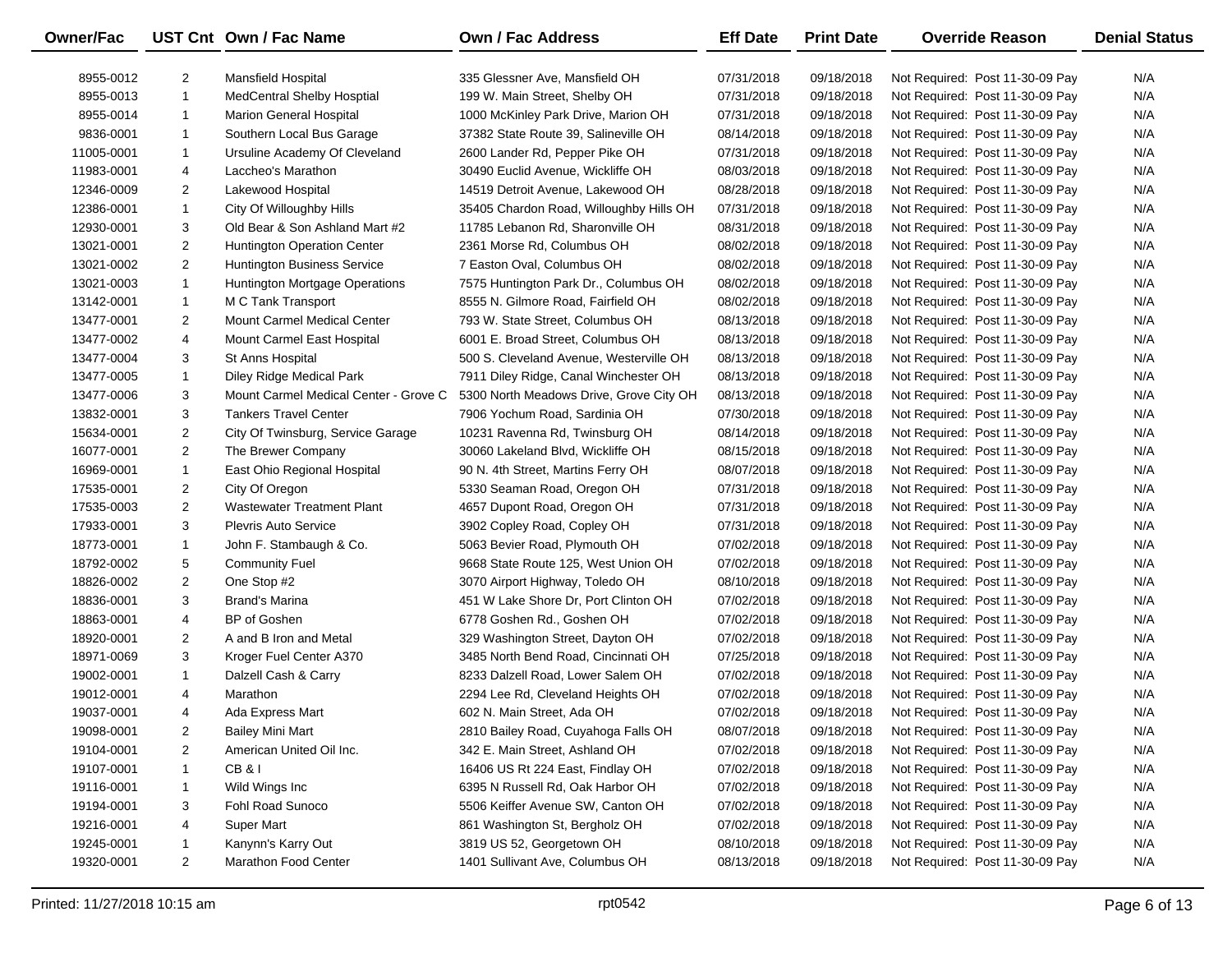| <b>Owner/Fac</b> |                         | UST Cnt Own / Fac Name               | <b>Own / Fac Address</b>                 | <b>Eff Date</b> | <b>Print Date</b> | <b>Override Reason</b>          | <b>Denial Status</b> |
|------------------|-------------------------|--------------------------------------|------------------------------------------|-----------------|-------------------|---------------------------------|----------------------|
| 19415-0002       | $\overline{2}$          | A & K Gas                            | 693 E. Fifth Avenue, Columbus OH         | 07/02/2018      | 09/18/2018        | Not Required: Post 11-30-09 Pay | N/A                  |
| 19430-0001       | 3                       | Legg & Davis Construction Inc        | 2350 Scioto Harper Drive, Columbus OH    | 07/02/2018      | 09/18/2018        | Not Required: Post 11-30-09 Pay | N/A                  |
| 19451-0001       | 6                       | Abdul W. Dada                        | 1799 Hudson & Joyce, Columbus OH         | 07/02/2018      | 09/18/2018        | Not Required: Post 11-30-09 Pay | N/A                  |
| 19451-0002       | 5                       | Kama Market                          | 1800 E Hudson Street, Columbus OH        | 07/02/2018      | 09/18/2018        | Not Required: Post 11-30-09 Pay | N/A                  |
| 19468-0001       | 3                       | Seymour Sunoco                       | 2098 Seymour Avenue, Cincinnati OH       | 07/02/2018      | 09/18/2018        | Not Required: Post 11-30-09 Pay | N/A                  |
| 19489-0001       | 3                       | Pit Stop 2                           | 1001 Elm Rd, Warren OH                   | 07/02/2018      | 09/18/2018        | Not Required: Post 11-30-09 Pay | N/A                  |
| 19550-0001       | $\overline{2}$          | Midwest Auto Group                   | 6335 Perimeter Loop Road, Dublin OH      | 07/31/2018      | 09/18/2018        | Not Required: Post 11-30-09 Pay | N/A                  |
| 19554-0001       | 3                       | Sunoco Mini Mart                     | 28637 Euclid Avenue, Wickliffe OH        | 07/02/2018      | 09/18/2018        | Not Required: Post 11-30-09 Pay | N/A                  |
| 19619-0001       | 4                       | Unique Paving Materials Corp.        | 3993 East 93rd St, Cleveland OH          | 07/31/2018      | 09/18/2018        | Not Required: Post 11-30-09 Pay | N/A                  |
| 19649-0001       | 5                       | Sunoco                               | 7100 Coleraine Avenue, Cincinnati OH     | 07/02/2018      | 09/18/2018        | Not Required: Post 11-30-09 Pay | N/A                  |
| 19654-0001       | 4                       | Salem Ave Sunoco                     | 3900 Salem Avenue, Dayton OH             | 07/02/2018      | 09/18/2018        | Not Required: Post 11-30-09 Pay | N/A                  |
| 19674-0002       | $\mathbf{1}$            | Flight Options, LLC                  | 26180 Curtiss Wright Parkway, Richmond H | 08/06/2018      | 09/18/2018        | Not Required: Post 11-30-09 Pay | N/A                  |
| 19685-0001       | 3                       | Clark Oil Svc Sta 1232               | 13925 Puritas Avenue, Cleveland OH       | 07/25/2018      | 09/18/2018        | Not Required: Post 11-30-09 Pay | N/A                  |
| 19745-0018       | 3                       | R & R Takhar, LLC                    | 10 North Sandusky Street, Mount Vernon O | 08/21/2018      | 09/18/2018        | Not Required: Post 11-30-09 Pay | N/A                  |
| 19775-0001       | $\mathbf{1}$            | Lake Tomahawk Marina                 | 47519 Tomahawk Dr., Negley OH            | 07/02/2018      | 09/18/2018        | Not Required: Post 11-30-09 Pay | N/A                  |
| 19776-0001       | $\mathbf{1}$            | <b>Great Lakes Museum</b>            | 601 Erieside Avenue, Cleveland OH        | 08/15/2018      | 09/18/2018        | Not Required: Post 11-30-09 Pay | N/A                  |
| 19805-0001       | 3                       | Sutton's SUPERVALU                   | 605 N. Main Street, Arcanum OH           | 07/02/2018      | 09/18/2018        | Not Required: Post 11-30-09 Pay | N/A                  |
| 19850-0003       | $\overline{2}$          | Corporate Wings-Cleveland LLC        | 26460 Curtiss Wright Parkway, Highland H | 08/06/2018      | 09/18/2018        | Not Required: Post 11-30-09 Pay | N/A                  |
| 19880-0001       | 4                       | Genoa Mini Mart                      | 22210 State Route 51, Genoa OH           | 07/02/2018      | 09/18/2018        | Not Required: Post 11-30-09 Pay | N/A                  |
| 19890-0001       | 3                       | Sylvania Shell                       | 4002 Secor Rd, Toledo OH                 | 07/02/2018      | 09/18/2018        | Not Required: Post 11-30-09 Pay | N/A                  |
| 19898-0001       | $\overline{2}$          | Reham Food Mart Inc                  | 7910 Harvard Avenue, Cleveland OH        | 07/02/2018      | 09/18/2018        | Not Required: Post 11-30-09 Pay | N/A                  |
| 19898-0002       | 3                       | Open Pantry                          | 4239 Lee Road, Cleveland OH              | 07/02/2018      | 09/18/2018        | Not Required: Post 11-30-09 Pay | N/A                  |
| 19903-0001       | 3                       | Clark Oil Svc Sta 1370 (C)           | 35600 Center Ridge, North Ridgeville OH  | 08/14/2018      | 09/18/2018        | Not Required: Post 11-30-09 Pay | N/A                  |
| 20032-0001       | 4                       | Pearl Bagley Enterprises             | 7250 Pearl Road, Middleburg Heights OH   | 07/02/2018      | 09/18/2018        | Not Required: Post 11-30-09 Pay | N/A                  |
| 20060-0007       | 3                       | Sunoco                               | 2080 Summit Row Blvd, Powell OH          | 07/30/2018      | 09/18/2018        | Not Required: Post 11-30-09 Pay | N/A                  |
| 20072-0002       | 4                       | M & K Foodmart                       | 2120 E. Main Street, Louisville OH       | 07/02/2018      | 09/18/2018        | Not Required: Post 11-30-09 Pay | N/A                  |
| 20077-0001       | 3                       | <b>Shaker Real Estate Properties</b> | 11603 Miles Avenue, Cleveland OH         | 07/02/2018      | 09/18/2018        | Not Required: Post 11-30-09 Pay | N/A                  |
| 20077-0002       | $\overline{7}$          | E. 185 Marathon                      | 1201 E. 185 Street, Cleveland OH         | 07/02/2018      | 09/18/2018        | Not Required: Post 11-30-09 Pay | N/A                  |
| 20077-0003       | 3                       | <b>Collinwood Marathon</b>           | 14021 Saint Clair Avenue, Cleveland OH   | 07/02/2018      | 09/18/2018        | Not Required: Post 11-30-09 Pay | N/A                  |
| 20077-0004       | 3                       | Newburgh Heights Marathon            | 4723 Harvard Road, Newburgh Heights O    | 07/02/2018      | 09/18/2018        | Not Required: Post 11-30-09 Pay | N/A                  |
| 20077-0005       | 3                       | <b>Buckeye Sunoco</b>                | 13009 Buckeye Road, Cleveland OH         | 07/02/2018      | 09/18/2018        | Not Required: Post 11-30-09 Pay | N/A                  |
| 20084-0001       | 6                       | Crown East Ltd dba Marathon          | 4501 S Dixie Highway, Franklin OH        | 07/02/2018      | 09/18/2018        | Not Required: Post 11-30-09 Pay | N/A                  |
| 20156-0001       | 3                       | Avon Lake Shell                      | 33433 Lake Road, Avon Lake OH            | 07/02/2018      | 09/18/2018        | Not Required: Post 11-30-09 Pay | N/A                  |
| 20162-0002       | $\overline{\mathbf{c}}$ | J & J Petroleum Inc.                 | 533 S. High Street, Caledonia OH         | 07/02/2018      | 09/18/2018        | Not Required: Post 11-30-09 Pay | N/A                  |
| 20162-0003       | 3                       | J & J Petroleum Inc.                 | 1536 W. Broad Street, Columbus OH        | 07/02/2018      | 09/18/2018        | Not Required: Post 11-30-09 Pay | N/A                  |
| 20263-0001       | 3                       | West Park Shell                      | 13960 Lorain Ave, Cleveland OH           | 07/02/2018      | 09/18/2018        | Not Required: Post 11-30-09 Pay | N/A                  |
| 20315-0001       | $\mathbf{1}$            | Salem Air Park Ltd.                  | 11718 Salem-Warren Rd, Salem OH          | 07/02/2018      | 09/18/2018        | Not Required: Post 11-30-09 Pay | N/A                  |
| 20372-0001       | 3                       | Sunoco                               | 1550 W. Market Street, Akron OH          | 07/02/2018      | 09/18/2018        | Not Required: Post 11-30-09 Pay | N/A                  |
| 20377-0001       | 5                       | Lakeside Fuel                        | 3389 N Ridge Road, Perry OH              | 07/02/2018      | 09/18/2018        | Not Required: Post 11-30-09 Pay | N/A                  |
| 20384-0001       | 3                       | Lordstown Speed Check                | 6565 Tod Avenue S.W., Warren OH          | 07/02/2018      | 09/18/2018        | Not Required: Post 11-30-09 Pay | N/A                  |
| 20409-0001       | $\mathbf{1}$            | Cole Valley Chevrolet                | 203 S. Canal Street, Newton Falls OH     | 07/02/2018      | 09/18/2018        | Not Required: Post 11-30-09 Pay | N/A                  |
| 20415-0001       | $\overline{2}$          | PT of Bluffton Airport Runway        | 1080 Navajo Drive, Bluffton OH           | 08/03/2018      | 09/18/2018        | Not Required: Post 11-30-09 Pay | N/A                  |
| 20432-0001       | 4                       | <b>BG Family Food Mart</b>           | 3520 Rhodes Avenue, New Boston OH        | 07/25/2018      | 09/18/2018        | Not Required: Post 11-30-09 Pay | N/A                  |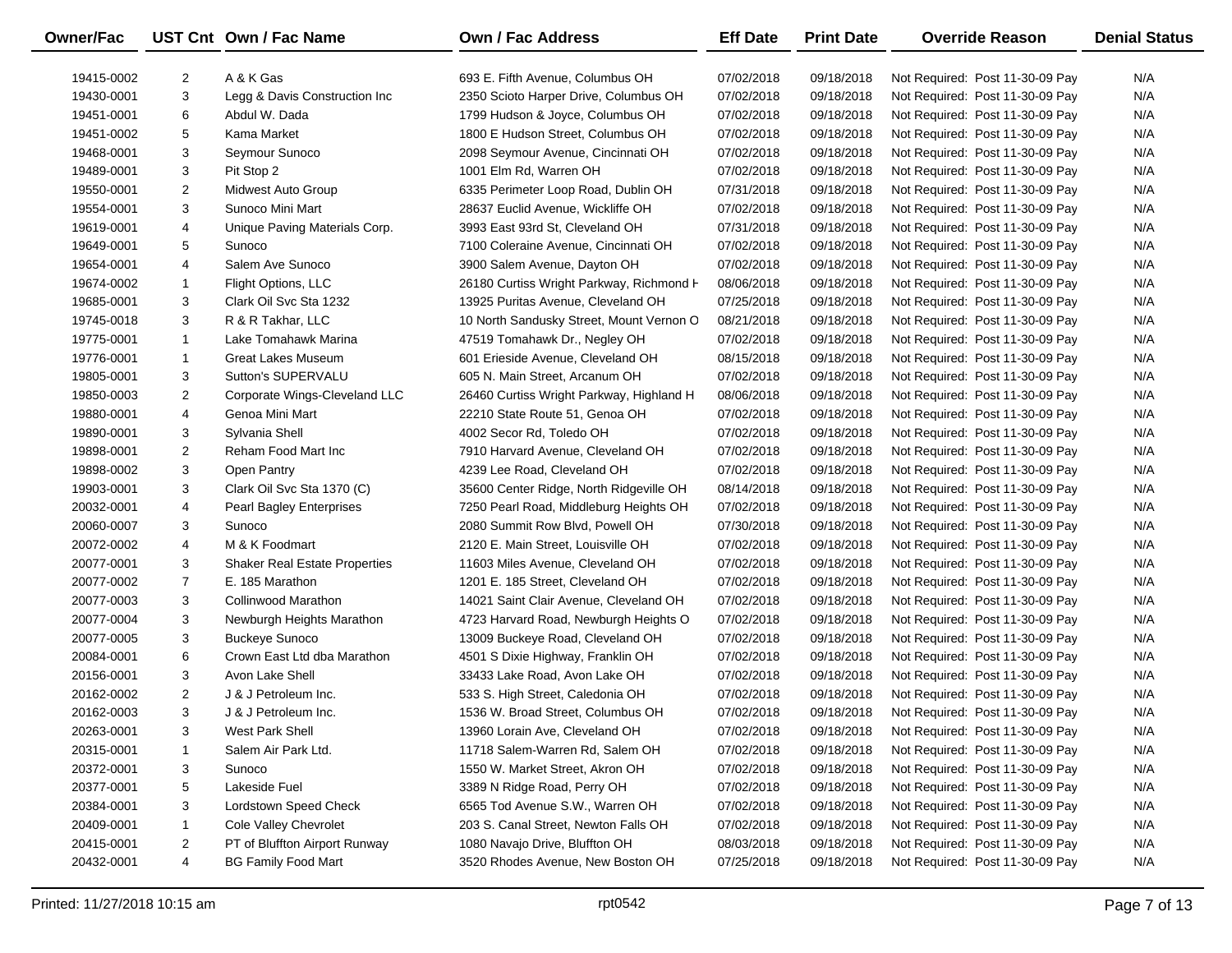| <b>Owner/Fac</b> |                | UST Cnt Own / Fac Name                     | Own / Fac Address                          | <b>Eff Date</b> | <b>Print Date</b> | <b>Override Reason</b>          | <b>Denial Status</b> |
|------------------|----------------|--------------------------------------------|--------------------------------------------|-----------------|-------------------|---------------------------------|----------------------|
| 20449-0001       | 1              | JDI Oak Tree Holdings, LLC                 | 6200 Oak Tree Boulevard, Independence C    | 07/02/2018      | 09/18/2018        | Not Required: Post 11-30-09 Pay | N/A                  |
| 20742-0001       | 3              | <b>Falls Convenient Mart</b>               | 321 Milton Boulevard, Newton Falls OH      | 09/05/2018      | 09/18/2018        | Not Required: Post 11-30-09 Pay | N/A                  |
| 20749-0001       | $\overline{2}$ | Kenny's Convenience Mart                   | 7482 N. State Route 139, Lucasville OH     | 08/03/2018      | 09/18/2018        | Not Required: Post 11-30-09 Pay | N/A                  |
| 20755-0001       | 3              | Alexandria Service Center                  | 261 W. Main Street, Alexandria OH          | 07/02/2018      | 09/18/2018        | Not Required: Post 11-30-09 Pay | N/A                  |
| 20813-0001       | 3              | <b>Marathon Gas</b>                        | 1504 S. Main Street, Bellefontaine OH      | 07/02/2018      | 09/18/2018        | Not Required: Post 11-30-09 Pay | N/A                  |
| 20819-0001       | 5              | <b>Quick Mart</b>                          | 3594 Liberty Avenue, Vermilion OH          | 07/02/2018      | 09/18/2018        | Not Required: Post 11-30-09 Pay | N/A                  |
| 20823-0001       | $\mathbf{1}$   | Franklin Park Conservatory                 | 1777 E. Broad Street, Columbus OH          | 08/08/2018      | 09/18/2018        | Not Required: Post 11-30-09 Pay | N/A                  |
| 20908-0001       | 3              | Shell                                      | 3406 E. Third Street, Dayton OH            | 07/02/2018      | 09/18/2018        | Not Required: Post 11-30-09 Pay | N/A                  |
| 20927-0001       | 4              | W. Broad Sunoco                            | 4875 W. Broad Street, Columbus OH          | 07/02/2018      | 09/18/2018        | Not Required: Post 11-30-09 Pay | N/A                  |
| 21094-0001       | 3              | <b>Fulton Denison Sunoco</b>               | 3742 Fulton Avenue, Cleveland OH           | 07/27/2018      | 09/18/2018        | Not Required: Post 11-30-09 Pay | N/A                  |
| 21161-0001       | 3              | ATM Global International Inc.              | 10125 Market Street, North Lima OH         | 08/03/2018      | 09/18/2018        | Not Required: Post 11-30-09 Pay | N/A                  |
| 21193-0001       | $\mathbf{1}$   | Home Office                                | 1640 E. 5th Avenue, Columbus OH            | 08/15/2018      | 09/18/2018        | Not Required: Post 11-30-09 Pay | N/A                  |
| 21670-0001       | 3              | North End Mini Mart                        | 950 N. Washington Street, Greenfield OH    | 07/02/2018      | 09/18/2018        | Not Required: Post 11-30-09 Pay | N/A                  |
| 21670-0003       | $\overline{2}$ | West End Sunoco                            | 1006 W. Jefferson Street, Greenfield OH    | 07/02/2018      | 09/18/2018        | Not Required: Post 11-30-09 Pay | N/A                  |
| 21670-0004       | $\overline{2}$ | East Main Mini Mart                        | 489 E. Main Street, Hillsboro OH           | 07/02/2018      | 09/18/2018        | Not Required: Post 11-30-09 Pay | N/A                  |
| 21670-0005       | 4              | Rocky Road Sunoco                          | 11111 N. Shore Drive, Hillsboro OH         | 07/02/2018      | 09/18/2018        | Not Required: Post 11-30-09 Pay | N/A                  |
| 21704-0001       | 3              | Marathon #6430                             | 6430 Springfield Xenia Road, Springfield O | 07/02/2018      | 09/18/2018        | Not Required: Post 11-30-09 Pay | N/A                  |
| 21818-0001       | 4              | SGW, LLC                                   | 150 E. Main Street, Saint Clairsville OH   | 08/14/2018      | 09/18/2018        | Not Required: Post 11-30-09 Pay | N/A                  |
| 21825-0002       | $\overline{2}$ | F&D Gas, Ltd.                              | 15222 Waterloo Road, Cleveland OH          | 08/01/2018      | 09/18/2018        | Not Required: Post 11-30-09 Pay | N/A                  |
| 21825-0003       | $\overline{2}$ | F&D Gas, Ltd.                              | 3474 W. 25th Street, Cleveland OH          | 08/01/2018      | 09/18/2018        | Not Required: Post 11-30-09 Pay | N/A                  |
| 21911-0001       | 4              | Riyaguruom, Inc.                           | 2607 Tylersville Road, Indian Springs OH   | 07/02/2018      | 09/18/2018        | Not Required: Post 11-30-09 Pay | N/A                  |
| 21933-0001       | $\overline{2}$ | J and T One Stop Shop, LLC                 | 1132 Sharon Avenue, Zanesville OH          | 07/02/2018      | 09/18/2018        | Not Required: Post 11-30-09 Pay | N/A                  |
| 21940-0001       | 3              | Rozelle Creek Market Inc.                  | 4152 Rozelle Creek Road, Chillicothe OH    | 07/30/2018      | 09/18/2018        | Not Required: Post 11-30-09 Pay | N/A                  |
| 21963-0001       | 5              | Miller Crossroads, LLC                     | 8309 Germany Road, Waverly OH              | 07/30/2018      | 09/18/2018        | Not Required: Post 11-30-09 Pay | N/A                  |
| 22003-0001       | 3              | Cellco Partnership dba VZW (data center    | 2000 Highland Road, Twinsburg OH           | 07/25/2018      | 09/18/2018        | Not Required: Post 11-30-09 Pay | N/A                  |
| 22008-0001       | $\overline{2}$ | LCS Petroleum, LLC                         | 325 N. Cole Street, Lima OH                | 07/02/2018      | 09/18/2018        | Not Required: Post 11-30-09 Pay | N/A                  |
| 22012-0001       | 4              | Bassi5, LLC                                | 2531 Valley Street, Dayton OH              | 07/02/2018      | 09/18/2018        | Not Required: Post 11-30-09 Pay | N/A                  |
| 22027-0001       | 3              | Dashmesh Investors LLC                     | 1397 E. McPherson Highway, Clyde OH        | 07/30/2018      | 09/18/2018        | Not Required: Post 11-30-09 Pay | N/A                  |
| 22081-0001       | $\mathbf{1}$   | <b>Frontier Communications Corporation</b> | 1039 Wilson Drive, Marion OH               | 07/31/2018      | 09/18/2018        | Not Required: Post 11-30-09 Pay | N/A                  |
| 22081-0002       | $\mathbf{1}$   | <b>Frontier Communications Corporation</b> | 111 S. Elmwood Avenue, Medina OH           | 07/31/2018      | 09/18/2018        | Not Required: Post 11-30-09 Pay | N/A                  |
| 22081-0003       | $\mathbf{1}$   | <b>Frontier Communications Corporation</b> | 53 N. Cleveland Massillon Road, Akron OH   | 07/31/2018      | 09/18/2018        | Not Required: Post 11-30-09 Pay | N/A                  |
| 22081-0004       | $\mathbf{1}$   | Frontier Communications Corporation        | 29 W. Main Street, Norwalk OH              | 07/31/2018      | 09/18/2018        | Not Required: Post 11-30-09 Pay | N/A                  |
| 22081-0005       | $\mathbf{1}$   | Frontier Communications Corporation        | 56 S. Main Street, Oberlin OH              | 07/31/2018      | 09/18/2018        | Not Required: Post 11-30-09 Pay | N/A                  |
| 22081-0006       | $\mathbf{1}$   | <b>Frontier Communications Corporation</b> | 124 N. Lyman Street, Wadsworth OH          | 07/31/2018      | 09/18/2018        | Not Required: Post 11-30-09 Pay | N/A                  |
| 22081-0007       | $\mathbf{1}$   | <b>Frontier Communications Corporation</b> | 167 E. Herrick Avenue, Wellington OH       | 07/31/2018      | 09/18/2018        | Not Required: Post 11-30-09 Pay | N/A                  |
| 22081-0008       | 1              | <b>Frontier Communications Corporation</b> | 229 W. Main Street, Oak Harbor OH          | 07/31/2018      | 09/18/2018        | Not Required: Post 11-30-09 Pay | N/A                  |
| 22081-0009       | -1             | <b>Frontier Communications Corporation</b> | 140 N. Main Street, Cadiz OH               | 07/31/2018      | 09/18/2018        | Not Required: Post 11-30-09 Pay | N/A                  |
| 22081-0010       | 1              | <b>Frontier Communications Corporation</b> | 320 Front Avenue S.W., New Philadelphia (  | 07/31/2018      | 09/18/2018        | Not Required: Post 11-30-09 Pay | N/A                  |
| 22081-0011       | 1              | Frontier Communications Corporation        | 1315 Albert Street, Portsmouth OH          | 07/31/2018      | 09/18/2018        | Not Required: Post 11-30-09 Pay | N/A                  |
| 22081-0012       | 1              | Frontier Communications Corporation        | 112 2nd Street S.W., Carrollton OH         | 07/31/2018      | 09/18/2018        | Not Required: Post 11-30-09 Pay | N/A                  |
| 22081-0013       | 1              | <b>Frontier Communications Corporation</b> | Sandusky Road, Burlington OH               | 07/31/2018      | 09/18/2018        | Not Required: Post 11-30-09 Pay | N/A                  |
| 22081-0014       | -1             | Frontier Communications Corporation        | 602 Ridge Lane, Lucasville OH              | 07/31/2018      | 09/18/2018        | Not Required: Post 11-30-09 Pay | N/A                  |
| 22081-0015       | $\mathbf{1}$   | <b>Frontier Communications Corporation</b> | 518 Main Street, Piketon OH                | 07/31/2018      | 09/18/2018        | Not Required: Post 11-30-09 Pay | N/A                  |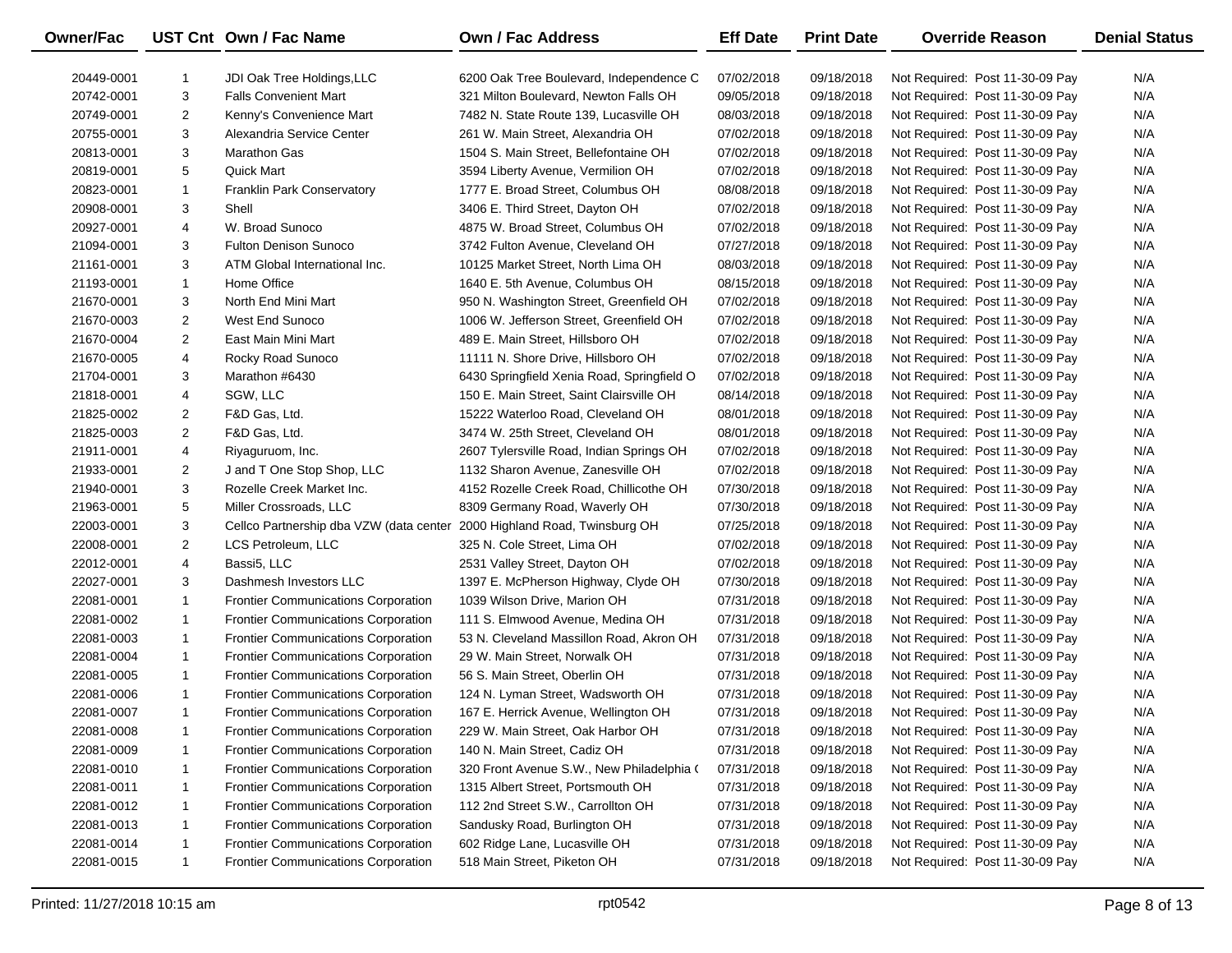| Owner/Fac  |                | UST Cnt Own / Fac Name                     | <b>Own / Fac Address</b>                   | <b>Eff Date</b> | <b>Print Date</b> | <b>Override Reason</b>          | <b>Denial Status</b> |
|------------|----------------|--------------------------------------------|--------------------------------------------|-----------------|-------------------|---------------------------------|----------------------|
| 22081-0017 | 1              | <b>Frontier Communications Corporation</b> | 215 E. Main Street, Wilmington OH          | 07/31/2018      | 09/18/2018        | Not Required: Post 11-30-09 Pay | N/A                  |
| 22081-0019 | $\mathbf{1}$   | <b>Frontier Communications Corporation</b> | 326 Pearl Street, Jackson OH               | 07/31/2018      | 09/18/2018        | Not Required: Post 11-30-09 Pay | N/A                  |
| 22081-0021 | $\mathbf{1}$   | <b>Frontier Communications Corporation</b> | 113 Pinckney Street, Circleville OH        | 07/31/2018      | 09/18/2018        | Not Required: Post 11-30-09 Pay | N/A                  |
| 22081-0022 | $\mathbf{1}$   | <b>Frontier Communications Corporation</b> | 10 Mulberry Street, Brookville OH          | 07/31/2018      | 09/18/2018        | Not Required: Post 11-30-09 Pay | N/A                  |
| 22081-0023 | $\mathbf{1}$   | <b>Frontier Communications Corporation</b> | 23 Overlook Street, Englewood OH           | 07/31/2018      | 09/18/2018        | Not Required: Post 11-30-09 Pay | N/A                  |
| 22081-0024 | $\mathbf{1}$   | <b>Frontier Communications Corporation</b> | 17-19 S. Market Street, Troy OH            | 07/31/2018      | 09/18/2018        | Not Required: Post 11-30-09 Pay | N/A                  |
| 22081-0025 | $\mathbf{1}$   | <b>Frontier Communications Corporation</b> | 107 N. Broadway Street, Trotwood OH        | 07/31/2018      | 09/18/2018        | Not Required: Post 11-30-09 Pay | N/A                  |
| 22081-0027 | $\mathbf{1}$   | <b>Frontier Communications Corporation</b> | 226 N. Main Street, Celina OH              | 07/31/2018      | 09/18/2018        | Not Required: Post 11-30-09 Pay | N/A                  |
| 22081-0028 | $\mathbf{1}$   | <b>Frontier Communications Corporation</b> | 222 S. Prospect Street, Marion OH          | 07/31/2018      | 09/18/2018        | Not Required: Post 11-30-09 Pay | N/A                  |
| 22081-0029 | $\mathbf{1}$   | <b>Frontier Communications Corporation</b> | 6627 Maplewood Avenue, Sylvania OH         | 07/31/2018      | 09/18/2018        | Not Required: Post 11-30-09 Pay | N/A                  |
| 22081-0030 | $\mathbf{1}$   | <b>Frontier Communications Corporation</b> | 3126 McCord Road, Sylvania OH              | 07/31/2018      | 09/18/2018        | Not Required: Post 11-30-09 Pay | N/A                  |
| 22081-0031 | $\mathbf{1}$   | <b>Frontier Communications Corporation</b> | 315 Broad Street, Ashland OH               | 07/31/2018      | 09/18/2018        | Not Required: Post 11-30-09 Pay | N/A                  |
| 22081-0032 | $\overline{2}$ | <b>Frontier Communications Corporation</b> | 1300 Columbus Sandusky Road N., Mario      | 07/31/2018      | 09/18/2018        | Not Required: Post 11-30-09 Pay | N/A                  |
| 22081-0033 | $\mathbf{1}$   | <b>Frontier Communications Corporation</b> | 119 S. Market Street, Galion OH            | 07/31/2018      | 09/18/2018        | Not Required: Post 11-30-09 Pay | N/A                  |
| 22081-0034 | $\mathbf{1}$   | <b>Frontier Communications Corporation</b> | 1121 Tuscarawas Avenue N.W., New Phil      | 07/31/2018      | 09/18/2018        | Not Required: Post 11-30-09 Pay | N/A                  |
| 22081-0035 | $\mathbf{1}$   | <b>Frontier Communications Corporation</b> | 160 W. Wooster Street, Bowling Green OH    | 07/31/2018      | 09/18/2018        | Not Required: Post 11-30-09 Pay | N/A                  |
| 22081-0036 | $\mathbf{1}$   | <b>Frontier Communications Corporation</b> | 18 S. 4th Street, Tipp City OH             | 07/31/2018      | 09/18/2018        | Not Required: Post 11-30-09 Pay | N/A                  |
| 22081-0037 | $\mathbf{1}$   | <b>Frontier Communications Corporation</b> | 114 N. Pleasant Street, Georgetown OH      | 07/31/2018      | 09/18/2018        | Not Required: Post 11-30-09 Pay | N/A                  |
| 22081-0038 | $\mathbf{1}$   | <b>Frontier Communications Corporation</b> | 120 Buckeye Street, Clyde OH               | 07/31/2018      | 09/18/2018        | Not Required: Post 11-30-09 Pay | N/A                  |
| 22081-0039 | $\mathbf{1}$   | <b>Frontier Communications Corporation</b> | N. Curtice Road, Curtice OH                | 07/31/2018      | 09/18/2018        | Not Required: Post 11-30-09 Pay | N/A                  |
| 22081-0040 | $\mathbf{1}$   | <b>Frontier Communications Corporation</b> | 203 W. Market Street, Baltimore OH         | 07/31/2018      | 09/18/2018        | Not Required: Post 11-30-09 Pay | N/A                  |
| 22081-0041 | $\mathbf{1}$   | <b>Frontier Communications Corporation</b> | 921 Steubenville Avenue, Cambridge OH      | 07/31/2018      | 09/18/2018        | Not Required: Post 11-30-09 Pay | N/A                  |
| 22081-0042 | $\mathbf{1}$   | <b>Frontier Communications Corporation</b> | 303 W. Main Street, West Union OH          | 07/31/2018      | 09/18/2018        | Not Required: Post 11-30-09 Pay | N/A                  |
| 22081-0043 | $\mathbf{1}$   | <b>Frontier Communications Corporation</b> | 25 E. Sandusky Street, Mechanicsburg OH    | 07/31/2018      | 09/18/2018        | Not Required: Post 11-30-09 Pay | N/A                  |
| 22081-0044 | $\mathbf{1}$   | <b>Frontier Communications Corporation</b> | 19 E. Central Avenue, Delaware OH          | 07/31/2018      | 09/18/2018        | Not Required: Post 11-30-09 Pay | N/A                  |
| 22081-0045 | $\mathbf{1}$   | <b>Frontier Communications Corporation</b> | Main Street and Shirley Street, Huron OH   | 07/31/2018      | 09/18/2018        | Not Required: Post 11-30-09 Pay | N/A                  |
| 22081-0046 | $\mathbf{1}$   | <b>Frontier Communications Corporation</b> | Huron Street and Front Street, Milan OH    | 07/31/2018      | 09/18/2018        | Not Required: Post 11-30-09 Pay | N/A                  |
| 22081-0047 | $\mathbf{1}$   | <b>Frontier Communications Corporation</b> | 419 3rd Avenue, Chesapeake OH              | 07/31/2018      | 09/18/2018        | Not Required: Post 11-30-09 Pay | N/A                  |
| 22081-0048 | $\mathbf{1}$   | <b>Frontier Communications Corporation</b> | 114 W. Church Street, Oxford OH            | 07/31/2018      | 09/18/2018        | Not Required: Post 11-30-09 Pay | N/A                  |
| 22081-0049 | $\mathbf{1}$   | <b>Frontier Communications Corporation</b> | 117 N. Lynn Street, Bryan OH               | 07/31/2018      | 09/18/2018        | Not Required: Post 11-30-09 Pay | N/A                  |
| 22081-0050 | $\mathbf{1}$   | <b>Frontier Communications Corporation</b> | 100 N. Main Street, Minerva OH             | 07/31/2018      | 09/18/2018        | Not Required: Post 11-30-09 Pay | N/A                  |
| 22160-0001 | 4              | Harsy Petroleum, LLC                       | 1219 E. High Avenue, New Philadelphia O    | 07/02/2018      | 09/18/2018        | Not Required: Post 11-30-09 Pay | N/A                  |
| 22182-0001 | 3              | New Philadelphia Bulk Plant                | 130 10th Street S.W., New Philadelphia O   | 07/02/2018      | 09/18/2018        | Not Required: Post 11-30-09 Pay | N/A                  |
| 22192-0001 | 5              | Marblehead Sunoco                          | 5416 Port Clinton Eastern Road, Lakeside I | 07/02/2018      | 09/18/2018        | Not Required: Post 11-30-09 Pay | N/A                  |
| 22192-0002 | $\overline{4}$ | Fostoria Marathon                          | 202 N. Countyline Street, Fostoria OH      | 07/02/2018      | 09/18/2018        | Not Required: Post 11-30-09 Pay | N/A                  |
| 22192-0003 | 3              | Fostoria BP                                | 526 Sandusky Street, Fostoria OH           | 07/02/2018      | 09/18/2018        | Not Required: Post 11-30-09 Pay | N/A                  |
| 22233-0001 | 1              | <b>Heather Hill Care Communities</b>       | 12340 Bass Lake, Chardon OH                | 08/06/2018      | 09/18/2018        | Not Required: Post 11-30-09 Pay | N/A                  |
| 22237-0001 | $\overline{2}$ | Sunview Petroleum, Inc.                    | 813 Lovers Lane Road, Akron OH             | 07/02/2018      | 09/18/2018        | Not Required: Post 11-30-09 Pay | N/A                  |
| 22294-0001 | 4              | J & P Petroleum, LLC                       | 1192 S. Pennsylvania Avenue, Wellston O    | 07/02/2018      | 09/18/2018        | Not Required: Post 11-30-09 Pay | N/A                  |
| 22327-0001 | 4              | Green Savoree Mid-Ohio, LLC                | 7721 Steam Corners Road, Lexington OH      | 07/02/2018      | 09/18/2018        | Not Required: Post 11-30-09 Pay | N/A                  |
| 22355-0001 | $\overline{2}$ | AIGO, LLC                                  | 4360 Lee Road, Cleveland OH                | 07/02/2018      | 09/18/2018        | Not Required: Post 11-30-09 Pay | N/A                  |
| 22364-0001 | 3              | Safa Properties, LLC                       | 7318 Superior Avenue, Cleveland OH         | 07/02/2018      | 09/18/2018        | Not Required: Post 11-30-09 Pay | N/A                  |
| 22369-0001 | 3              | 4853 Mahoning Ave Realty, LLC              | 4853 Mahoning Avenue NW, Warren OH         | 07/02/2018      | 09/18/2018        | Not Required: Post 11-30-09 Pay | N/A                  |

—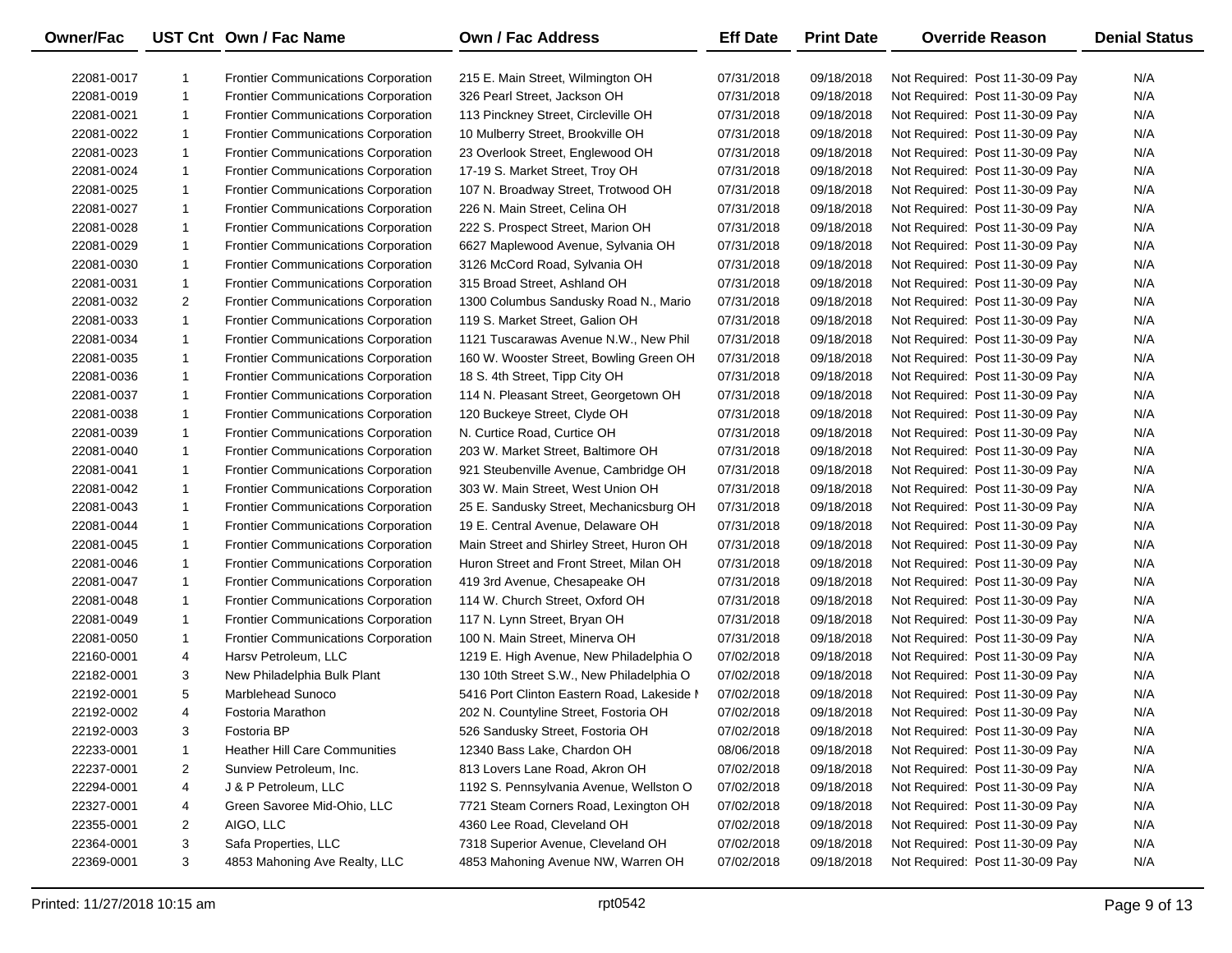| Owner/Fac  |                | UST Cnt Own / Fac Name        | Own / Fac Address                         | <b>Eff Date</b> | <b>Print Date</b> | <b>Override Reason</b>          | <b>Denial Status</b> |
|------------|----------------|-------------------------------|-------------------------------------------|-----------------|-------------------|---------------------------------|----------------------|
| 22473-0001 | 4              | RAH III, LLC                  | 779 E. Main Street, Jackson OH            | 07/02/2018      | 09/18/2018        | Not Required: Post 11-30-09 Pay | N/A                  |
| 22476-0001 | 3              | Arpita Fuels, Inc.            | 650 Central Avenue, Carlisle OH           | 07/02/2018      | 09/18/2018        | Not Required: Post 11-30-09 Pay | N/A                  |
| 22513-0001 | $\overline{2}$ | Lakewood Petroleum, LLC       | 9109 US 62, Harrisburg OH                 | 07/02/2018      | 09/18/2018        | Not Required: Post 11-30-09 Pay | N/A                  |
| 22525-0004 | 3              | RKDJ Petroleum, LLC           | 210 Main Street, Byesville OH             | 08/21/2018      | 09/18/2018        | Not Required: Post 11-30-09 Pay | N/A                  |
| 22525-0005 | 4              | RKDJ Petroleum, LLC           | 260 Jefferson Street, Greenfield OH       | 08/21/2018      | 09/18/2018        | Not Required: Post 11-30-09 Pay | N/A                  |
| 22553-0001 | 3              | Devine's Shop N Save          | 368 N. Main Street, Hubbard OH            | 07/02/2018      | 09/18/2018        | Not Required: Post 11-30-09 Pay | N/A                  |
| 22606-0002 | 3              | Lehigh Gas - Site OH0115 LGWS | 40890 State Route 154, Lisbon OH          | 07/02/2018      | 09/18/2018        | Not Required: Post 11-30-09 Pay | N/A                  |
| 22606-0007 | 3              | Lehigh Gas - Site OH0109 LGWS | 736 Dresden Avenue, East Liverpool OH     | 07/02/2018      | 09/18/2018        | Not Required: Post 11-30-09 Pay | N/A                  |
| 22606-0013 | 4              | Lehigh Gas - Site OH0111 LGWS | 16067 State Route 170, East Liverpool OH  | 07/02/2018      | 09/18/2018        | Not Required: Post 11-30-09 Pay | N/A                  |
| 22606-0017 | 4              | Lehigh Gas - Site OH0046 LGPR | 5575 Dixie Highway, Fairfield OH          | 07/02/2018      | 09/18/2018        | Not Required: Post 11-30-09 Pay | N/A                  |
| 22606-0018 | 3              | Lehigh Gas - Site OH0093 LGWS | 14043 State Road, North Royalton OH       | 07/02/2018      | 09/18/2018        | Not Required: Post 11-30-09 Pay | N/A                  |
| 22606-0019 | 3              | Lehigh Gas - Site OH0045 LGPR | 3180 Montgomery Road, Loveland OH         | 07/02/2018      | 09/18/2018        | Not Required: Post 11-30-09 Pay | N/A                  |
| 22606-0020 | 4              | Lehigh Gas - Site OH0017 LGPR | 10843 Montgomery Road, Cincinnati OH      | 07/02/2018      | 09/18/2018        | Not Required: Post 11-30-09 Pay | N/A                  |
| 22606-0021 | 3              | Lehigh Gas - Site OH0092 LGPR | 14008 Lorain Avenue, Cleveland OH         | 07/02/2018      | 09/18/2018        | Not Required: Post 11-30-09 Pay | N/A                  |
| 22606-0022 | 3              | Lehigh Gas - Site OH0099 LGPR | 25525 Center Ridge Road, Westlake OH      | 07/02/2018      | 09/18/2018        | Not Required: Post 11-30-09 Pay | N/A                  |
| 22606-0023 | 4              | Lehigh Gas - Site OH0051 LGWS | 15150 Snow Road, Brookpark OH             | 07/02/2018      | 09/18/2018        | Not Required: Post 11-30-09 Pay | N/A                  |
| 22606-0024 | 4              | Lehigh Gas - Site OH0044 LGWS | 1386 State Route 125, Amelia OH           | 07/02/2018      | 09/18/2018        | Not Required: Post 11-30-09 Pay | N/A                  |
| 22606-0025 | 3              | Lehigh Gas - Site OH0090 LGWS | 25705 Chagrin Boulevard, Beachwood OH     | 07/02/2018      | 09/18/2018        | Not Required: Post 11-30-09 Pay | N/A                  |
| 22606-0026 | 3              | Lehigh Gas - Site OH0089 LGWS | 4774 E. Royalton Road, Broadview Height   | 07/02/2018      | 09/18/2018        | Not Required: Post 11-30-09 Pay | N/A                  |
| 22606-0027 | $\overline{2}$ | Lehigh Gas - Site OH0086 LGPR | 3735 Fulton Road, Cleveland OH            | 07/02/2018      | 09/18/2018        | Not Required: Post 11-30-09 Pay | N/A                  |
| 22606-0028 | 4              | Lehigh Gas - Site OH0088 LGPR | 10300 Brookpark Road, Brooklyn OH         | 07/02/2018      | 09/18/2018        | Not Required: Post 11-30-09 Pay | N/A                  |
| 22606-0029 | 3              | Lehigh Gas - Site OH0087 LGWS | 3100 W. 14th Street, Cleveland OH         | 07/02/2018      | 09/18/2018        | Not Required: Post 11-30-09 Pay | N/A                  |
| 22606-0030 | 3              | Lehigh Gas - Site OH0082 LGWS | 4006 Lee Road, Cleveland OH               | 07/02/2018      | 09/18/2018        | Not Required: Post 11-30-09 Pay | N/A                  |
| 22606-0031 | 3              | Lehigh Gas - Site OH0083 LGPR | 552 E. 152nd Street, Cleveland OH         | 07/02/2018      | 09/18/2018        | Not Required: Post 11-30-09 Pay | N/A                  |
| 22606-0032 | 3              | Lehigh Gas - Site OH0098 LGWS | 2701 Chester Avenue, Cleveland OH         | 07/02/2018      | 09/18/2018        | Not Required: Post 11-30-09 Pay | N/A                  |
| 22606-0033 | 4              | Lehigh Gas - Site OH0085 LGPR | 10202 Lorain Avenue, Cleveland OH         | 07/02/2018      | 09/18/2018        | Not Required: Post 11-30-09 Pay | N/A                  |
| 22606-0034 | 4              | Lehigh Gas - Site OH0101 LGPR | 5510 St Clair Avenue, Cleveland OH        | 07/02/2018      | 09/18/2018        | Not Required: Post 11-30-09 Pay | N/A                  |
| 22606-0035 | 4              | Lehigh Gas - Site OH0080 LGPR | 4161 W. 150th Street, Cleveland OH        | 07/02/2018      | 09/18/2018        | Not Required: Post 11-30-09 Pay | N/A                  |
| 22606-0036 | 4              | Lehigh Gas - Site OH0081 LGPR | 2801 Mayfield Road, Cleveland Heights O   | 07/02/2018      | 09/18/2018        | Not Required: Post 11-30-09 Pay | N/A                  |
| 22606-0038 | 3              | Lehigh Gas - Site OH0079 LGWS | 17810 Bagley Road, Middleburg Heights O   | 07/02/2018      | 09/18/2018        | Not Required: Post 11-30-09 Pay | N/A                  |
| 22606-0039 | 4              | Lehigh Gas - Site OH0074 LGWS | 4910 Harvard Avenue, Newburgh Heights C   | 07/02/2018      | 09/18/2018        | Not Required: Post 11-30-09 Pay | N/A                  |
| 22606-0040 | 3              | Lehigh Gas - Site OH0075 LGWS | 23425 Lorain Road, North Olmsted OH       | 07/02/2018      | 09/18/2018        | Not Required: Post 11-30-09 Pay | N/A                  |
| 22606-0041 | 4              | Lehigh Gas - Site OH0076 LGWS | 25295 Lorain Road, North Olmsted OH       | 07/02/2018      | 09/18/2018        | Not Required: Post 11-30-09 Pay | N/A                  |
| 22606-0042 | 4              | Lehigh Gas - Site OH0077 LGWS | 8200 Columbia Road, Olmsted Falls OH      | 07/02/2018      | 09/18/2018        | Not Required: Post 11-30-09 Pay | N/A                  |
| 22606-0043 | 4              | Lehigh Gas - Site OH0071 LGPR | 5206 State Road, Parma OH                 | 07/02/2018      | 09/18/2018        | Not Required: Post 11-30-09 Pay | N/A                  |
| 22606-0045 | 3              | Lehigh Gas - Site OH0073 LGWS | 6585 Ridge Road, Parma OH                 | 07/02/2018      | 09/18/2018        | Not Required: Post 11-30-09 Pay | N/A                  |
| 22606-0046 | 3              | Lehigh Gas - Site OH0069 LGPR | 13165 Larchmere Avenue, Shaker Heights    | 07/02/2018      | 09/18/2018        | Not Required: Post 11-30-09 Pay | N/A                  |
| 22606-0047 | 3              | Lehigh Gas - Site OH0070 LGPR | 20420 Chagrin Boulevard, Shaker Heights ( | 07/02/2018      | 09/18/2018        | Not Required: Post 11-30-09 Pay | N/A                  |
| 22606-0048 | 3              | Lehigh Gas - Site OH0065 LGWS | 4282 Monticello Boulevard, South Euclid O | 07/02/2018      | 09/18/2018        | Not Required: Post 11-30-09 Pay | N/A                  |
| 22606-0049 | 4              | Lehigh Gas - Site OH0066 LGPR | 2159 S. Green Road, University Heights O  | 07/02/2018      | 09/18/2018        | Not Required: Post 11-30-09 Pay | N/A                  |
| 22606-0050 | 3              | Lehigh Gas - Site OH0067 LGPR | 2643 Warrensville Road, University Heigh  | 07/02/2018      | 09/18/2018        | Not Required: Post 11-30-09 Pay | N/A                  |
| 22606-0051 | 3              | Lehigh Gas - Site OH0100 LGPR | 30812 Detroit Road, Westlake OH           | 07/02/2018      | 09/18/2018        | Not Required: Post 11-30-09 Pay | N/A                  |
| 22606-0052 | $\overline{2}$ | Lehigh Gas - Site OH0068 LGWS | 25466 Detroit Road, Westlake OH           | 07/02/2018      | 09/18/2018        | Not Required: Post 11-30-09 Pay | N/A                  |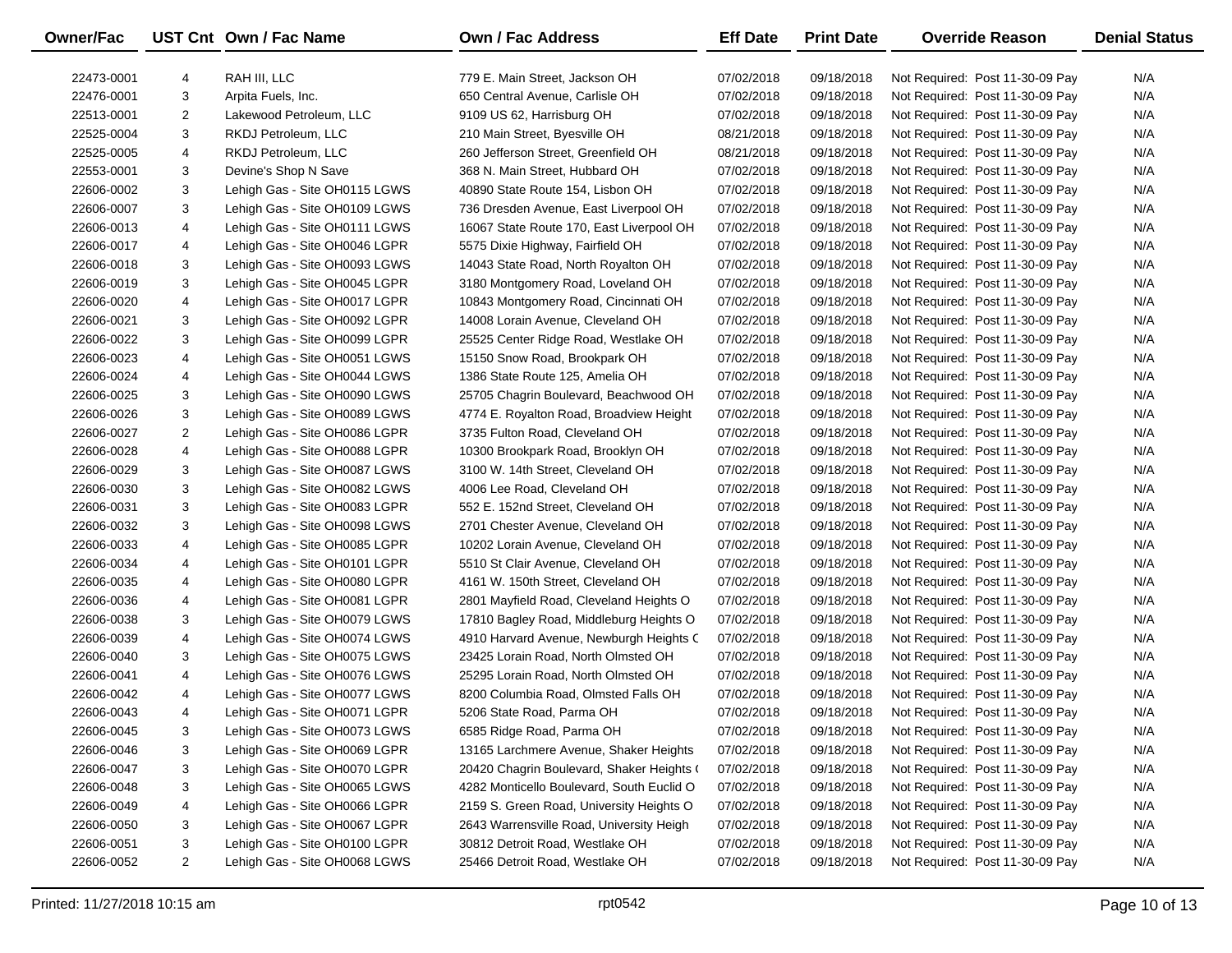| Owner/Fac  |                | UST Cnt Own / Fac Name        | <b>Own / Fac Address</b>                 | <b>Eff Date</b> | <b>Print Date</b> | <b>Override Reason</b>          | <b>Denial Status</b> |
|------------|----------------|-------------------------------|------------------------------------------|-----------------|-------------------|---------------------------------|----------------------|
| 22606-0053 | 4              | Lehigh Gas - Site OH0064 LGPR | 3065 W. 117th Street, Cleveland OH       | 07/02/2018      | 09/18/2018        | Not Required: Post 11-30-09 Pay | N/A                  |
| 22606-0054 | 3              | Lehigh Gas - Site OH0061 LGPR | 19400 Hilliard Boulevard, Rocky River OH | 07/02/2018      | 09/18/2018        | Not Required: Post 11-30-09 Pay | N/A                  |
| 22606-0055 | 3              | Lehigh Gas - Site OH0062 LGWS | 11250 Granger Road, Garfield Heights OH  | 07/02/2018      | 09/18/2018        | Not Required: Post 11-30-09 Pay | N/A                  |
| 22606-0056 | 3              | Lehigh Gas - Site OH0063 LGPR | 14718 Madison Avenue, Lakewood OH        | 07/02/2018      | 09/18/2018        | Not Required: Post 11-30-09 Pay | N/A                  |
| 22606-0057 | 3              | Lehigh Gas - Site OH0058 LGWS | 3983 Mayfield Road, Cleveland Heights O  | 07/02/2018      | 09/18/2018        | Not Required: Post 11-30-09 Pay | N/A                  |
| 22606-0059 | 4              | Lehigh Gas - Site OH0060 LGWS | 39105 Colorado Avenue, Avon OH           | 07/02/2018      | 09/18/2018        | Not Required: Post 11-30-09 Pay | N/A                  |
| 22606-0060 | 3              | Lehigh Gas - Site OH0057 LGWS | 508 Avon Center Road, Avon Lake OH       | 07/02/2018      | 09/18/2018        | Not Required: Post 11-30-09 Pay | N/A                  |
| 22606-0061 | 3              | Lehigh Gas - Site OH0054 LGWS | 402 E. Bridge Street, Elyria OH          | 07/02/2018      | 09/18/2018        | Not Required: Post 11-30-09 Pay | N/A                  |
| 22606-0062 | 4              | Lehigh Gas - Site OH0056 LGWS | 3059 Grove Avenue, Lorain OH             | 07/02/2018      | 09/18/2018        | Not Required: Post 11-30-09 Pay | N/A                  |
| 22606-0063 | 3              | Lehigh Gas - Site OH0035 LGWS | 6151 Pfeiffer Road, Blue Ash OH          | 07/02/2018      | 09/18/2018        | Not Required: Post 11-30-09 Pay | N/A                  |
| 22606-0064 | 4              | Lehigh Gas - Site OH0034 LGWS | 7380 Beechmont Avenue, Cincinnati OH     | 07/02/2018      | 09/18/2018        | Not Required: Post 11-30-09 Pay | N/A                  |
| 22606-0065 | 4              | Lehigh Gas - Site OH0032 LGPR | 4001 Hauck Road, Cincinnati OH           | 07/02/2018      | 09/18/2018        | Not Required: Post 11-30-09 Pay | N/A                  |
| 22606-0066 | 3              | Lehigh Gas - Site OH0030 LGWS | 1550 Queen City Avenue, Cincinnati OH    | 07/02/2018      | 09/18/2018        | Not Required: Post 11-30-09 Pay | N/A                  |
| 22606-0067 | $\overline{2}$ | Lehigh Gas - Site OH0016 LGPR | 7799 Montgomery Road, Cincinnati OH      | 07/02/2018      | 09/18/2018        | Not Required: Post 11-30-09 Pay | N/A                  |
| 22606-0068 | 3              | Lehigh Gas - Site OH0031 LGPR | 3590 Madison Road, Cincinnati OH         | 07/02/2018      | 09/18/2018        | Not Required: Post 11-30-09 Pay | N/A                  |
| 22606-0069 | 4              | Lehigh Gas - Site OH0029 LGPR | 8020 Montgomery Road, Cincinnati OH      | 07/02/2018      | 09/18/2018        | Not Required: Post 11-30-09 Pay | N/A                  |
| 22606-0070 | 4              | Lehigh Gas - Site OH0028 LGPR | 9855 Mason Montgomery Road, Mason O      | 07/02/2018      | 09/18/2018        | Not Required: Post 11-30-09 Pay | N/A                  |
| 22606-0071 | 3              | Lehigh Gas - Site OH0049 LGPR | 5591 S. State Route 741, Mason OH        | 07/02/2018      | 09/18/2018        | Not Required: Post 11-30-09 Pay | N/A                  |
| 22606-0072 | $\overline{2}$ | Lehigh Gas - Site OH0026 LGWS | 20 N. Erie Avenue, Hamilton OH           | 07/02/2018      | 09/18/2018        | Not Required: Post 11-30-09 Pay | N/A                  |
| 22606-0073 | 3              | Lehigh Gas - Site OH0027 LGPR | 727 E. Main Street, Lebanon OH           | 07/02/2018      | 09/18/2018        | Not Required: Post 11-30-09 Pay | N/A                  |
| 22606-0074 | $\overline{2}$ | Lehigh Gas - Site OH0024 LGWS | 2696 Madison Road, Cincinnati OH         | 07/02/2018      | 09/18/2018        | Not Required: Post 11-30-09 Pay | N/A                  |
| 22606-0075 | 3              | Lehigh Gas - Site OH0022 LGWS | 546 Wards Corner, Loveland OH            | 07/02/2018      | 09/18/2018        | Not Required: Post 11-30-09 Pay | N/A                  |
| 22606-0076 | 3              | Lehigh Gas - Site OH0023 LGWS | 543 Ohio Pike, Cincinnati OH             | 07/02/2018      | 09/18/2018        | Not Required: Post 11-30-09 Pay | N/A                  |
| 22606-0077 | 3              | Lehigh Gas - Site OH0052 LGPR | 29775 Clemens Road, Westlake OH          | 07/02/2018      | 09/18/2018        | Not Required: Post 11-30-09 Pay | N/A                  |
| 22606-0078 | 4              | Lehigh Gas - Site OH0053 LGWS | 4901 Fleet Avenue, Cleveland OH          | 07/02/2018      | 09/18/2018        | Not Required: Post 11-30-09 Pay | N/A                  |
| 22606-0079 | 3              | Lehigh Gas - Site OH0018 LGWS | 4545 Reading Road, Cincinnati OH         | 07/02/2018      | 09/18/2018        | Not Required: Post 11-30-09 Pay | N/A                  |
| 22606-0080 | 4              | Lehigh Gas - Site OH0021 LGWS | 4900 Montgomery Road, Norwood OH         | 07/02/2018      | 09/18/2018        | Not Required: Post 11-30-09 Pay | N/A                  |
| 22606-0081 | 4              | Lehigh Gas - Site OH0037 LGWS | 249 W. Mitchell Avenue, Cincinnati OH    | 07/02/2018      | 09/18/2018        | Not Required: Post 11-30-09 Pay | N/A                  |
| 22606-0082 | 3              | Lehigh Gas - Site OH0033 LGWS | 11775 Springfield Pike, Springdale OH    | 07/02/2018      | 09/18/2018        | Not Required: Post 11-30-09 Pay | N/A                  |
| 22606-0083 | 3              | Lehigh Gas - Site OH0025 LGPR | 1201 Omniplex Drive, Cincinnati OH       | 07/02/2018      | 09/18/2018        | Not Required: Post 11-30-09 Pay | N/A                  |
| 22606-0084 | 3              | Lehigh Gas - Site OH0036 LGWS | 1326 Hopple Street, Cincinnati OH        | 07/02/2018      | 09/18/2018        | Not Required: Post 11-30-09 Pay | N/A                  |
| 22606-0085 | 4              | Lehigh Gas - Site OH0094 LGWS | 5219 Detroit Road, Sheffield OH          | 07/02/2018      | 09/18/2018        | Not Required: Post 11-30-09 Pay | N/A                  |
| 22606-0086 | 3              | Lehigh Gas - Site OH0048 LGPR | 9171 Union Center Boulevard, West Chest  | 07/02/2018      | 09/18/2018        | Not Required: Post 11-30-09 Pay | N/A                  |
| 22606-0087 | $\overline{2}$ | Lehigh Gas - Site OH0095 LGWS | 32393 Lorain Road, North Ridgeville OH   | 07/02/2018      | 09/18/2018        | Not Required: Post 11-30-09 Pay | N/A                  |
| 22606-0088 | 3              | Lehigh Gas - Site OH0096 LGWS | 1700 Brookpark Road, Cleveland OH        | 07/02/2018      | 09/18/2018        | Not Required: Post 11-30-09 Pay | N/A                  |
| 22611-0001 | 2              | Great Lakeview, LLC           | 11005 St Clair Avenue, Cleveland OH      | 07/02/2018      | 09/18/2018        | Not Required: Post 11-30-09 Pay | N/A                  |
| 22634-0001 | 3              | Habbas Enterprises, LLC       | 6310 N. Center Street, Mentor OH         | 08/09/2018      | 09/18/2018        | Not Required: Post 11-30-09 Pay | N/A                  |
| 22644-0001 | 4              | Sahib Petroleum, LLC          | 2455 Compton Road, Cincinnati OH         | 07/02/2018      | 09/18/2018        | Not Required: Post 11-30-09 Pay | N/A                  |
| 22662-0001 | 6              | Arpita Properties, LLC        | 15 S. State Street, Phillipsburg OH      | 07/02/2018      | 09/18/2018        | Not Required: Post 11-30-09 Pay | N/A                  |
| 22682-0001 | 2              | 5503 Norton, LLC              | 5503 Norton Road, Grove City OH          | 07/27/2018      | 09/18/2018        | Not Required: Post 11-30-09 Pay | N/A                  |
| 22771-0001 | 3              | <b>BP Babbitt</b>             | 24310 Lakeland Boulevard, Euclid OH      | 07/02/2018      | 09/18/2018        | Not Required: Post 11-30-09 Pay | N/A                  |
| 22825-0001 | 2              | Spearman's Restaurant         | 26155 Coshocton Road, Howard OH          | 07/30/2018      | 09/18/2018        | Not Required: Post 11-30-09 Pay | N/A                  |
| 22827-0001 | 1              | Crites Holdings, LLC          | 1000 Findlay Road, Lima OH               | 07/02/2018      | 09/18/2018        | Not Required: Post 11-30-09 Pay | N/A                  |

 $\overline{\phantom{0}}$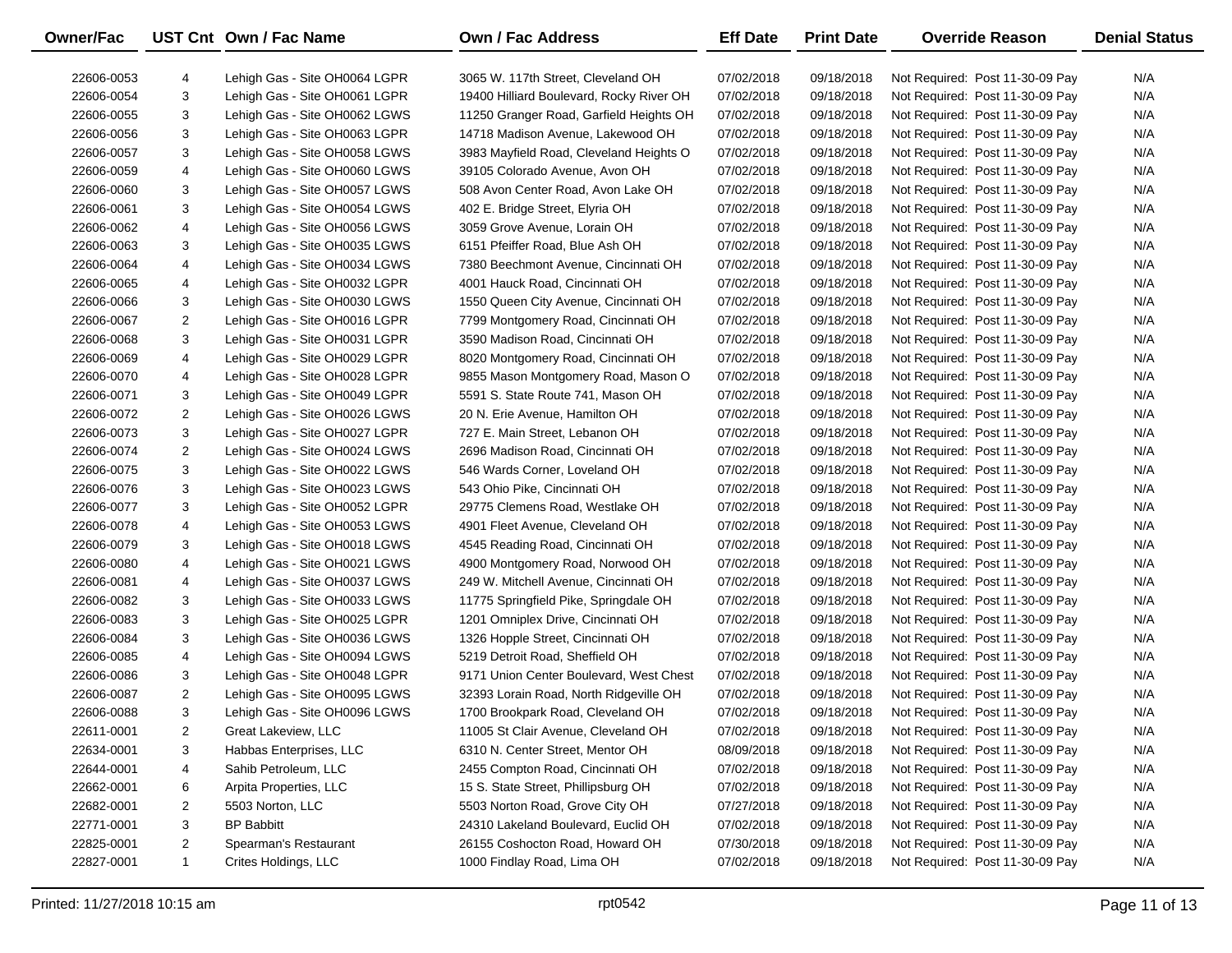| <b>Owner/Fac</b> |                | UST Cnt Own / Fac Name                  | <b>Own / Fac Address</b>                 | <b>Eff Date</b> | <b>Print Date</b> | <b>Override Reason</b>          | <b>Denial Status</b> |
|------------------|----------------|-----------------------------------------|------------------------------------------|-----------------|-------------------|---------------------------------|----------------------|
| 22840-0001       | 4              | Midd-Town Carryout Drive-Thru           | 2000 Central Avenue, Middletown OH       | 07/02/2018      | 09/18/2018        | Not Required: Post 11-30-09 Pay | N/A                  |
| 22844-0001       | $\overline{2}$ | Chesterland Gas and Go                  | 8247 Mayfield Road, Chesterland OH       | 08/01/2018      | 09/18/2018        | Not Required: Post 11-30-09 Pay | N/A                  |
| 22859-0001       | 5              | East 110 St Clair Properties LLC        | 6947 Saint Clair Avenue, Cleveland OH    | 07/02/2018      | 09/18/2018        | Not Required: Post 11-30-09 Pay | N/A                  |
| 22883-0001       | $\mathbf{1}$   | Mondelez Global, LLC                    | 2221 Front Street, Toledo OH             | 08/01/2018      | 09/18/2018        | Not Required: Post 11-30-09 Pay | N/A                  |
| 22887-0001       | $\overline{2}$ | <b>Harrison Shamrock</b>                | 4150 Harrison Ave, Cincinnati OH         | 07/02/2018      | 09/18/2018        | Not Required: Post 11-30-09 Pay | N/A                  |
| 22902-0001       | 5              | Brad and Susan Young                    | 9277 State Route 159, Chillicothe OH     | 07/02/2018      | 09/18/2018        | Not Required: Post 11-30-09 Pay | N/A                  |
| 22908-0001       | 5              | Shell                                   | 352 W. Court Street, Washington Court Ho | 07/02/2018      | 09/18/2018        | Not Required: Post 11-30-09 Pay | N/A                  |
| 22925-0001       | 5              | Loudonville Drive Thru and Gas          | 505 Wooster Road, Loudonville OH         | 07/02/2018      | 09/18/2018        | Not Required: Post 11-30-09 Pay | N/A                  |
| 22941-0001       | 4              | <b>RCJ Petroleum LLC</b>                | 2900 Medina Road, Medina OH              | 07/02/2018      | 09/18/2018        | Not Required: Post 11-30-09 Pay | N/A                  |
| 22977-0001       | 4              | Shubh Ashish, LLC dba Marathon, Stop N  | 43520 Middle Ridge Road, Lorain OH       | 07/02/2018      | 09/18/2018        | Not Required: Post 11-30-09 Pay | N/A                  |
| 22981-0001       | 3              | 13100 Madison Avenue LLC                | 13100 Madison Avenue, Lakewood OH        | 07/02/2018      | 09/18/2018        | Not Required: Post 11-30-09 Pay | N/A                  |
| 22991-0001       | $\mathbf{1}$   | MCC-Norwood, LLC                        | 4500 Beech Street, Cincinnati OH         | 07/02/2018      | 09/18/2018        | Not Required: Post 11-30-09 Pay | N/A                  |
| 23052-0001       | 3              | DW Realty, Ltd                          | 46502 Marietta Road, Caldwell OH         | 07/02/2018      | 09/18/2018        | Not Required: Post 11-30-09 Pay | N/A                  |
| 23079-0001       | 3              | Spee-D-Foods #26                        | 1735 Cleveland Avenue NW, Canton OH      | 07/31/2018      | 09/18/2018        | Not Required: Post 11-30-09 Pay | N/A                  |
| 23081-0001       | 3              | Rocky LLC                               | 910 North William Street, Paulding OH    | 07/02/2018      | 09/18/2018        | Not Required: Post 11-30-09 Pay | N/A                  |
| 23098-0001       | 3              | Gas and Food                            | 8952 Pearl Road, Strongsville OH         | 07/02/2018      | 09/18/2018        | Not Required: Post 11-30-09 Pay | N/A                  |
| 23101-0001       | 3              | Stringtown Petroleum LLC                | 2375 Stringtown Road, Grove City OH      | 07/02/2018      | 09/18/2018        | Not Required: Post 11-30-09 Pay | N/A                  |
| 23126-0001       | 3              | <b>Buckeye Marathon</b>                 | 8805 Buckeye Road, Cleveland OH          | 07/02/2018      | 09/18/2018        | Not Required: Post 11-30-09 Pay | N/A                  |
| 23127-0001       | 4              | <b>Gratis Food Center</b>               | 204 S. East Street, Gratis OH            | 07/02/2018      | 09/18/2018        | Not Required: Post 11-30-09 Pay | N/A                  |
| 23152-0001       | $\overline{2}$ | <b>Munson Corners Land Partners LLC</b> | 13906 Gar Highway, Chardon OH            | 07/02/2018      | 09/18/2018        | Not Required: Post 11-30-09 Pay | N/A                  |
| 23162-0001       | 3              | 456 Richmond LLC                        | 456 Richmond Rd, Richmond Hts OH         | 07/27/2018      | 09/18/2018        | Not Required: Post 11-30-09 Pay | N/A                  |
| 23251-0001       | $\overline{2}$ | 26005 Chardon Road LLC                  | 26005 Chardon Road, Richmond Heights O   | 07/02/2018      | 09/18/2018        | Not Required: Post 11-30-09 Pay | N/A                  |
| 23313-0001       | 4              | Spencerville Shell Station              | 106 E Fourth St, Spencerville OH         | 08/06/2018      | 09/18/2018        | Not Required: Post 11-30-09 Pay | N/A                  |
| 23388-0001       | $\mathbf{1}$   | The Fishing Pole Bait Shop              | 5071 State Route 350 W., Clarksville OH  | 07/02/2018      | 09/18/2018        | Not Required: Post 11-30-09 Pay | N/A                  |
| 23441-0001       | 3              | 2nd Street Oil Inc.                     | 2014 Second Street, Cuyahoga Falls OH    | 08/16/2018      | 09/18/2018        | Not Required: Post 11-30-09 Pay | N/A                  |
| 23442-0001       | 4              | Grewal & Sons, LLC                      | 6090 Salem Road, Cincinnati OH           | 08/07/2018      | 09/18/2018        | Not Required: Post 11-30-09 Pay | N/A                  |
| 23454-0001       | 3              | Pit Stop                                | 745 East Archwood Avenue, Akron OH       | 07/26/2018      | 09/18/2018        | Not Required: Post 11-30-09 Pay | N/A                  |
| 23527-0001       | 3              | 5837 Pearl LLC                          | 5837 Pearl Road, Parma Heights OH        | 07/02/2018      | 09/18/2018        | Not Required: Post 11-30-09 Pay | N/A                  |
| 23593-0001       | 5              | Eagle Fuel LLC                          | 3851 E. Livingston Avenue, Columbus OH   | 07/31/2018      | 09/18/2018        | Not Required: Post 11-30-09 Pay | N/A                  |
| 23760-0001       | 4              | Moreland One Stop Sunoco                | 34180 Chagrin Boulevard, Chagrin Falls O | 07/02/2018      | 09/18/2018        | Not Required: Post 11-30-09 Pay | N/A                  |
| 23811-0001       | 4              | Jerry and Del Book Property             | 10781 US Highway 52, Stout OH            | 08/10/2018      | 09/18/2018        | Not Required: Post 11-30-09 Pay | N/A                  |
| 23844-0001       | $\mathbf{1}$   | Store Master Funding                    | 528 London Road, Delaware OH             | 07/02/2018      | 09/18/2018        | Not Required: Post 11-30-09 Pay | N/A                  |
| 23855-0001       | 4              | 598 East Waterloo Road Realty, LLC      | 598 E Waterloo Road, Akron OH            | 07/02/2018      | 09/18/2018        | Not Required: Post 11-30-09 Pay | N/A                  |
| 23868-0001       | 4              | Englewood Sunoco                        | 1070 S. Main Street, Englewood OH        | 08/13/2018      | 09/18/2018        | Not Required: Post 11-30-09 Pay | N/A                  |
| 23877-0001       | 5              | West Jeff Express                       | 63 W. Main Street, West Jefferson OH     | 07/02/2018      | 09/18/2018        | Not Required: Post 11-30-09 Pay | N/A                  |
| 23880-0001       | 3              | Pit Stop                                | 2630 St. Clair Avenue, East Liverpool OH | 07/02/2018      | 09/18/2018        | Not Required: Post 11-30-09 Pay | N/A                  |
| 23895-0001       | 5              | Canal Winchester Shell Gas              | 3480 Gender Road, Canal Winchester OH    | 08/13/2018      | 09/18/2018        | Not Required: Post 11-30-09 Pay | N/A                  |
| 23909-0001       | 3              | Fateh Property LLC                      | 1015 West Main, Tipp City OH             | 07/02/2018      | 09/18/2018        | Not Required: Post 11-30-09 Pay | N/A                  |
| 23918-0001       | 4              | Struble Rd Sunoco                       | 2785 Struble Road, Cincinnati OH         | 08/07/2018      | 09/18/2018        | Not Required: Post 11-30-09 Pay | N/A                  |
| 23996-0001       | 3              | 3532 Stickney Ave., LLC                 | 3532 Stickney Avenue, Toledo OH          | 07/02/2018      | 09/18/2018        | Not Required: Post 11-30-09 Pay | N/A                  |
| 23999-0001       | $\overline{2}$ | Piqua Food Center                       | 8758 Township Road 239, Lakeview OH      | 07/02/2018      | 09/18/2018        | Not Required: Post 11-30-09 Pay | N/A                  |
| 24005-0001       | 3              | <b>Uptown Mart</b>                      | 24662 Lorain Road, North Olmsted OH      | 07/26/2018      | 09/18/2018        | Not Required: Post 11-30-09 Pay | N/A                  |
| 24012-0001       | $\mathbf{1}$   | Fairborn Cement Company                 | 3250 Linebaugh Road, Xenia OH            | 07/02/2018      | 09/18/2018        | Not Required: Post 11-30-09 Pay | N/A                  |